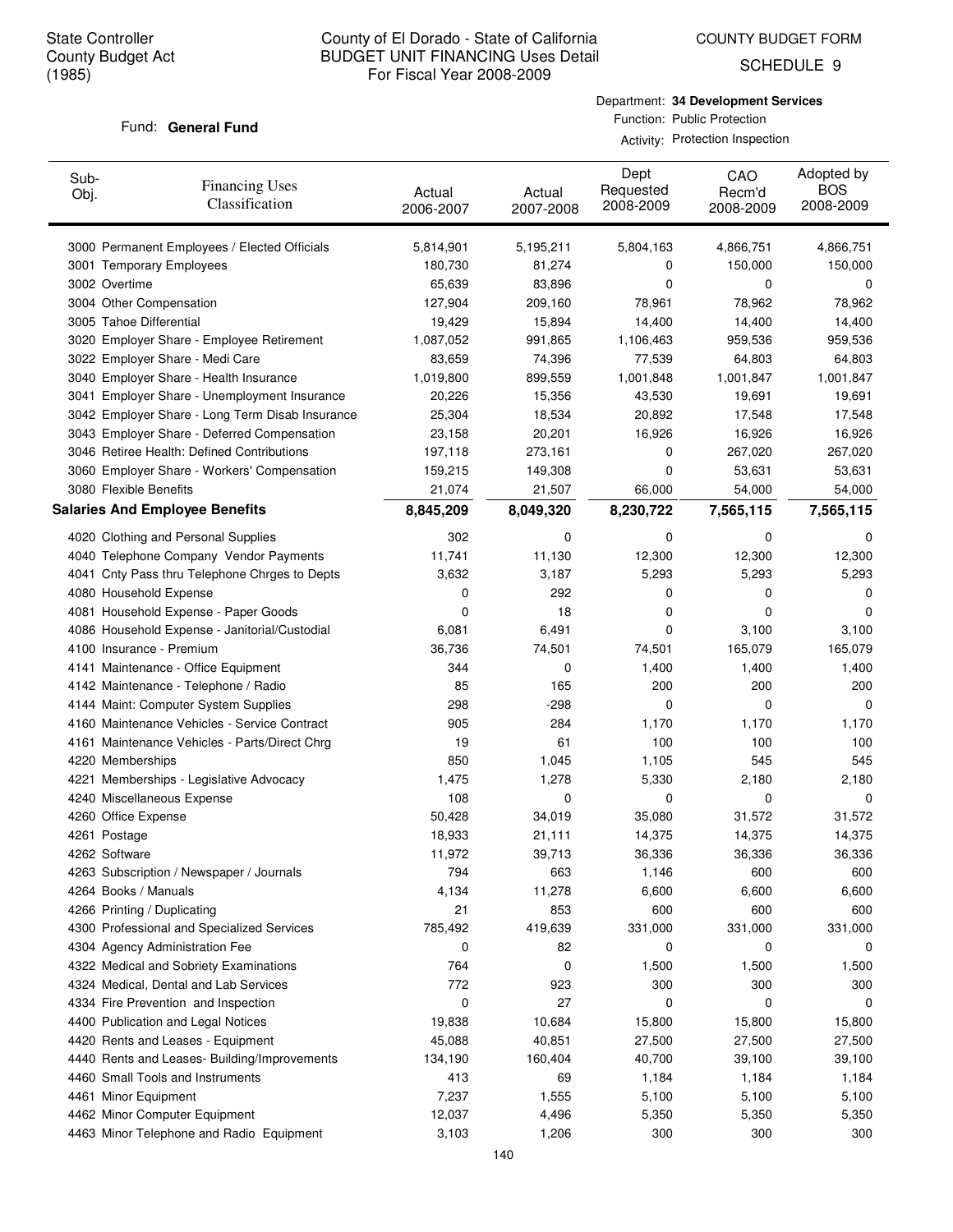COUNTY BUDGET FORM

SCHEDULE 9

#### Fund: General Fund

Department: **34 Development Services** Function: Public Protection Activity: Protection Inspection

| Sub-<br>Obj.                 | <b>Financing Uses</b><br>Classification                                         | Actual<br>2006-2007 | Actual<br>2007-2008 | Dept<br>Requested<br>2008-2009 | CAO<br>Recm'd<br>2008-2009 | Adopted by<br><b>BOS</b><br>2008-2009 |
|------------------------------|---------------------------------------------------------------------------------|---------------------|---------------------|--------------------------------|----------------------------|---------------------------------------|
|                              | 4500 Special Departmental Expense                                               | 2,195               | 7,966               | 13,625                         | 13,625                     | 13,625                                |
| 4503 Staff Development       |                                                                                 | 16,625              | 7,742               | 22,450                         | 11,400                     | 11,400                                |
| 4529 Software License        |                                                                                 | 7,299               | 0                   | 3,699                          | 3,699                      | 3,699                                 |
| 4540 Staff Development       |                                                                                 | 0                   | 15                  | 0                              | 0                          | 0                                     |
|                              | 4600 Transportation and Travel                                                  | 3,560               | 5,326               | 9,500                          | 5,750                      | 5,750                                 |
|                              | 4602 Employee - Private Auto Mileage                                            | 10,454              | 5,600               | 8,270                          | 5,650                      | 5,650                                 |
|                              | 4605 Vehicle - Rent Or Lease                                                    | 111,403             | 100,192             | 135,327                        | 135,327                    | 135,327                               |
| 4606 Fuel Purchases          |                                                                                 | 48,304              | 50,796              | 59,174                         | 59,174                     | 59,174                                |
| 4620 Utilities               |                                                                                 | 18,338              | 20,819              | 0                              | 4,840                      | 4,840                                 |
| <b>Services And Supplies</b> |                                                                                 | 1,375,966           | 1,044,183           | 876,315                        | 948,049                    | 948,049                               |
|                              | 5240 Contribution To Non-county Governmental                                    | 71,420              | 35,894              | 105,000                        | 105,000                    | 105,000                               |
| 5300 Interfund Expenditures  |                                                                                 | 1,248               | 6,456               | 2,490                          | 2,490                      | 2,490                                 |
| <b>Other Charges</b>         |                                                                                 | 72,668              | 42,350              | 107,490                        | 107,490                    | 107,490                               |
|                              | 6042 Fixed Assets - Computer Sys Equipment                                      | 28,867              | 4,538               | 12,500                         | 0                          | 0                                     |
| <b>Fixed Assets</b>          |                                                                                 | 28,867              | 4,538               | 12,500                         | 0                          | 0                                     |
|                              | 7001 Operating Transfers Out: Fleet                                             | 22,999              | 0                   | 0                              | 0                          | 0                                     |
| <b>Other Financing Uses</b>  |                                                                                 | 22,999              | 0                   | 0                              | $\bf{0}$                   | $\bf{0}$                              |
| 7200 Intrafund Transfers     |                                                                                 | 260,550             | 250,225             | 2,368,664                      | 1,980,905                  | 1,980,905                             |
|                              | 7220 Intrafnd: Telephone Equipment and Support                                  | 68,031              | 69,282              | 68,087                         | 68,087                     | 68,087                                |
|                              | 7221 Intrafnd: Radio Equipment and Support                                      | 977                 | 630                 | 730                            | 730                        | 730                                   |
| 7223 Intrafnd: Mail Service  |                                                                                 | 5,009               | 5,841               | 5,841                          | 5,057                      | 5,057                                 |
|                              | 7224 Intrafnd: Stores Support                                                   | 5,210               | 6,096               | 6,096                          | 4,913                      | 4,913                                 |
|                              | 7225 Intrafnd: Central Duplicating                                              | 26,241              | 16,175              | 21,100                         | 21,100                     | 21,100                                |
|                              | 7226 Intrafnd: Lease Administration Fee                                         | 3,266               | 1,482               | 2,964                          | 2,964                      | 2,964                                 |
|                              | 7227 Intrafnd: Internal Data Processing                                         | 158,166             | 231,074             | 231,074                        | 319,678                    | 319,678                               |
| 7229 Intrafnd: PC Support    |                                                                                 | 1,729               | 1,498               | 1,200                          | 1,200                      | 1,200                                 |
|                              | 7231 Intrafnd: IS Programming Support                                           | 12,810              | 12,795              | 6,000                          | 6,000                      | 6,000                                 |
|                              | 7232 Intrafnd: Maint Bldg & Improvmnts                                          | 514                 | 7,648               | 500                            | 500                        | 500                                   |
|                              | 7234 Intrafnd: Network Support                                                  | 124,860             | 168,622             | 168,622                        | 145,463                    | 145,463                               |
| <b>Intrafund Transfers</b>   |                                                                                 | 667,362             | 771,368             | 2,880,878                      | 2,556,597                  | 2,556,597                             |
|                              | 7350 Intrfnd Abatemnt: Only General Fund                                        | 0                   | -16,556             | -2,126,562                     | $-1,765,303$               | -1,765,303                            |
| <b>Intrafund Abatement</b>   |                                                                                 | 0                   | $-16,556$           | $-2,126,562$                   | $-1,765,303$               | $-1,765,303$                          |
|                              | <b>Total Financing Uses</b>                                                     | 11,013,071          | 9,895,203           | 9,981,343                      | 9,411,948                  | 9,411,948                             |
|                              | Less Department Estimated Revenues                                              | 6,322,914           | 5,733,971           | 6,468,977                      | 6,297,790                  | 6,297,790                             |
|                              | <b>Department Use of Other General</b><br><b>Fund Sources (Net County Cost)</b> | 4,690,157           | 4,161,232           | 3,512,366                      | 3,114,158                  | 3,114,158                             |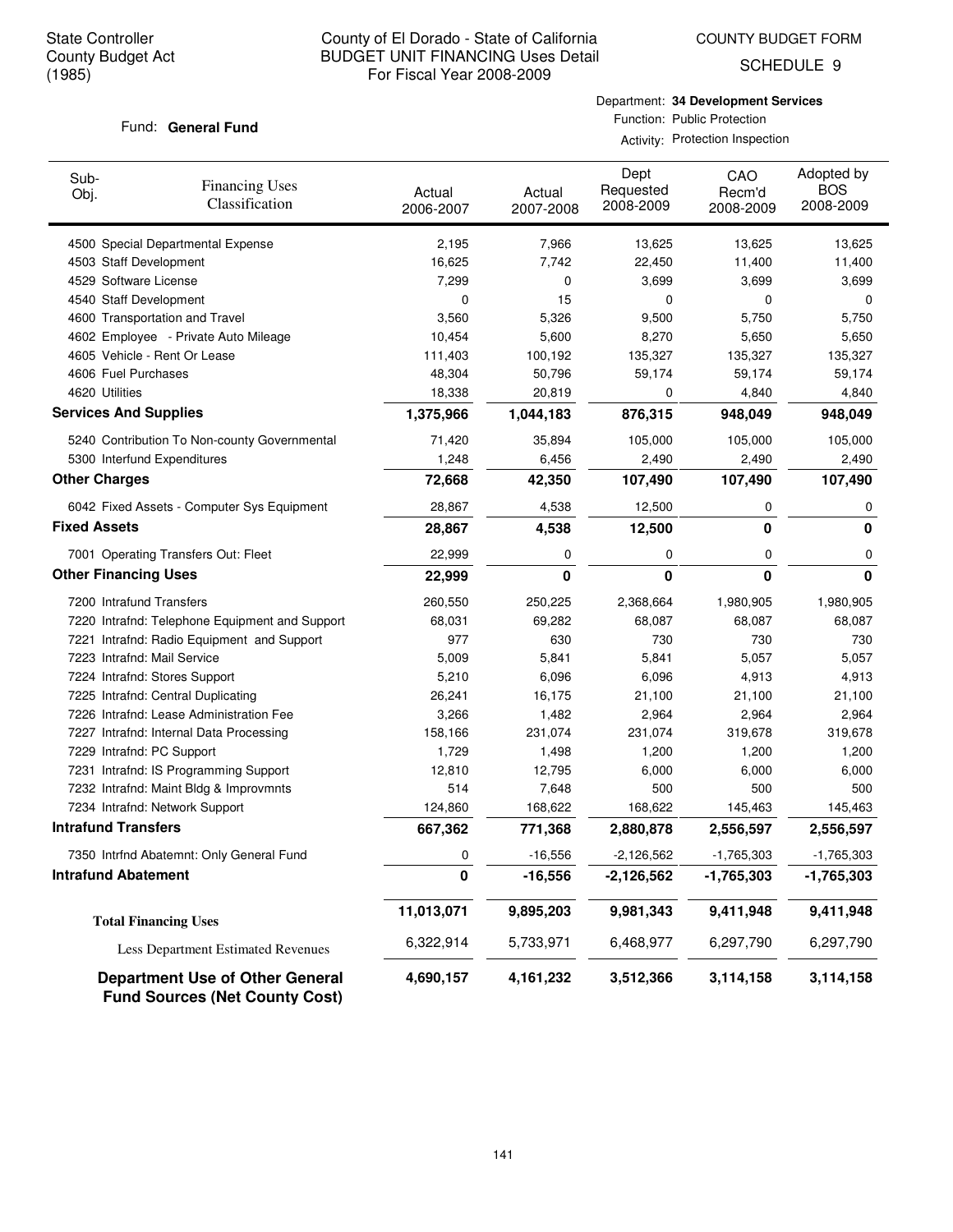COUNTY BUDGET FORM

SCHEDULE 9

#### Fund: General Fund

Department: **40 Animal Services** Function: Public Protection

Activity: Other Protection

| Sub-<br>Obj. | <b>Financing Uses</b><br>Classification         | Actual<br>2006-2007 | Actual<br>2007-2008 | Dept<br>Requested<br>2008-2009 | CAO<br>Recm'd<br>2008-2009 | Adopted by<br><b>BOS</b><br>2008-2009 |
|--------------|-------------------------------------------------|---------------------|---------------------|--------------------------------|----------------------------|---------------------------------------|
|              | 3000 Permanent Employees / Elected Officials    | 677,999             | 814,990             | 899,829                        | 899,829                    | 875,828                               |
|              | 3001 Temporary Employees                        | 86,684              | 72,677              | 25,000                         | 25,000                     | 25,000                                |
|              | 3002 Overtime                                   | 46,482              | 53,055              | 19,808                         | 19,808                     | 19,808                                |
|              | 3003 Standby Pay                                | 18,140              | 20,780              | 19,701                         | 19,701                     | 19,701                                |
|              | 3004 Other Compensation                         | 5,774               | 18,645              | 6,150                          | 6,150                      | 6,150                                 |
|              | 3005 Tahoe Differential                         | 12,691              | 13,762              | 14,400                         | 14,400                     | 14,400                                |
|              | 3020 Employer Share - Employee Retirement       | 131,731             | 150,385             | 172,909                        | 172,909                    | 172,909                               |
|              | 3022 Employer Share - Medi Care                 | 11,974              | 13,967              | 13,080                         | 13,080                     | 13,080                                |
|              | 3040 Employer Share - Health Insurance          | 161,683             | 175,983             | 202,906                        | 202,906                    | 202,906                               |
|              | 3041 Employer Share - Unemployment Insurance    | 5,251               | 5,259               | 6,389                          | 6,389                      | 6,389                                 |
|              | 3042 Employer Share - Long Term Disab Insurance | 4,487               | 3,244               | 3,206                          | 3,206                      | 3,206                                 |
|              | 3043 Employer Share - Deferred Compensation     | 0                   | 0                   | 800                            | 800                        | 800                                   |
|              | 3046 Retiree Health: Defined Contributions      | 35,964              | 52,068              | 66,755                         | 66,755                     | 66,755                                |
|              | 3060 Employer Share - Workers' Compensation     | 41,036              | 45,981              | 23,948                         | 23,948                     | 23,948                                |
|              | 3080 Flexible Benefits                          | 2,591               | 4,545               | 5,182                          | 5,182                      | 5,182                                 |
|              | <b>Salaries And Employee Benefits</b>           | 1,242,487           | 1,445,342           | 1,480,063                      | 1,480,063                  | 1,456,062                             |
|              | 4020 Clothing and Personal Supplies             | 6,754               | 5,201               | 9,300                          | 9,300                      | 9,300                                 |
|              | 4040 Telephone Company Vendor Payments          | 5,053               | 5,389               | 5,400                          | 5,400                      | 5,400                                 |
|              | 4041 Cnty Pass thru Telephone Chrges to Depts   | 677                 | 843                 | 950                            | 950                        | 950                                   |
|              | 4080 Household Expense                          | 4,895               | 2,768               | 6,700                          | 6,700                      | 6,700                                 |
|              | 4082 Household Expense - Other                  | 577                 | 376                 | 0                              | 0                          | 0                                     |
|              | 4085 Household Expense - Refuse Disposal        | 7,660               | 8,484               | 8,600                          | 8,600                      | 8,600                                 |
|              | 4086 Household Expense - Janitorial/Custodial   | 3,685               | 2,788               | 16,200                         | 16,200                     | 16,200                                |
|              | 4087 Household Expense - Exterm/Fumigation Serv | 110                 | 0                   | 0                              | 0                          | 0                                     |
|              | 4100 Insurance - Premium                        | 10,414              | 41,651              | 40,714                         | 40,714                     | 40,714                                |
|              | 4101 Insurance - Additional Liability           | 13                  | 0                   | 0                              | 0                          | 0                                     |
|              | 4124 Witness Fee                                | 46                  | 0                   | 0                              | 0                          | 0                                     |
|              | 4140 Maintenance - Equipment                    | 278                 | 91                  | 900                            | 900                        | 900                                   |
|              | 4143 Maintenance - Service Contracts            | 0                   | 748                 | 700                            | 700                        | 700                                   |
|              | 4160 Maintenance Vehicles - Service Contract    | 338                 | 394                 | 0                              | 0                          | 0                                     |
|              | 4161 Maintenance Vehicles - Parts/Direct Chrg   | 0                   | 2                   | 0                              | 0                          | 0                                     |
|              | 4162 Maintenance Vehicles - Supplies            | 1,517               | 9,091               | 8,650                          | 8,650                      | 8,650                                 |
|              | 4163 Maintenance Vehicles - Inventory           | 178                 | 100                 | 0                              | 0                          | 0                                     |
|              | 4164 Maintenance Vehicles - Tires and Tubes     | 0                   | 0                   | 250                            | 250                        | 250                                   |
|              | 4165 Maintenance Vehicles - Oil and Grease      | 0                   | 14                  | 0                              | 0                          | 0                                     |
|              | 4180 Maintenance - Building and Improvements    | 0                   | 2,308               | 1,200                          | 1,200                      | 4,200                                 |
|              | 4201 Medical Supplies - Field                   | 0                   | 413                 | 0                              | 0                          | 0                                     |
|              | 4220 Memberships                                | 125                 | 400                 | 600                            | 600                        | 600                                   |
|              | 4221 Memberships - Legislative Advocacy         | 369                 | 394                 | 445                            | 445                        | 445                                   |
|              | 4260 Office Expense                             | 8,139               | 7,636               | 5,800                          | 5,800                      | 5,800                                 |
|              | 4261 Postage                                    | 6,969               | 6,384               | 6,550                          | 6,550                      | 6,550                                 |
|              | 4262 Software                                   | 0                   | 5,289               | 0                              | 0                          | 0                                     |
|              | 4263 Subscription / Newspaper / Journals        | 251                 | 209                 | 220                            | 220                        | 220                                   |
|              | 4264 Books / Manuals                            | 726                 | 594                 | 654                            | 654                        | 654                                   |
|              | 4266 Printing / Duplicating                     | 0                   | 0                   | 1,500                          | 1,500                      | 1,500                                 |
|              | 4300 Professional and Specialized Services      | 186,784             | 192,700             | 143,115                        | 143,115                    | 153,075                               |
|              | 4313 Legal Services                             | 3,384               | 3,506               | 5,000                          | 5,000                      | 5,000                                 |
|              | 4324 Medical, Dental and Lab Services           | 2,254               | 2,568               | 1,050                          | 1,050                      | 1,050                                 |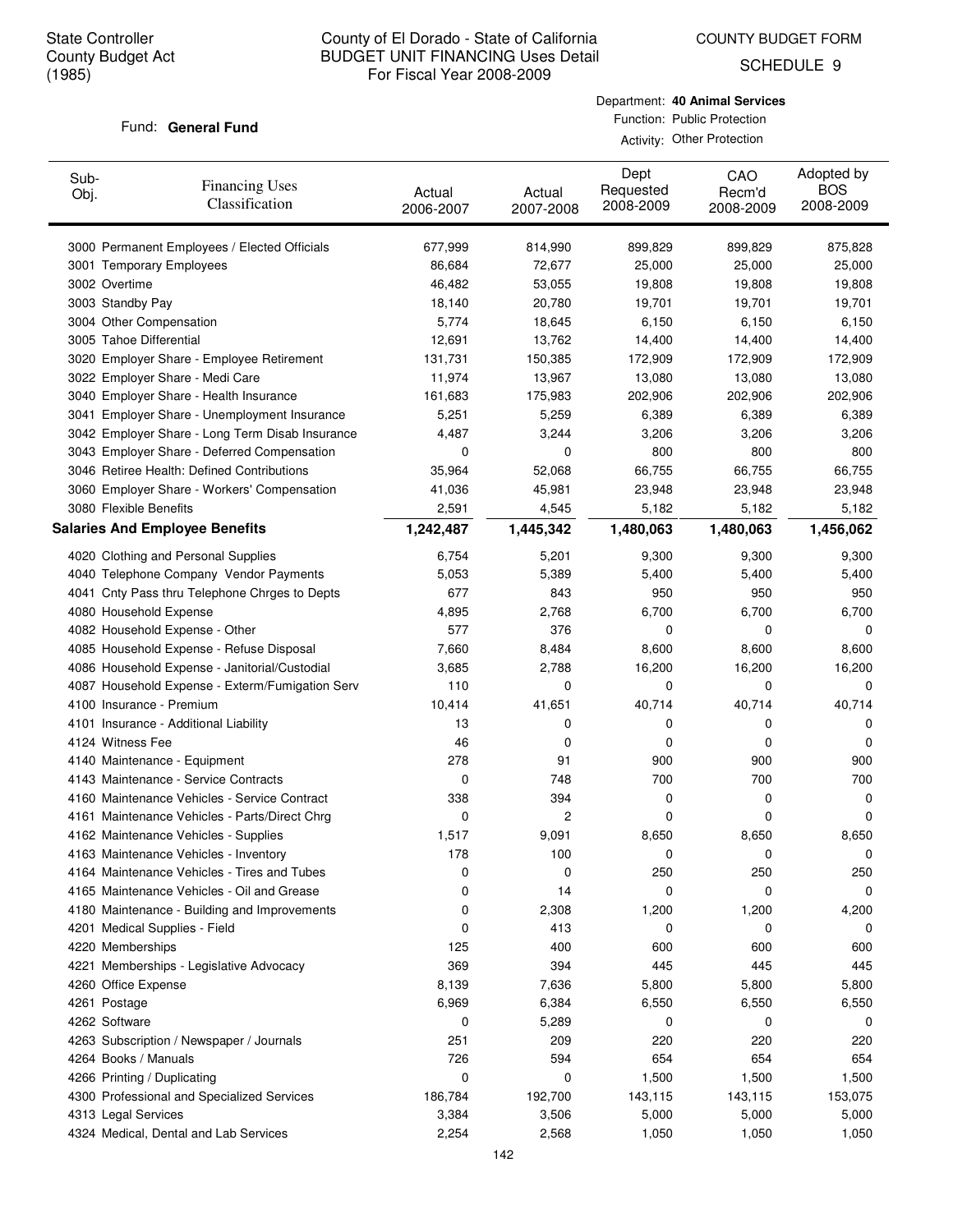SCHEDULE 9

## Fund: General Fund

Department: **40 Animal Services** Function: Public Protection

Activity: Other Protection

| Sub-<br>Obj.        | <b>Financing Uses</b><br>Classification        | Actual<br>2006-2007 | Actual<br>2007-2008 | Dept<br>Requested<br>2008-2009 | CAO<br>Recm'd<br>2008-2009 | Adopted by<br><b>BOS</b><br>2008-2009 |
|---------------------|------------------------------------------------|---------------------|---------------------|--------------------------------|----------------------------|---------------------------------------|
|                     | 4400 Publication and Legal Notices             | 2,526               | 2,179               | 800                            | 800                        | 800                                   |
|                     | 4420 Rents and Leases - Equipment              | 4,488               | 6,588               | 4,900                          | 4,900                      | 4,900                                 |
|                     | 4421 Security System                           | 1,617               | 1,467               | 2,290                          | 2,290                      | 2,290                                 |
|                     | 4440 Rents and Leases- Building/Improvements   | 108,822             | 170,926             | 112,176                        | 112,176                    | 113,577                               |
|                     | 4460 Small Tools and Instruments               | 3,914               | 4,695               | 2,500                          | 2,500                      | 2,500                                 |
|                     | 4461 Minor Equipment                           | 12,948              | 9,958               | 11,200                         | 11,200                     | 11,200                                |
|                     | 4462 Minor Computer Equipment                  | 18,484              | 3,044               | 0                              | 0                          | 0                                     |
|                     | 4463 Minor Telephone and Radio Equipment       | 4,763               | 4,372               | 1,550                          | 1,550                      | 1,550                                 |
|                     | 4500 Special Departmental Expense              | 34,394              | 36,876              | 34,500                         | 34,500                     | 36,632                                |
|                     | 4501 Special Projects                          | 0                   | 11,300              | 0                              | 0                          | 0                                     |
|                     | 4503 Staff Development                         | 2,721               | 4,880               | 2,100                          | 2,100                      | 2,100                                 |
|                     | 4506 Film Development/Photography Supplies     | 283                 | 4                   | 0                              | 0                          | 0                                     |
|                     | 4507 Fire and Safety Supplies                  | 18                  | 0                   | 0                              | 0                          | $\Omega$                              |
|                     | 4529 Software License                          | 5,266               | 16,134              | 11,864                         | 11,864                     | 11,864                                |
|                     | 4600 Transportation and Travel                 | 3,973               | 6,181               | 6,000                          | 6,000                      | 6,000                                 |
|                     | 4602 Employee - Private Auto Mileage           | 3,095               | 974                 | 600                            | 600                        | 600                                   |
|                     | 4605 Vehicle - Rent Or Lease                   | 62,668              | 62,032              | 70,000                         | 70,000                     | 70,000                                |
|                     | 4606 Fuel Purchases                            | 38,712              | 51,700              | 50,000                         | 50,000                     | 65,000                                |
|                     | 4620 Utilities                                 | 24,288              | 44,457              | 64,571                         | 64,571                     | 64,571                                |
|                     | <b>Services And Supplies</b>                   | 584,176             | 738,110             | 639,549                        | 639,549                    | 671,042                               |
|                     | 5300 Interfund Expenditures                    | 275,856             | 311,076             | 321,112                        | 321,112                    | 313,312                               |
|                     | 5318 Intrfnd Exp: Maint Buildg & Imprvmnts     | 15                  | 0                   | 0                              | 0                          | 0                                     |
|                     | 5322 Intrfnd Exp: Privacy/Compliance Program   | 1,583               | 0                   | 0                              | 0                          | 0                                     |
|                     | <b>Other Charges</b>                           | 277,454             | 311,076             | 321,112                        | 321,112                    | 313,312                               |
|                     | 6020 Fixed Assets - Building and Improvement   | 14,916              | 0                   | 0                              | 0                          | 0                                     |
|                     | 6040 Fixed Assets - Equipment                  | 49,496              | 2,255               | 12,000                         | 12,000                     | 12,000                                |
|                     | 6042 Fixed Assets - Computer Sys Equipment     | 0                   | 11,457              | 0                              | 0                          | 0                                     |
| <b>Fixed Assets</b> |                                                | 64,412              | 13,712              | 12,000                         | 12,000                     | 12,000                                |
|                     | 7000 Operating Transfers Out                   | 108,004             | 335,000             | 0                              | 0                          | 0                                     |
|                     | 7001 Operating Transfers Out: Fleet            | 2,792               | 5,159               | 5,200                          | 0                          | 0                                     |
|                     | <b>Other Financing Uses</b>                    | 110,795             | 340,159             | 5,200                          | 0                          | 0                                     |
|                     | 7200 Intrafund Transfers                       | 107                 | 245                 | 500                            | 500                        | 500                                   |
|                     | 7210 Intrafnd Transfers: Collections           | 111                 | 155                 | 500                            | 500                        | 500                                   |
|                     | 7220 Intrafnd: Telephone Equipment and Support | 24,043              | 25,752              | 21,650                         | 21,650                     | 21,650                                |
|                     | 7221 Intrafnd: Radio Equipment and Support     | 8,181               | 12,264              | 10,320                         | 10,320                     | 10,320                                |
|                     | 7223 Intrafnd: Mail Service                    | 3,936               | 4,417               | 3,476                          | 3,476                      | 3,476                                 |
|                     | 7224 Intrafnd: Stores Support                  | 3,742               | 4,543               | 2,792                          | 2,792                      | 2,792                                 |
|                     | 7225 Intrafnd: Central Duplicating             | 2,216               | 1,752               | 1,600                          | 1,600                      | 1,600                                 |
|                     | 7226 Intrafnd: Lease Administration Fee        | 250                 | 1,186               | 2,372                          | 2,372                      | 2,372                                 |
|                     | 7227 Intrafnd: Internal Data Processing        | 11,627              | 10,405              | 12,054                         | 12,054                     | 12,054                                |
|                     | 7229 Intrafnd: PC Support                      | 0                   | 729                 | 0                              | 0                          | 0                                     |
|                     | 7230 Intrafnd: IS Software                     | 147                 | 0                   | 0                              | 0                          | 0                                     |
|                     | 7231 Intrafnd: IS Programming Support          | 966                 | 990                 | 600                            | 600                        | 600                                   |
|                     | 7232 Intrafnd: Maint Bldg & Improvmnts         | 4,753               | 3,066               | 2,000                          | 2,000                      | 2,000                                 |
|                     | 7234 Intrafnd: Network Support                 | 13,778              | 20,953              | 24,244                         | 24,244                     | 24,244                                |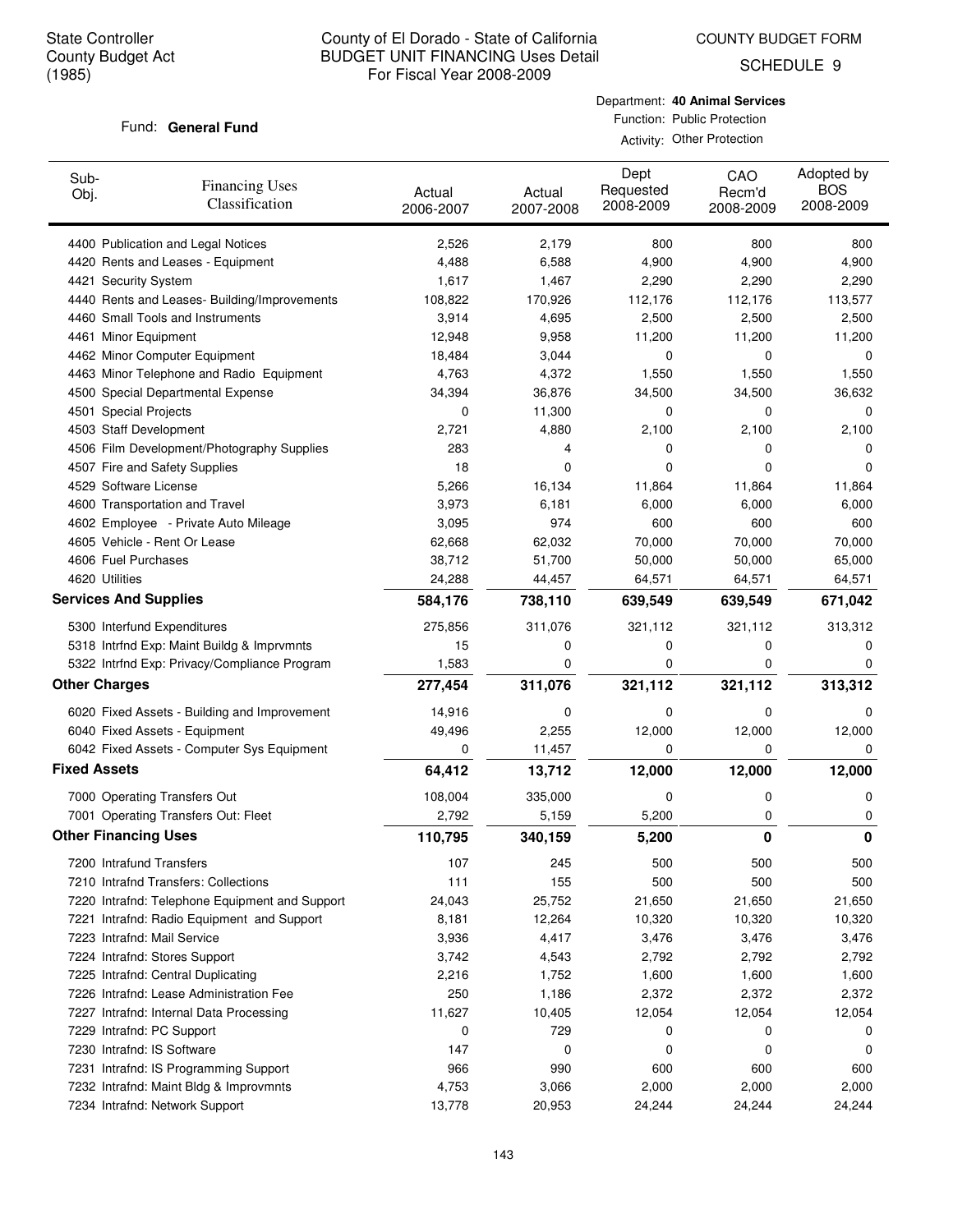Department: **40 Animal Services**

SCHEDULE 9

| Fund: General Fund                        |                                                                                 |                     | Function: Public Protection<br>Activity: Other Protection |                                       |           |           |  |
|-------------------------------------------|---------------------------------------------------------------------------------|---------------------|-----------------------------------------------------------|---------------------------------------|-----------|-----------|--|
| Sub-<br>Obj.                              | <b>Financing Uses</b><br><b>Classification</b>                                  | Actual<br>2006-2007 | Actual<br>2007-2008                                       | Adopted by<br><b>BOS</b><br>2008-2009 |           |           |  |
| <b>Intrafund Transfers</b>                |                                                                                 | 73,856              | 86.456                                                    | 82.108                                | 82.108    | 82,108    |  |
|                                           | <b>Total Financing Uses</b>                                                     | 2,353,181           | 2,934,855                                                 | 2,540,032                             | 2,534,832 | 2,534,524 |  |
| <b>Less Department Estimated Revenues</b> |                                                                                 | 995,107             | 1,036,942                                                 | 1,152,112                             | 1,152,112 | 1,151,804 |  |
|                                           | <b>Department Use of Other General</b><br><b>Fund Sources (Net County Cost)</b> | 1,358,074           | 1,897,912                                                 | 1,387,920                             | 1,382,720 | 1,382,720 |  |

#### 144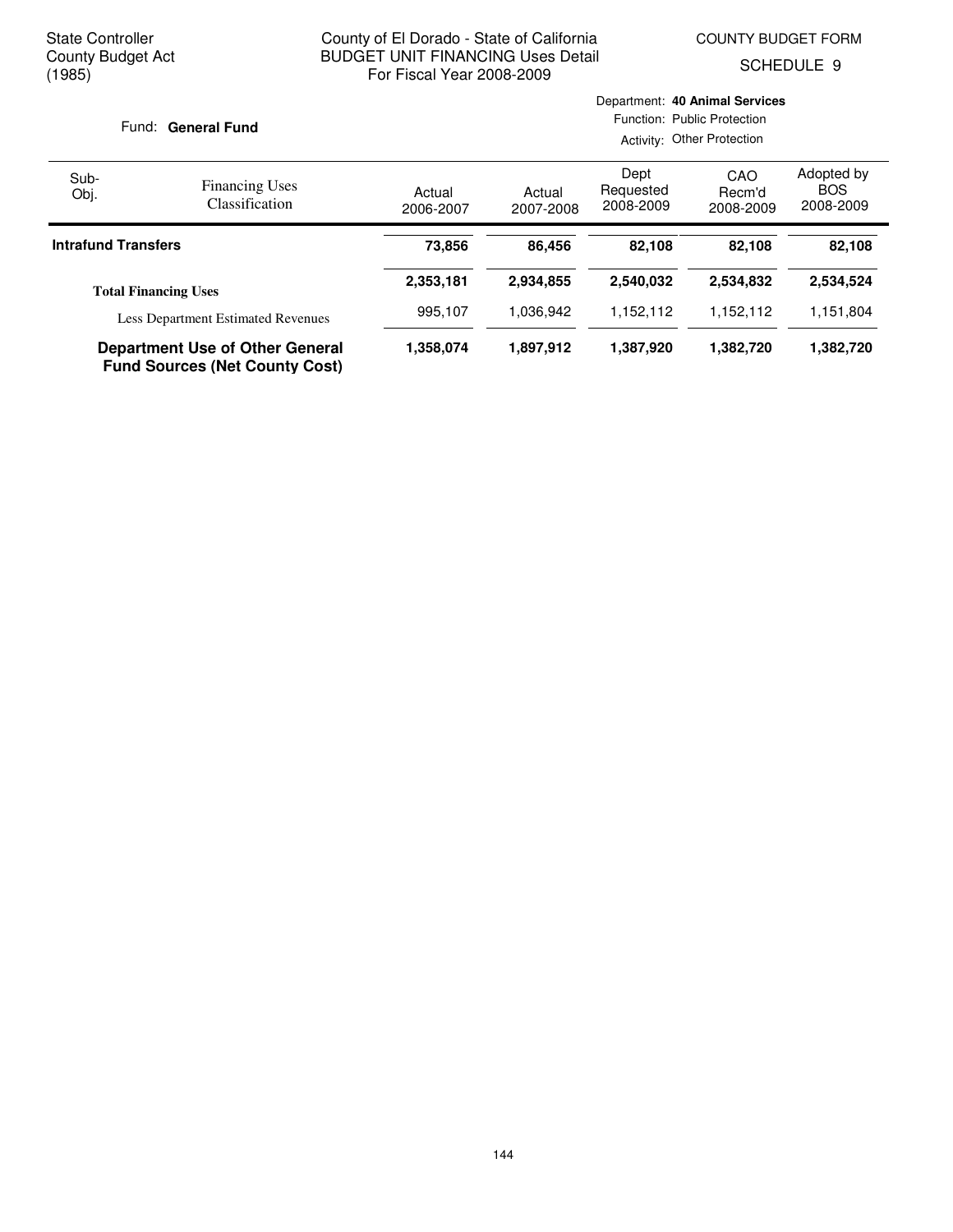COUNTY BUDGET FORM

SCHEDULE 9

#### Fund: Public Health

Department: **40 Public Health**

| Sub-<br>Obj. | <b>Financing Uses</b><br>Classification         | Actual<br>2006-2007 | Actual<br>2007-2008 | Dept<br>Requested<br>2008-2009 | CAO<br>Recm'd<br>2008-2009 | Adopted by<br><b>BOS</b><br>2008-2009 |
|--------------|-------------------------------------------------|---------------------|---------------------|--------------------------------|----------------------------|---------------------------------------|
|              | 3000 Permanent Employees / Elected Officials    | 5,968,235           | 5,776,051           | 5,846,496                      | 5,846,496                  | 5,829,595                             |
|              | 3001 Temporary Employees                        | 300,635             | 440,698             | 334,000                        | 334,000                    | 390,400                               |
|              | 3002 Overtime                                   | 15,295              | 17,381              | 10,500                         | 10,500                     | 10,500                                |
|              | 3003 Standby Pay                                | 8,135               | 7,839               | 8,112                          | 8,112                      | 8,112                                 |
|              | 3004 Other Compensation                         | 96,577              | 95,627              | 91,000                         | 91,000                     | 91,000                                |
|              | 3005 Tahoe Differential                         | 48,342              | 44,461              | 50,280                         | 50,280                     | 50,280                                |
|              | 3006 Bilingual Pay                              | 39,093              | 34,152              | 30,473                         | 30,473                     | 30,473                                |
|              | 3020 Employer Share - Employee Retirement       | 1,117,892           | 1,080,308           | 1,312,853                      | 1,312,853                  | 1,312,853                             |
|              | 3022 Employer Share - Medi Care                 | 87,365              | 87,241              | 82,608                         | 82,608                     | 82,608                                |
|              | 3040 Employer Share - Health Insurance          | 891,375             | 879,130             | 958,944                        | 958,944                    | 958,944                               |
|              | 3041 Employer Share - Unemployment Insurance    | 23,215              | 23,116              | 39,943                         | 39,943                     | 39,943                                |
|              | 3042 Employer Share - Long Term Disab Insurance | 37,711              | 25,436              | 21,084                         | 21,084                     | 21,084                                |
|              | 3043 Employer Share - Deferred Compensation     | 21,080              | 17,993              | 19,845                         | 19,845                     | 19,845                                |
|              | 3046 Retiree Health: Defined Contributions      | 196,394             | 281,547             | 352,553                        | 352,553                    | 352,553                               |
|              | 3060 Employer Share - Workers' Compensation     | 109,184             | 130,365             | 109,432                        | 109,432                    | 109,432                               |
|              | 3080 Flexible Benefits                          | 35,169              | 26,459              | 17,182                         | 17,182                     | 17,182                                |
|              | <b>Salaries And Employee Benefits</b>           | 8,995,698           | 8,967,803           | 9,285,305                      | 9,285,305                  | 9,324,804                             |
|              | 4040 Telephone Company Vendor Payments          | 9,206               | 7,498               | 9,695                          | 9,695                      | 9,695                                 |
|              | 4041 Cnty Pass thru Telephone Chrges to Depts   | 5,836               | 4,944               | 6,565                          | 6,565                      | 6,565                                 |
|              | 4060 Food and Food Products                     | 210                 | 2,157               | 4,400                          | 4,400                      | 4,400                                 |
|              | 4080 Household Expense                          | 2,255               | 3,270               | 3,100                          | 3,100                      | 3,100                                 |
|              | 4083 Household Expense - Laundry                | 1,830               | 2,474               | 3,600                          | 3,600                      | 3,600                                 |
|              | 4085 Household Expense - Refuse Disposal        | 12,436              | 13,530              | 13,000                         | 13,000                     | 13,000                                |
|              | 4086 Household Expense - Janitorial/Custodial   | 3,916               | 3,132               | 5,400                          | 5,400                      | 5,400                                 |
|              | 4100 Insurance - Premium                        | 113,611             | 111,625             | 111,923                        | 111,923                    | 111,923                               |
|              |                                                 | 0                   |                     |                                |                            |                                       |
|              | 4101 Insurance - Additional Liability           | $-50$               | 86,530<br>0         | 90,000<br>0                    | 90,000<br>0                | 116,000                               |
|              | 4120 Jury and Witness Expense                   |                     |                     |                                |                            | 0                                     |
|              | 4140 Maintenance - Equipment                    | 7,343<br>267        | 13,186              | 10,980                         | 10,980                     | 10,980                                |
|              | 4141 Maintenance - Office Equipment             |                     | 0                   | 3,700                          | 3,700                      | 3,700                                 |
|              | 4143 Maintenance - Service Contracts            | 3,030               | 928                 | 20,550                         | 20,550                     | 20,550                                |
|              | 4144 Maint: Computer System Supplies            | 0                   | 32                  | 0                              | 0                          | 0                                     |
|              | 4160 Maintenance Vehicles - Service Contract    | 0                   | 255                 | 0                              | 0                          | 0                                     |
|              | 4180 Maintenance - Building and Improvements    | 7,169               | 12,789              | 17,100                         | 17,100                     | 17,100                                |
|              | 4200 Medical, Dental and Laboratory Supplies    | 198,671             | 135,081             | 37,389                         | 37,389                     | 37,389                                |
|              | 4201 Medical Supplies - Field                   | 139,224             | 108,618             | 67,330                         | 67,330                     | 67,330                                |
|              | 4220 Memberships                                | 3,555               | 2,611               | 5,260                          | 5,260                      | 5,260                                 |
|              | 4221 Memberships - Legislative Advocacy         | 7,981               | 6,196               | 9,700                          | 9,700                      | 9,700                                 |
|              | 4240 Miscellaneous Expense                      | 319                 | 0                   | 0                              | 0                          | 0                                     |
|              | 4241 Cash Shortage                              | 5                   | 3                   | 0                              | 0                          | 0                                     |
|              | 4260 Office Expense                             | 58,104              | 68,397              | 63,452                         | 63,452                     | 64,530                                |
|              | 4261 Postage                                    | 11,849              | 17,749              | 18,270                         | 18,270                     | 18,271                                |
|              | 4262 Software                                   | 1,772               | 6,249               | 38,000                         | 38,000                     | 38,000                                |
|              | 4263 Subscription / Newspaper / Journals        | 4,040               | 4,013               | 7,255                          | 7,255                      | 7,255                                 |
|              | 4264 Books / Manuals                            | 3,650               | 1,516               | 8,870                          | 8,870                      | 8,870                                 |
|              | 4266 Printing / Duplicating                     | 0                   | 2,268               | 8,916                          | 8,916                      | 8,916                                 |
|              | 4300 Professional and Specialized Services      | 2,265,843           | 1,386,247           | 1,144,592                      | 1,144,592                  | 1,347,019                             |
|              | 4324 Medical, Dental and Lab Services           | 2,196,264           | 3,472,726           | 4,088,381                      | 4,088,381                  | 4,414,160                             |
|              | 4327 Emergency Medical Serv (EMS) - Hospital    | 0                   | 40,696              | 86,386                         | 86,386                     | 126,082                               |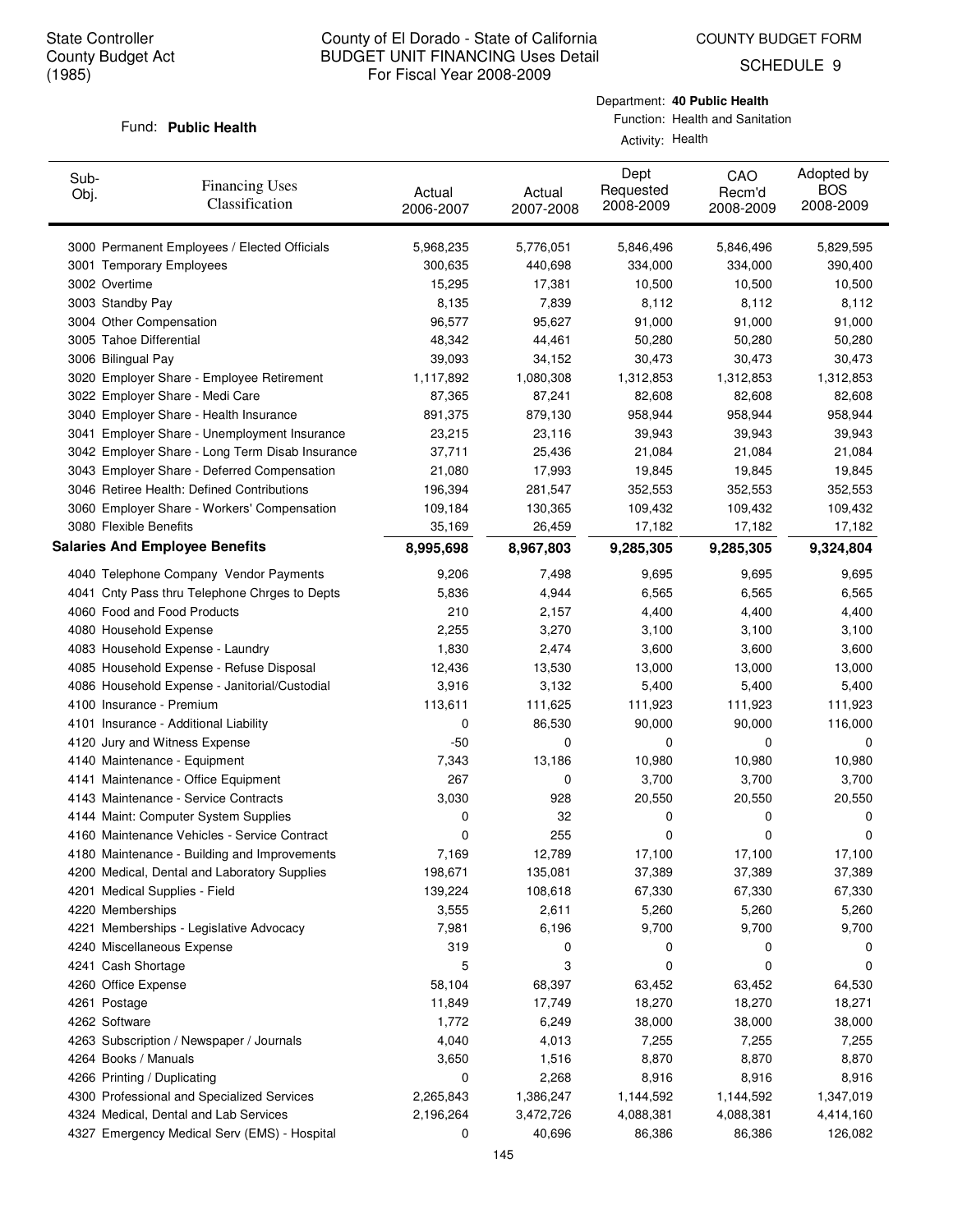SCHEDULE 9

#### Fund: Public Health

Department: **40 Public Health**

| Sub-<br>Obj.                 | <b>Financing Uses</b><br>Classification       | Actual<br>2006-2007 | Actual<br>2007-2008 | Dept<br>Requested<br>2008-2009 | CAO<br>Recm'd<br>2008-2009 | Adopted by<br><b>BOS</b><br>2008-2009 |
|------------------------------|-----------------------------------------------|---------------------|---------------------|--------------------------------|----------------------------|---------------------------------------|
|                              | 4328 Emergency Medical Serv (EMS) - Physician | 0                   | 132,399             | 200,415                        | 200,415                    | 292,521                               |
| 4351 Jail Medical Overruns   |                                               | 279,730             | 108,703             | 420,000                        | 420,000                    | 455,000                               |
|                              | 4400 Publication and Legal Notices            | 7,467               | 2,524               | 14,455                         | 14,455                     | 14,455                                |
|                              | 4420 Rents and Leases - Equipment             | 30,648              | 35,931              | 35,585                         | 35,585                     | 35,585                                |
| 4421 Security System         |                                               | 6,441               | 6,498               | 6,636                          | 6,636                      | 6,634                                 |
|                              | 4440 Rents and Leases- Building/Improvements  | 77,542              | 127,133             | 128,669                        | 128,669                    | 156,669                               |
|                              | 4460 Small Tools and Instruments              | 2,694               | 363                 | 600                            | 600                        | 600                                   |
| 4461 Minor Equipment         |                                               | 26,397              | 23,392              | 40,100                         | 40,100                     | 40,100                                |
|                              | 4462 Minor Computer Equipment                 | 79,347              | 28,766              | 65,600                         | 65,600                     | 65,600                                |
|                              | 4463 Minor Telephone and Radio Equipment      | 5,340               | 240                 | 0                              | 0                          | 0                                     |
|                              | 4465 Minor Vehicle Equipment                  | 0                   | 369                 | 0                              | 0                          | 0                                     |
|                              | 4500 Special Departmental Expense             | 252,147             | 67,696              | 2,098,368                      | 1,905,954                  | 1,975,575                             |
| 4501 Special Projects        |                                               | 0                   | 0                   | 174,275                        | 174,275                    | 156,061                               |
| 4502 Educational Materials   |                                               | 5,669               | 10,717              | 8,923                          | 8,923                      | 8,923                                 |
| 4503 Staff Development       |                                               | 24,921              | 18,779              | 59,006                         | 59,006                     | 59,227                                |
|                              | 4506 Film Development/Photography Supplies    | 5                   | 86                  | 0                              | 0                          | 0                                     |
| 4529 Software License        |                                               | 75,291              | 54,988              | 57,513                         | 57,513                     | 57,513                                |
| 4540 Staff Development       |                                               | 89                  | 332                 | 0                              | 0                          | 0                                     |
|                              | 4600 Transportation and Travel                | 38,924              | 24,141              | 36,805                         | 36,805                     | 40,305                                |
|                              | 4601 Volunteer - Transportation and Travel    | 0                   | 683                 | 0                              | 0                          | 0                                     |
|                              | 4602 Employee - Private Auto Mileage          | 58,120              | 58,546              | 53,316                         | 53,316                     | 53,316                                |
|                              | 4605 Vehicle - Rent Or Lease                  | 19,570              | 17,088              | 17,290                         | 17,290                     | 17,290                                |
| 4606 Fuel Purchases          |                                               | 6,724               | 7,651               | 7,920                          | 7,920                      | 7,920                                 |
| 4620 Utilities               |                                               | 55,368              | 63,754              | 74,880                         | 74,880                     | 74,881                                |
| <b>Services And Supplies</b> |                                               | 6,110,769           | 6,305,500           | 9,384,170                      | 9,191,756                  | 9,996,970                             |
|                              | 5000 Support and Care of Persons              | 3,971,696           | 3,923,641           | 4,192,893                      | 4,192,893                  | 4,216,087                             |
| 5009 Cal Learn - Ancillary   |                                               | 0                   | 2,400               | 0                              | 0                          | 0                                     |
| 5011 Transportation          |                                               | 0                   | 2,240               | 0                              | 0                          | $\Omega$                              |
|                              | 5300 Interfund Expenditures                   | 883,960             | 1,130,150           | 1,318,796                      | 1,318,796                  | 1,382,956                             |
|                              | 5301 Intrfnd Exp: Telephone Equip & Support   | 66,794              | 68,090              | 69,100                         | 69,100                     | 76,300                                |
|                              | 5304 Intrfnd Exp: Mail Service                | 8,702               | 10,795              | 11,564                         | 11,564                     | 11,564                                |
|                              | 5305 Intrfnd Exp: Stores Support              | 7,654               | 8,554               | 8,366                          | 8,366                      | 8,366                                 |
|                              | 5306 Intrfnd Exp: Central Duplicating         | 14,763              | 24,934              | 17,784                         | 17,784                     | 17,784                                |
|                              | 5307 Intrfnd Exp: Lease Administration Fee    | 5,081               | 2,300               | 4,599                          | 4,599                      | 4,599                                 |
|                              | 5308 Intrfnd Exp: Internal Data Processing    | 68,712              | 64,942              | 66,522                         | 66,522                     | 66,522                                |
|                              | 5314 Intrfnd Exp: PC Support                  | 561                 | 16,255              | 0                              | 0                          | 0                                     |
|                              | 5315 Intrfnd Exp: IS Software                 | 294                 | 0                   | 0                              | 0                          | 0                                     |
|                              | 5316 Intrfnd Exp: IS Software Training        | 5,907               | 22,275              | 18,780                         | 18,780                     | 18,780                                |
|                              | 5318 Intrfnd Exp: Maint Buildg & Imprvmnts    | 6,849               | 7,582               | 8,600                          | 8,600                      | 8,600                                 |
|                              | 5320 Intrfnd Exp: Network Support             | 113,667             | 140,620             | 165,099                        | 165,099                    | 165,099                               |
|                              | 5321 Intrfnd Exp: Collections                 | 87                  | 0                   | 0                              | 0                          | 0                                     |
|                              | 5322 Intrfnd Exp: Privacy/Compliance Program  | -340                | 0                   | 0                              | 0                          | 4,073                                 |
| <b>Other Charges</b>         |                                               | 5,154,389           | 5,424,778           | 5,882,103                      | 5,882,103                  | 5,980,730                             |
|                              | 6020 Fixed Assets - Building and Improvement  | 0                   | 27,602              | 200,000                        | 200,000                    | 138,000                               |
|                              | 6025 Fixed Assets - Leasehold Improvements    | 0                   | 0                   | 40,000                         | 40,000                     | 40,000                                |
|                              | 6040 Fixed Assets - Equipment                 | 32,212              | 34,922              | 18,000                         | 18,000                     | 28,000                                |
|                              | 6041 Fixed Assets - Data Proc Sys Devel Equip | 0                   | 0                   | 100,000                        | 100,000                    | 100,000                               |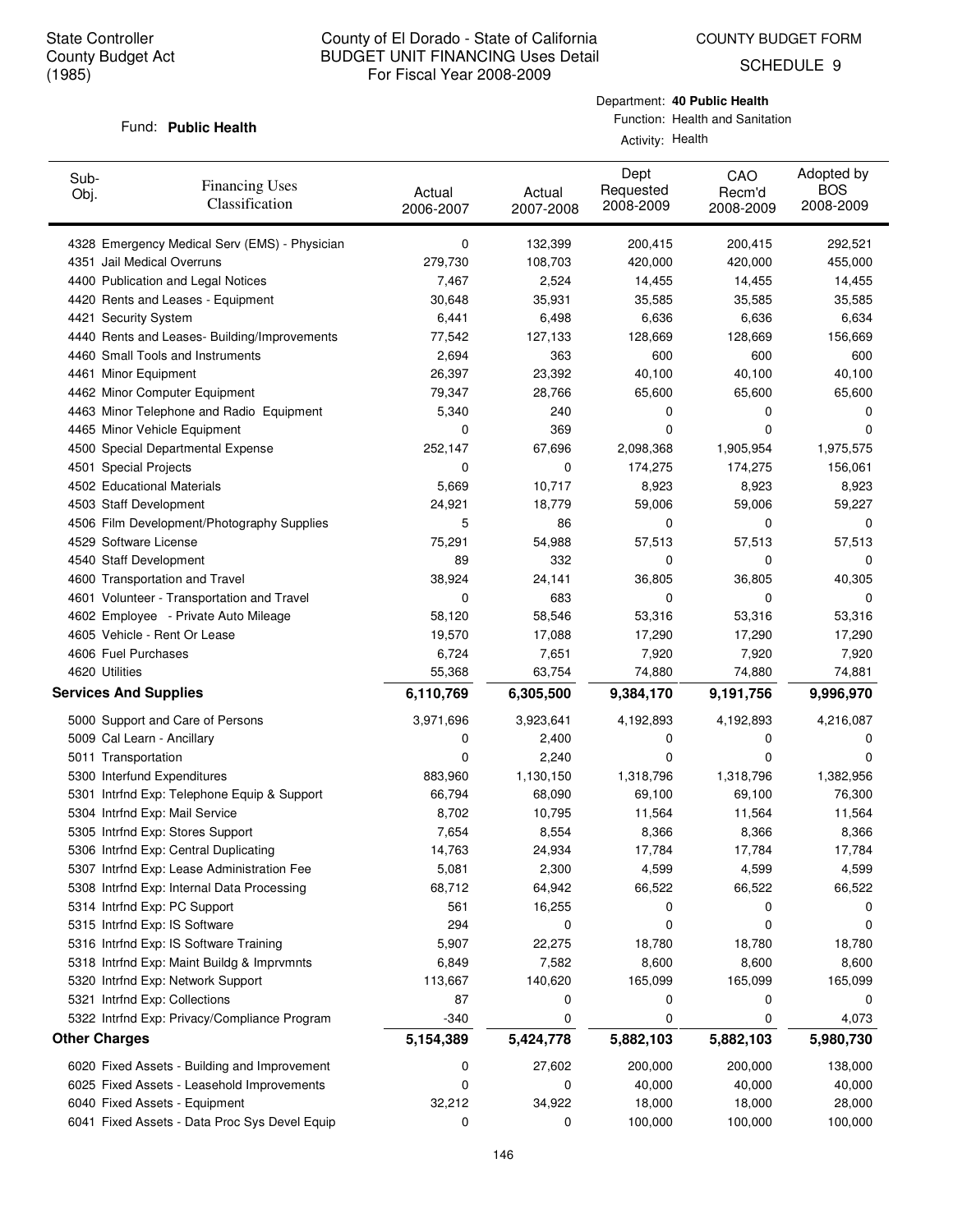SCHEDULE 9

#### Fund: Public Health

| Sub-<br>Obj.               | <b>Financing Uses</b><br>Classification                       | Actual<br>2006-2007 | Actual<br>2007-2008 | Dept<br>Requested<br>2008-2009 | CAO<br>Recm'd<br>2008-2009 | Adopted by<br><b>BOS</b><br>2008-2009 |
|----------------------------|---------------------------------------------------------------|---------------------|---------------------|--------------------------------|----------------------------|---------------------------------------|
|                            | 6042 Fixed Assets - Computer Sys Equipment                    | 25,311              | 76,300              | 98,400                         | 98,400                     | 107,300                               |
| <b>Fixed Assets</b>        |                                                               | 57,524              | 138,824             | 456,400                        | 456,400                    | 413,300                               |
|                            | 7250 Intrafnd: Non General Fund Types                         | $-10,528$           | 34,464              | 48,000                         | 48,000                     | 20,000                                |
|                            | 7254 Intrafnd: Public Health                                  | 237                 | 677,244             | 858,974                        | 858,974                    | 891,002                               |
| 7259 Intrafnd: PHD SRF     |                                                               | 0                   | 1,384,743           | 3,267,732                      | 3,267,732                  | 3,516,640                             |
| <b>Intrafund Transfers</b> |                                                               | $-10,291$           | 2,096,451           | 4,174,706                      | 4,174,706                  | 4,427,642                             |
|                            | 7380 Intrfnd Abatemnt: Not General Fund                       | 0                   | $-1,207$            | 0                              | 0                          | 0                                     |
|                            | 7384 Intrind Abatemnt: Public Health                          | 0                   | $-677,244$          | $-858,974$                     | $-858,974$                 | $-891,002$                            |
|                            | 7389 Intrind Abatemnt: PHD SRF Transfers                      | 0                   | $-1,384,743$        | $-3,267,732$                   | $-3,267,732$               | $-3,516,640$                          |
| <b>Intrafund Abatement</b> |                                                               | 0                   | $-2,063,194$        | $-4,126,706$                   | $-4,126,706$               | $-4,407,642$                          |
| 7700 Contingency           |                                                               | 0                   | 0                   | 1,598,598                      | 1,598,598                  | 1,688,378                             |
|                            | <b>Appropriations for Contingencies</b>                       | 0                   | $\mathbf{0}$        | 1,598,598                      | 1,598,598                  | 1,688,378                             |
|                            | <b>Total Financing Uses</b>                                   | 20,308,088          | 20,870,163          | 26,654,576                     | 26,462,162                 | 27,424,182                            |
|                            | Less Department Estimated Revenues                            | 19,197,687          | 22,667,461          | 23,088,956                     | 22,896,542                 | 22,378,825                            |
|                            | <b>Department Use of Public Health</b><br><b>Fund Balance</b> | 1,110,400           | -1,797,298          | 3,565,620                      | 3,565,620                  | 5,045,357                             |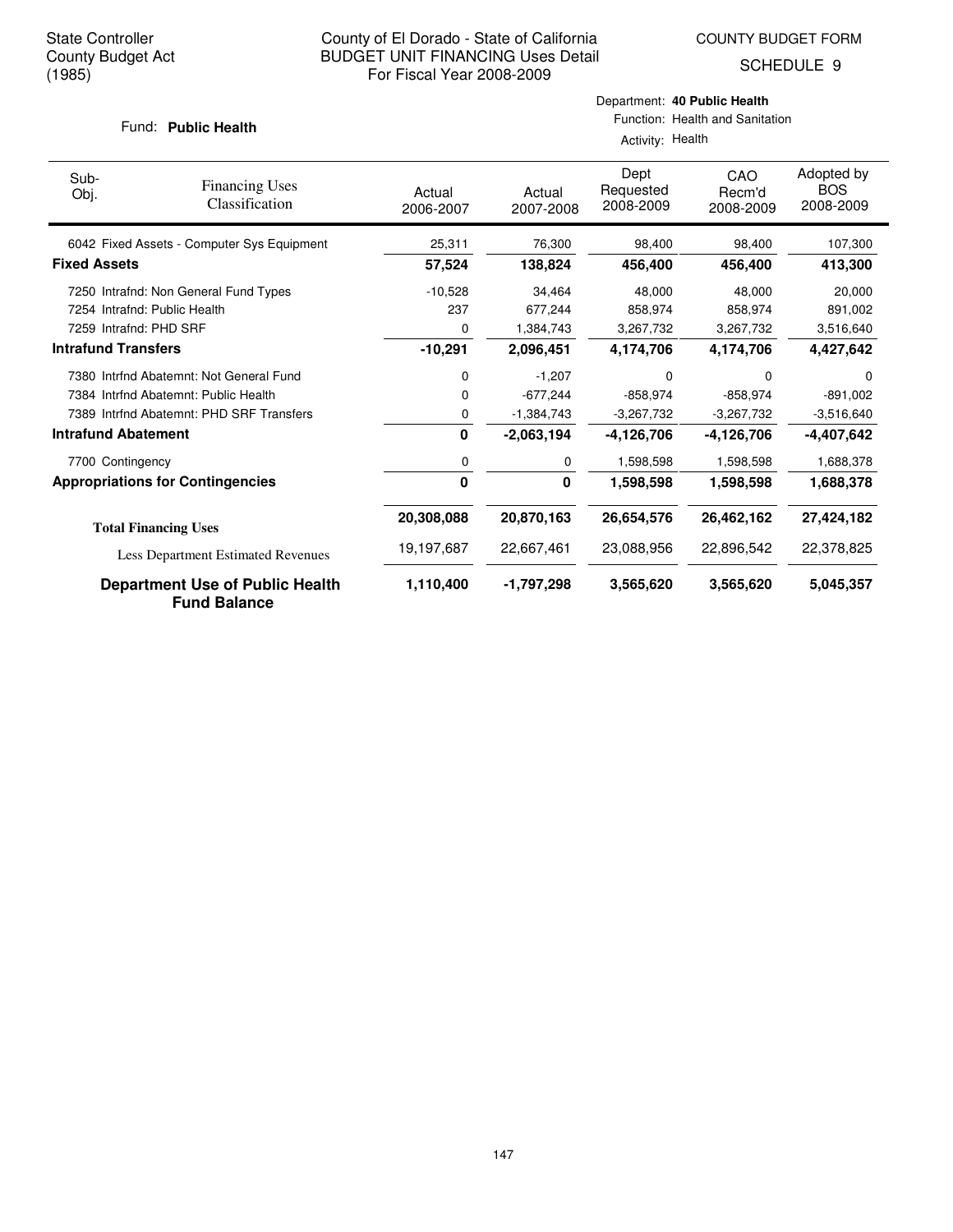SCHEDULE 9

# Department: **41 Mental Health Services**

#### Fund: **Mental Health**

| Sub-<br>Obj. | <b>Financing Uses</b><br>Classification         | Actual<br>2006-2007 | Actual<br>2007-2008 | Dept<br>Requested<br>2008-2009 | CAO<br>Recm'd<br>2008-2009 | Adopted by<br><b>BOS</b><br>2008-2009 |
|--------------|-------------------------------------------------|---------------------|---------------------|--------------------------------|----------------------------|---------------------------------------|
|              | 3000 Permanent Employees / Elected Officials    | 5,270,889           | 6,029,183           | 6,968,328                      | 6,968,328                  | 6,282,714                             |
|              | 3001 Temporary Employees                        | 754,137             | 976,349             | 1,059,632                      | 1,059,632                  | 748,499                               |
|              | 3002 Overtime                                   | 269,139             | 271,697             | 166,500                        | 166,500                    | 128,520                               |
|              | 3003 Standby Pay                                | 80,114              | 81,668              | 83,600                         | 83,600                     | 83,600                                |
|              | 3004 Other Compensation                         | 76,207              | 95,603              | 0                              | 0                          | 0                                     |
|              | 3005 Tahoe Differential                         | 45,435              | 49,154              | 46,056                         | 46,056                     | 46,056                                |
|              | 3006 Bilingual Pay                              | 4,796               | 11,479              | 10,920                         | 10,920                     | 10,920                                |
|              | 3020 Employer Share - Employee Retirement       | 997,577             | 1,124,843           | 1,279,497                      | 1,279,497                  | 1,279,497                             |
|              | 3022 Employer Share - Medi Care                 | 86,551              | 101,630             | 92,998                         | 92,998                     | 92,998                                |
|              | 3040 Employer Share - Health Insurance          | 881,569             | 1,010,308           | 1,327,022                      | 1,327,022                  | 1,319,022                             |
|              | 3041 Employer Share - Unemployment Insurance    | 30,446              | 35,172              | 25,543                         | 25,543                     | 25,543                                |
|              | 3042 Employer Share - Long Term Disab Insurance | 21,580              | 23,353              | 24,534                         | 24,534                     | 24,534                                |
|              | 3043 Employer Share - Deferred Compensation     | 17,489              | 18,080              | 18,672                         | 18,672                     | 18,672                                |
|              | 3046 Retiree Health: Defined Contributions      | 163,568             | 256,214             | 368,313                        | 368,313                    | 368,313                               |
|              | 3060 Employer Share - Workers' Compensation     | 214,913             | 153,153             | 118,643                        | 118,643                    | 118,643                               |
|              | 3080 Flexible Benefits                          | 18,443              | 19,586              | 35,028                         | 35,028                     | 35,028                                |
|              | <b>Salaries And Employee Benefits</b>           | 8,932,853           | 10,257,474          | 11,625,286                     | 11,625,286                 | 10,582,559                            |
|              | 4020 Clothing and Personal Supplies             | 719                 | 0                   | 0                              | 0                          | 0                                     |
|              | 4040 Telephone Company Vendor Payments          | 7,580               | 7,129               | 8,301                          | 8,301                      | 8,301                                 |
|              | 4041 Cnty Pass thru Telephone Chrges to Depts   | 7,478               | 5,945               | 5,821                          | 5,821                      | 5,821                                 |
|              | 4060 Food and Food Products                     | 94,366              | 75,136              | 74,175                         | 74,175                     | 72,001                                |
|              | 4080 Household Expense                          | 22,983              | 23,028              | 25,261                         | 25,261                     | 25,261                                |
|              | 4083 Household Expense - Laundry                | 12,146              | 5,810               | 7,000                          | 7,000                      | 7,000                                 |
|              | 4085 Household Expense - Refuse Disposal        | 4,795               | 7,500               | 6,496                          | 6,496                      | 6,496                                 |
|              | 4086 Household Expense - Janitorial/Custodial   | 67,842              | 65,748              | 74,196                         | 74,196                     | 74,196                                |
|              | 4100 Insurance - Premium                        | 47,526              | 57,827              | 84,420                         | 84,420                     | 84,420                                |
|              | 4140 Maintenance - Equipment                    | 4,750               | 506                 | 0                              | 0                          | 0                                     |
|              | 4142 Maintenance - Telephone / Radio            | 863                 | 0                   | 0                              | 0                          | 0                                     |
|              | 4143 Maintenance - Service Contracts            | 840                 | 0                   | 0                              | 0                          | 0                                     |
|              | 4144 Maint: Computer System Supplies            | 0                   | 1,830               | 0                              | 0                          | 0                                     |
|              | 4160 Maintenance Vehicles - Service Contract    | 246                 | 455                 | 5,000                          | 5,000                      | 5,000                                 |
|              | 4161 Maintenance Vehicles - Parts/Direct Chrg   | 41                  | 247                 | 0                              | 0                          | 0                                     |
|              | 4162 Maintenance Vehicles - Supplies            | 11                  | 1,015               | 0                              | 0                          | 0                                     |
|              | 4163 Maintenance Vehicles - Inventory           | 537                 | 231                 | 0                              | 0                          | 0                                     |
|              | 4165 Maintenance Vehicles - Oil and Grease      | 10                  | 40                  | 0                              | 0                          | 0                                     |
|              | 4180 Maintenance - Building and Improvements    | 0                   | 17,066              | 1,861                          | 1,861                      | 1,861                                 |
|              | 4200 Medical, Dental and Laboratory Supplies    | 44,225              | 34,577              | 28,651                         | 28,651                     | 29,891                                |
|              | 4220 Memberships                                | 3,194               | 685                 | 935                            | 935                        | 1,740                                 |
|              | 4221 Memberships - Legislative Advocacy         | 3,640               | 4,499               | 8,250                          | 8,250                      | 8,250                                 |
|              | 4260 Office Expense                             | 49,105              | 55,751              | 37,257                         | 37,257                     | 37,257                                |
|              | 4261 Postage                                    | 3,858               | 3,110               | 3,701                          | 3,701                      | 3,701                                 |
|              | 4262 Software                                   | 6,914               | 451                 | 20,000                         | 20,000                     | 0                                     |
|              | 4263 Subscription / Newspaper / Journals        | 541                 | 987                 | 400                            | 400                        | 400                                   |
|              | 4264 Books / Manuals                            | 2,963               | 1,566               | 1,200                          | 1,200                      | 1,200                                 |
|              | 4266 Printing / Duplicating                     | 0                   | 50                  | 0                              | 0                          | 0                                     |
|              | 4300 Professional and Specialized Services      | 327,484             | 821,462             | 1,296,135                      | 1,296,135                  | 1,177,807                             |
|              | 4313 Legal Services                             | 0                   | 2,375               | 0                              | 0                          | 0                                     |
|              | 4318 Interpreter                                | 100                 | 0                   | 0                              | 0                          | 0                                     |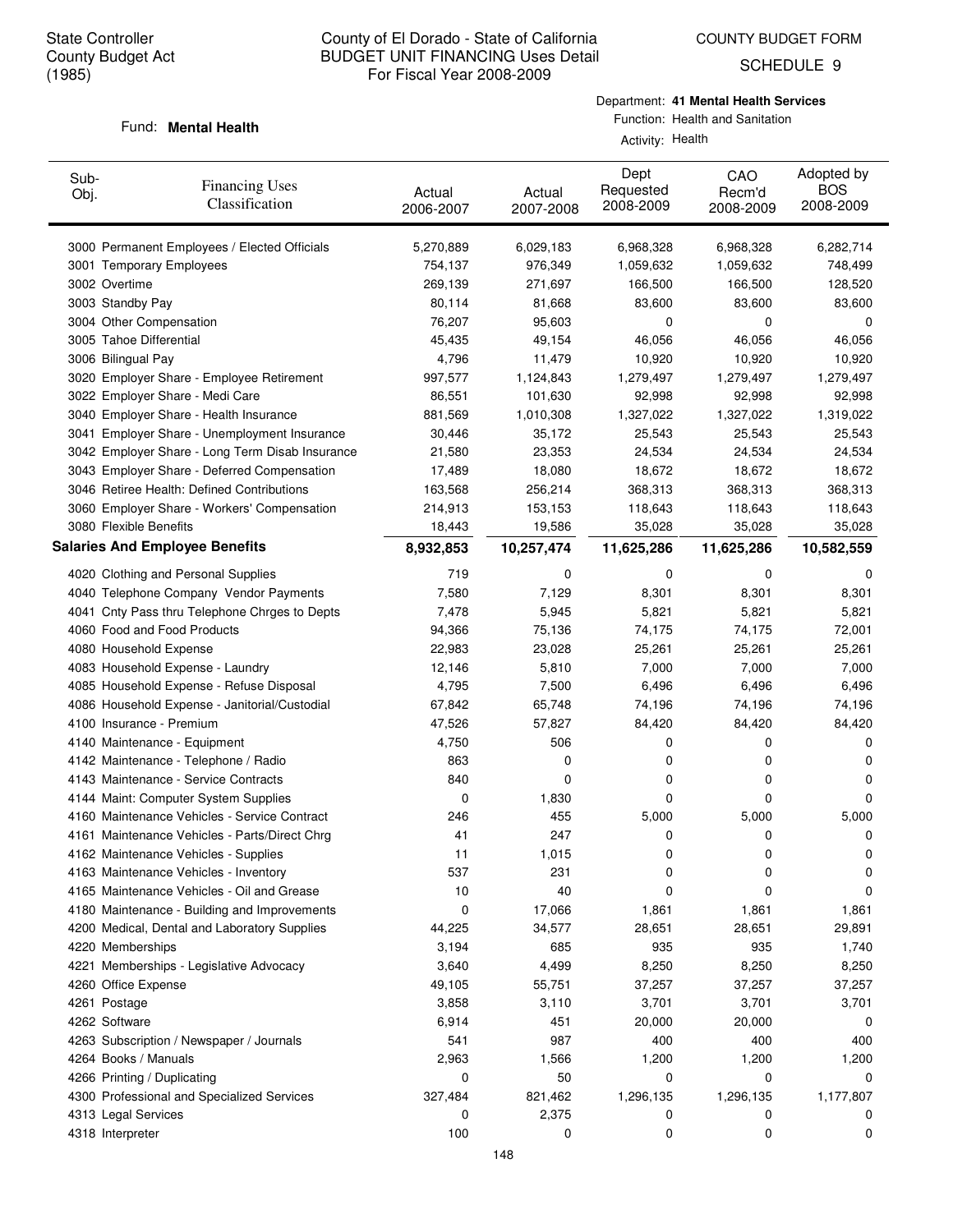SCHEDULE 9

# Department: **41 Mental Health Services**

#### Function: Health and Sanitation Activity: Health

#### Fund: **Mental Health**

| Sub-<br>Obj.                 | <b>Financing Uses</b><br>Classification         | Actual<br>2006-2007 | Actual<br>2007-2008 | Dept<br>Requested<br>2008-2009 | CAO<br>Recm'd<br>2008-2009 | Adopted by<br><b>BOS</b><br>2008-2009 |
|------------------------------|-------------------------------------------------|---------------------|---------------------|--------------------------------|----------------------------|---------------------------------------|
|                              | 4320 Verbatim Report - Transcription            | 576                 | 0                   | 0                              | 0                          | 0                                     |
|                              | 4323 Psychiatric Medical Services               | 1,896,474           | 2,564,068           | 2,725,450                      | 2,725,450                  | 2,518,080                             |
|                              | 4324 Medical, Dental and Lab Services           | 35,518              | 50,471              | 11,031                         | 11,031                     | 10,031                                |
|                              | 4330 Food Stamp Service                         | 0                   | 45                  | 0                              | 0                          | 0                                     |
|                              | 4337 Other Governmental Agencies                | 13,670              | 62,380              | 10,843                         | 10,843                     | 72,230                                |
|                              | 4400 Publication and Legal Notices              | 9,486               | 9,797               | 4,001                          | 4,001                      | 4,001                                 |
|                              | 4420 Rents and Leases - Equipment               | 21,336              | 27,844              | 26,683                         | 26,683                     | 26,683                                |
|                              | 4422 Rent & Lease: Computer Equipment           | 0                   | 0                   | 79,949                         | 79,949                     | 0                                     |
|                              | 4440 Rents and Leases- Building/Improvements    | 395,601             | 552,888             | 582,670                        | 582,670                    | 662,619                               |
|                              | 4460 Small Tools and Instruments                | 177                 | 0                   | 0                              | 0                          | 0                                     |
| 4461 Minor Equipment         |                                                 | 39,344              | 112,554             | 29,514                         | 29,514                     | 30,514                                |
|                              | 4462 Minor Computer Equipment                   | 36,079              | 48,268              | 7,023                          | 7,023                      | 7,023                                 |
|                              | 4463 Minor Telephone and Radio Equipment        | 444                 | 409                 | 0                              | 0                          | 0                                     |
|                              | 4500 Special Departmental Expense               | 11,300              | 18,833              | 13,000                         | 13,000                     | 251,560                               |
| 4501 Special Projects        |                                                 | 2,133               | 892                 | 0                              | 0                          | 0                                     |
|                              | 4502 Educational Materials                      | 2,610               | 341                 | 3,401                          | 3,401                      | 11,986                                |
| 4503 Staff Development       |                                                 | 36,230              | 57,851              | 70,538                         | 70,538                     | 49,171                                |
| 4529 Software License        |                                                 | 265,657             | 172,193             | 189,345                        | 189,345                    | 189,345                               |
| 4540 Staff Development       |                                                 | 1,048               | 1,025               | 0                              | 0                          | 0                                     |
|                              | 4600 Transportation and Travel                  | 26,209              | 16,003              | 9,092                          | 9,092                      | 3,520                                 |
|                              | 4602 Employee - Private Auto Mileage            | 24,202              | 28,025              | 27,715                         | 27,715                     | 27,715                                |
|                              | 4605 Vehicle - Rent Or Lease                    | 86,395              | 65,790              | 50,220                         | 50,220                     | 50,220                                |
| 4606 Fuel Purchases          |                                                 | 35,617              | 43,551              | 32,980                         | 32,980                     | 33,080                                |
|                              | 4607 Rent or Lease: Mileage Rate Rebate         | 0                   | 0                   | 1,811                          | 1,811                      | 0                                     |
| 4620 Utilities               |                                                 | 85,240              | 106,834             | 104,128                        | 104,128                    | 105,939                               |
| <b>Services And Supplies</b> |                                                 | 3,740,102           | 5,135,088           | 5,668,454                      | 5,668,454                  | 5,604,320                             |
|                              | 5002 Institute For Mental Disease - MenHith     | 653,145             | 708,054             | 400,000                        | 400,000                    | 400,000                               |
|                              | 5003 Medi Cal Managed Care - Mental Hith        | 58,416              | 18,262              | 40,000                         | 40,000                     | 40,000                                |
| 5006 Child Care              |                                                 | 388                 | 0                   | 0                              | 0                          | 0                                     |
|                              | 5009 Cal Learn - Ancillary                      | 205,056             | 235,620             | 376,436                        | 376,436                    | 323,517                               |
| 5011 Transportation          |                                                 | 8,015               | 9,077               | 13,200                         | 13,200                     | 10,200                                |
|                              | 5012 Transportation - Food Stamps Employment    | 901                 | 1,041               | 100,000                        | 100,000                    | 5,000                                 |
| 5013 Ancillary               |                                                 | 16,736              | 25,940              | 15,500                         | 15,500                     | 10,100                                |
|                              | 5300 Interfund Expenditures                     | 401,752             | 576,881             | 769,287                        | 769,287                    | 769,287                               |
|                              | 5301 Intrfnd Exp: Telephone Equip & Support     | 116,910             | 141,285             | 67,000                         | 67,000                     | 70,000                                |
|                              | 5304 Intrfnd Exp: Mail Service                  | 8,112               | 7,508               | 9,635                          | 9,635                      | 9,635                                 |
|                              | 5305 Intrfnd Exp: Stores Support                | 9,520               | 13,272              | 13,233                         | 13,233                     | 13,233                                |
|                              | 5306 Intrfnd Exp: Central Duplicating           | 13,375              | 4,256               | 2,000                          | 2,000                      | 2,000                                 |
|                              | 5307 Intrfnd Exp: Lease Administration Fee      | 7,978               | 4,902               | 10,805                         | 10,805                     | 10,581                                |
|                              | 5308 Intrfnd Exp: Internal Data Processing      | 59,002              | 51,802              | 60,125                         | 60,125                     | 60,349                                |
|                              | 5314 Intrfnd Exp: PC Support                    | 3,518               | 1,890               | 2,000                          | 2,000                      | 2,000                                 |
|                              | 5315 Intrfnd Exp: IS Software                   | 147                 | 0                   | 0                              | 0                          | 0                                     |
|                              | 5316 Intrfnd Exp: IS Software Training          | 30                  | 3,675               | 0                              | 0                          | 0                                     |
|                              | 5318 Intrfnd Exp: Maint Buildg & Imprymnts      | 33,440              | 15,133              | 2,000                          | 2,000                      | 2,000                                 |
|                              | 5320 Intrfnd Exp: Network Support               | 77,500              | 103,769             | 156,483                        | 156,483                    | 156,483                               |
|                              | 5321 Intrfnd Exp: Collections                   | 2,560               | 1,007               | 1,300                          | 1,300                      | 1,300                                 |
|                              | 5322 Intrfnd Exp: Privacy/Compliance Program    | 0                   | 0                   | 0                              | 0                          | 12,096                                |
|                              | 5331 Intrfnd Exp: Allocated Services & Supplies | 2,220               | 0                   | 0                              | 0                          | 0                                     |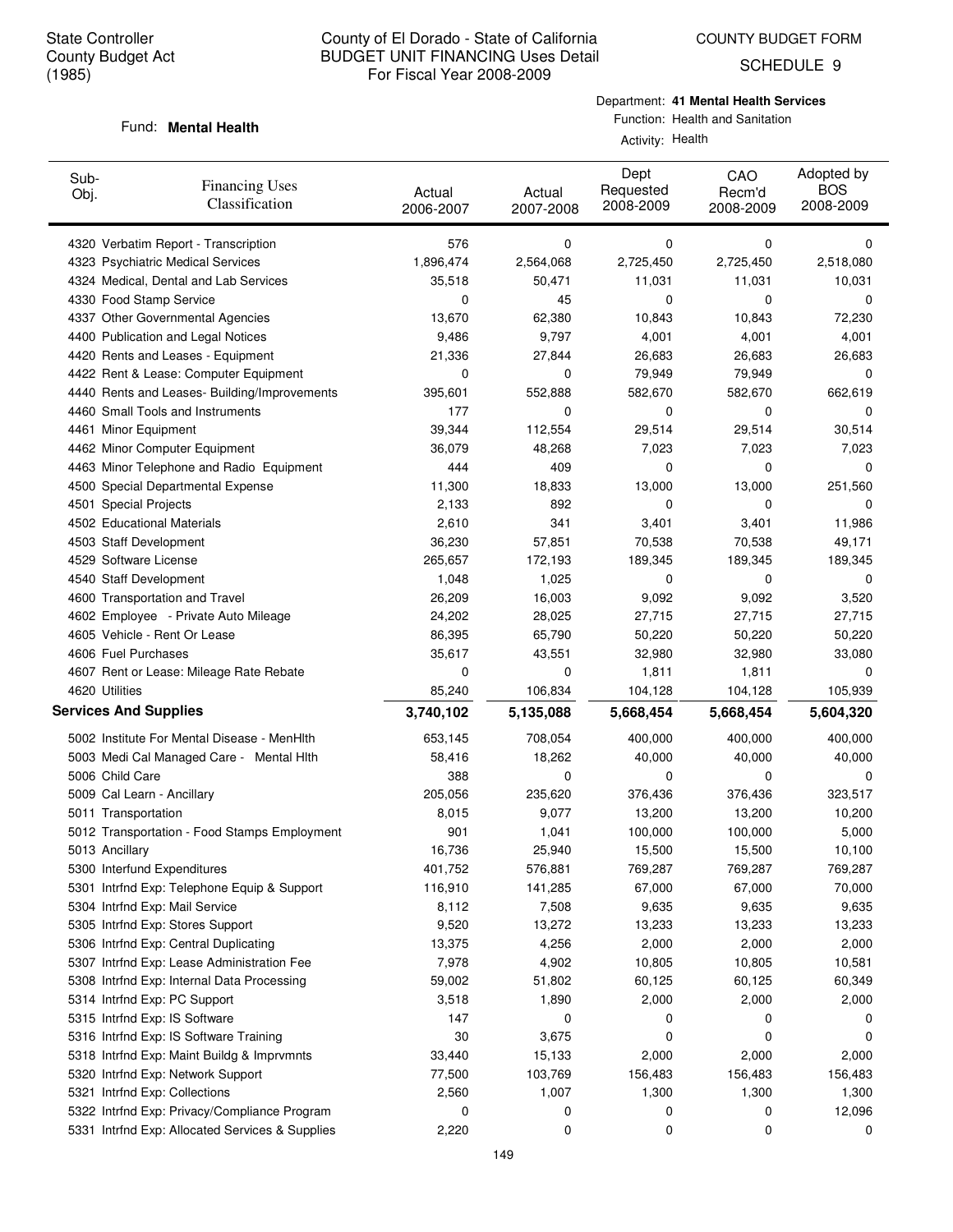SCHEDULE 9

#### Fund: **Mental Health**

Department: **41 Mental Health Services**

| Sub-<br>Obj.                | <b>Financing Uses</b>                                  | Actual       | Actual     | Dept<br>Requested | CAO<br>Recm'd | Adopted by<br><b>BOS</b> |
|-----------------------------|--------------------------------------------------------|--------------|------------|-------------------|---------------|--------------------------|
|                             | Classification                                         | 2006-2007    | 2007-2008  | 2008-2009         | 2008-2009     | 2008-2009                |
| <b>Other Charges</b>        |                                                        | 1,678,721    | 1,923,373  | 2,039,004         | 2,039,004     | 1,897,781                |
|                             | 6040 Fixed Assets - Equipment                          | 22,937       | 48,915     | 29,200            | 29,200        | 29,200                   |
|                             | 6042 Fixed Assets - Computer Sys Equipment             | 16,452       | 30,708     | 4,000             | 4,000         | 4,000                    |
|                             | 6045 Fixed Assets - Vehicles                           | 0            | 9,568      | 0                 | $\Omega$      | 0                        |
| <b>Fixed Assets</b>         |                                                        | 39,389       | 89,190     | 33,200            | 33,200        | 33,200                   |
|                             | 7000 Operating Transfers Out                           | 25,426       | 215,939    | 30,000            | 30,000        | 30,000                   |
| <b>Other Financing Uses</b> |                                                        | 25,426       | 215,939    | 30,000            | 30,000        | 30,000                   |
|                             | 7250 Intrafnd: Non General Fund Types                  | $-140,602$   | 326,136    | 515,761           | 515,761       | 505,626                  |
| <b>Intrafund Transfers</b>  |                                                        | $-140,602$   | 326,136    | 515,761           | 515,761       | 505,626                  |
|                             | 7350 Intrfnd Abatemnt: Only General Fund               | 0            | $-45,710$  | 0                 | $\Omega$      | $\Omega$                 |
|                             | 7380 Intrfnd Abatemnt: Not General Fund                | 0            | $-393.674$ | $-744,051$        | $-744,051$    | $-750,626$               |
| <b>Intrafund Abatement</b>  |                                                        | $\mathbf{0}$ | $-439,384$ | $-744,051$        | $-744,051$    | -750,626                 |
| 7700 Contingency            |                                                        | 0            | 0          | 0                 | 0             | 491,942                  |
|                             | <b>Appropriations for Contingencies</b>                | $\Omega$     | 0          | 0                 | $\Omega$      | 491,942                  |
|                             | <b>Total Financing Uses</b>                            | 14,275,890   | 17,507,817 | 19,167,654        | 19,167,654    | 18,394,802               |
|                             | Less Department Estimated Revenues                     | 12,576,716   | 16.701.019 | 19,596,571        | 19,596,571    | 19,032,202               |
|                             | Department Use of Mental Health<br><b>Fund Balance</b> | 1,699,174    | 806,798    | $-428,917$        | $-428,917$    | $-637,400$               |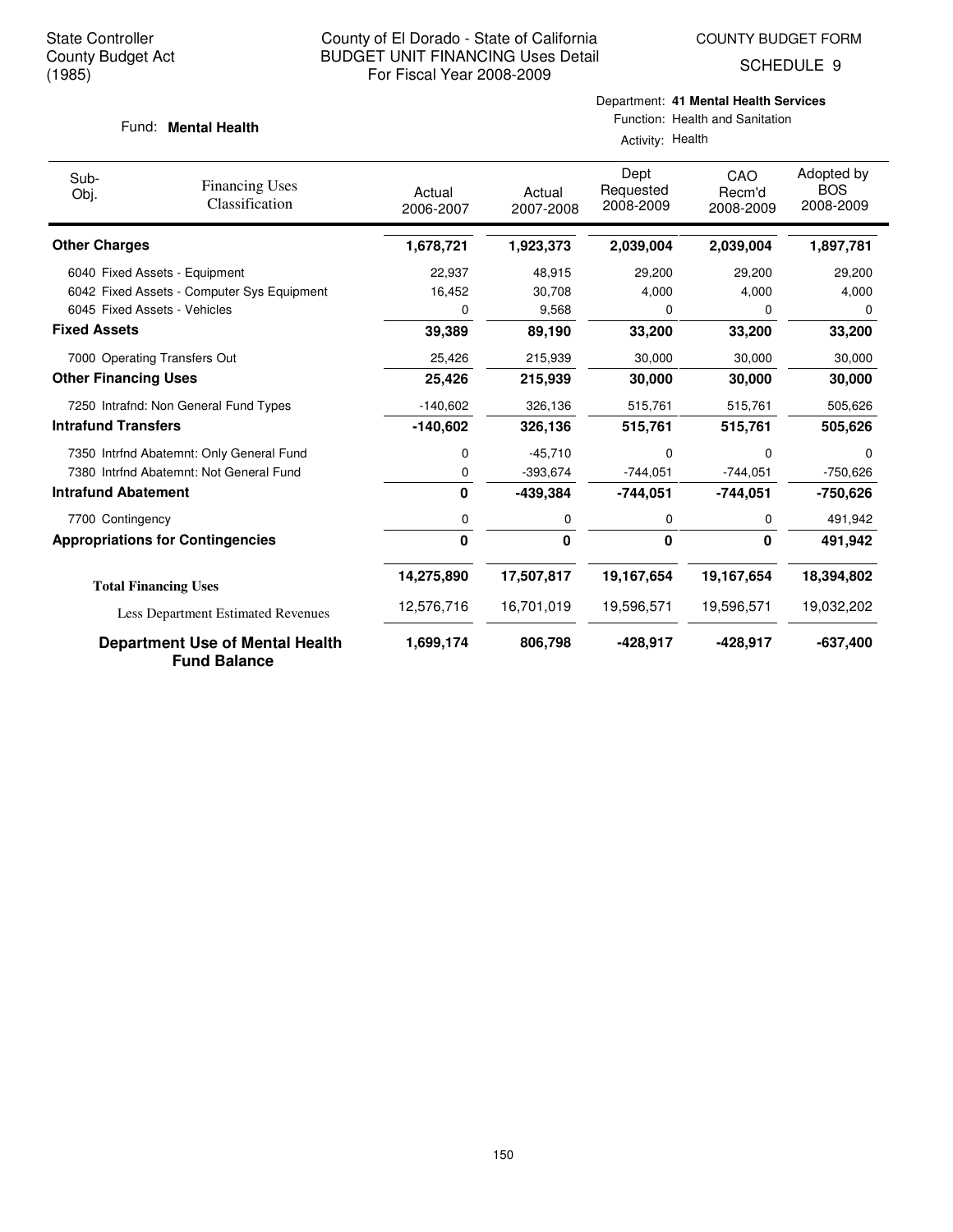COUNTY BUDGET FORM

SCHEDULE 9

# Fund: General Fund

Department: **42 Environmental Management**

Function: Health and Sanitation

Activity: Health

| Sub-<br>Obj. | <b>Financing Uses</b><br>Classification         | Actual<br>2006-2007 | Actual<br>2007-2008 | Dept<br>Requested<br>2008-2009 | CAO<br>Recm'd<br>2008-2009 | Adopted by<br><b>BOS</b><br>2008-2009 |
|--------------|-------------------------------------------------|---------------------|---------------------|--------------------------------|----------------------------|---------------------------------------|
|              | 3000 Permanent Employees / Elected Officials    | 1,478,596           | 1,514,095           | 1,709,065                      | 1,709,066                  | 1,671,800                             |
|              | 3001 Temporary Employees                        | 54,389              | 27,321              | 8,000                          | 8,000                      | 18,157                                |
|              | 3002 Overtime                                   | 13,340              | 9,300               | 7,736                          | 7,736                      | 7,736                                 |
|              | 3003 Standby Pay                                | 2,216               | 2,126               | 2,150                          | 2,150                      | 2,150                                 |
|              | 3004 Other Compensation                         | 8,646               | 17,514              | 13,616                         | 13,616                     | 13,616                                |
|              | 3005 Tahoe Differential                         | 8,446               | 6,407               | 8,160                          | 8,160                      | 8,160                                 |
|              | 3006 Bilingual Pay                              | 0                   | 266                 | 416                            | 416                        | 416                                   |
|              | 3020 Employer Share - Employee Retirement       | 299,708             | 282,802             | 327,510                        | 327,511                    | 320,009                               |
|              | 3022 Employer Share - Medi Care                 | 22,502              | 21,643              | 23,593                         | 23,593                     | 23,131                                |
|              | 3040 Employer Share - Health Insurance          | 243,714             | 240,086             | 277,968                        | 277,968                    | 272,537                               |
|              | 3041 Employer Share - Unemployment Insurance    | 5,333               | 4,398               | 12,708                         | 12,708                     | 12,428                                |
|              | 3042 Employer Share - Long Term Disab Insurance | 6,159               | 6,649               | 6,100                          | 6,099                      | 5,965                                 |
|              | 3043 Employer Share - Deferred Compensation     | 7,715               | 7,764               | 6,512                          | 6,512                      | 6,512                                 |
|              | 3046 Retiree Health: Defined Contributions      | 54,820              | 73,788              | 76,505                         | 76,505                     | 73,470                                |
|              | 3060 Employer Share - Workers' Compensation     | 29,174              | 15,938              | 18,867                         | 18,867                     | 18,119                                |
|              | 3080 Flexible Benefits                          | 16,343              | 8,399               | 24,900                         | 24,900                     | 24,900                                |
|              | <b>Salaries And Employee Benefits</b>           | 2,251,101           | 2,238,495           | 2,523,807                      | 2,523,807                  | 2,479,106                             |
|              | 4000 Agriculture                                | 5,345               | 3,450               | 3,650                          | 3,650                      | 1,650                                 |
|              | 4020 Clothing and Personal Supplies             | 501                 | 0                   | 0                              | 0                          | 0                                     |
|              | 4040 Telephone Company Vendor Payments          | 6,287               | 6,882               | 5,120                          | 5,120                      | 5,120                                 |
|              | 4041 Cnty Pass thru Telephone Chrges to Depts   | 998                 | 767                 | 2,431                          | 2,431                      | 2,431                                 |
|              | 4080 Household Expense                          | 50                  | 5                   | 0                              | 0                          | 0                                     |
|              | 4081 Household Expense - Paper Goods            | 1,553               | 1,268               | 1,500                          | 1,500                      | 1,500                                 |
|              | 4100 Insurance - Premium                        | 31,319              | 69,824              | 22,294                         | 22,294                     | 21,705                                |
|              | 4140 Maintenance - Equipment                    | 321                 | 28                  | 500                            | 500                        | 500                                   |
|              | 4141 Maintenance - Office Equipment             | 0                   | 0                   | 500                            | 500                        | 500                                   |
|              | 4144 Maint: Computer System Supplies            | 0                   | 0                   | 250                            | 250                        | 250                                   |
|              | 4160 Maintenance Vehicles - Service Contract    | 140                 | 84                  | 0                              | 0                          | 0                                     |
|              | 4161 Maintenance Vehicles - Parts/Direct Chrg   | 18                  | 0                   | 0                              | 0                          | 0                                     |
|              | 4162 Maintenance Vehicles - Supplies            | 130                 | 86                  | 350                            | 350                        | 350                                   |
|              | 4163 Maintenance Vehicles - Inventory           | 0                   | 85                  | 0                              | 0                          | 0                                     |
|              | 4180 Maintenance - Building and Improvements    | 0                   | 0                   | 400                            | 400                        | 400                                   |
|              | 4200 Medical, Dental and Laboratory Supplies    | 1,077               | 95                  | 725                            | 725                        | 725                                   |
|              | 4220 Memberships                                | 1,524               | 1,046               | 1,879                          | 1,879                      | 1,879                                 |
|              | 4221 Memberships - Legislative Advocacy         | 2,686               | 2,015               | 2,480                          | 2,480                      | 2,480                                 |
|              | 4240 Miscellaneous Expense                      | 12                  | 0                   | 0                              | 0                          | 0                                     |
|              | 4260 Office Expense                             | 14,001              | 12,534              | 17,175                         | 17,175                     | 17,175                                |
|              | 4261 Postage                                    | 4,243               | 4,439               | 5,178                          | 5,178                      | 5,178                                 |
|              | 4262 Software                                   | 3,033               | 1,581               | 7,080                          | 7,080                      | 7,080                                 |
|              | 4263 Subscription / Newspaper / Journals        | 778                 | 493                 | 648                            | 648                        | 648                                   |
|              | 4264 Books / Manuals                            | 911                 | 312                 | 650                            | 650                        | 650                                   |
|              | 4266 Printing / Duplicating                     | 137                 | 334                 | 775                            | 775                        | 775                                   |
|              | 4300 Professional and Specialized Services      | 6,520               | 51,731              | 4,550                          | 4,550                      | 4,500                                 |
|              | 4324 Medical, Dental and Lab Services           | 1,959               | 996                 | 1,045                          | 1,045                      | 1,045                                 |
|              | 4400 Publication and Legal Notices              | 213                 | 175                 | 150                            | 150                        | 150                                   |
|              | 4420 Rents and Leases - Equipment               | 19,917              | 25,717              | 24,497                         | 24,497                     | 24,497                                |
|              | 4440 Rents and Leases- Building/Improvements    | 240                 | 1,990               | 0                              | 0                          | 0                                     |
|              | 4460 Small Tools and Instruments                | 2,258               | 623                 | 1,200                          | 1,200                      | 950                                   |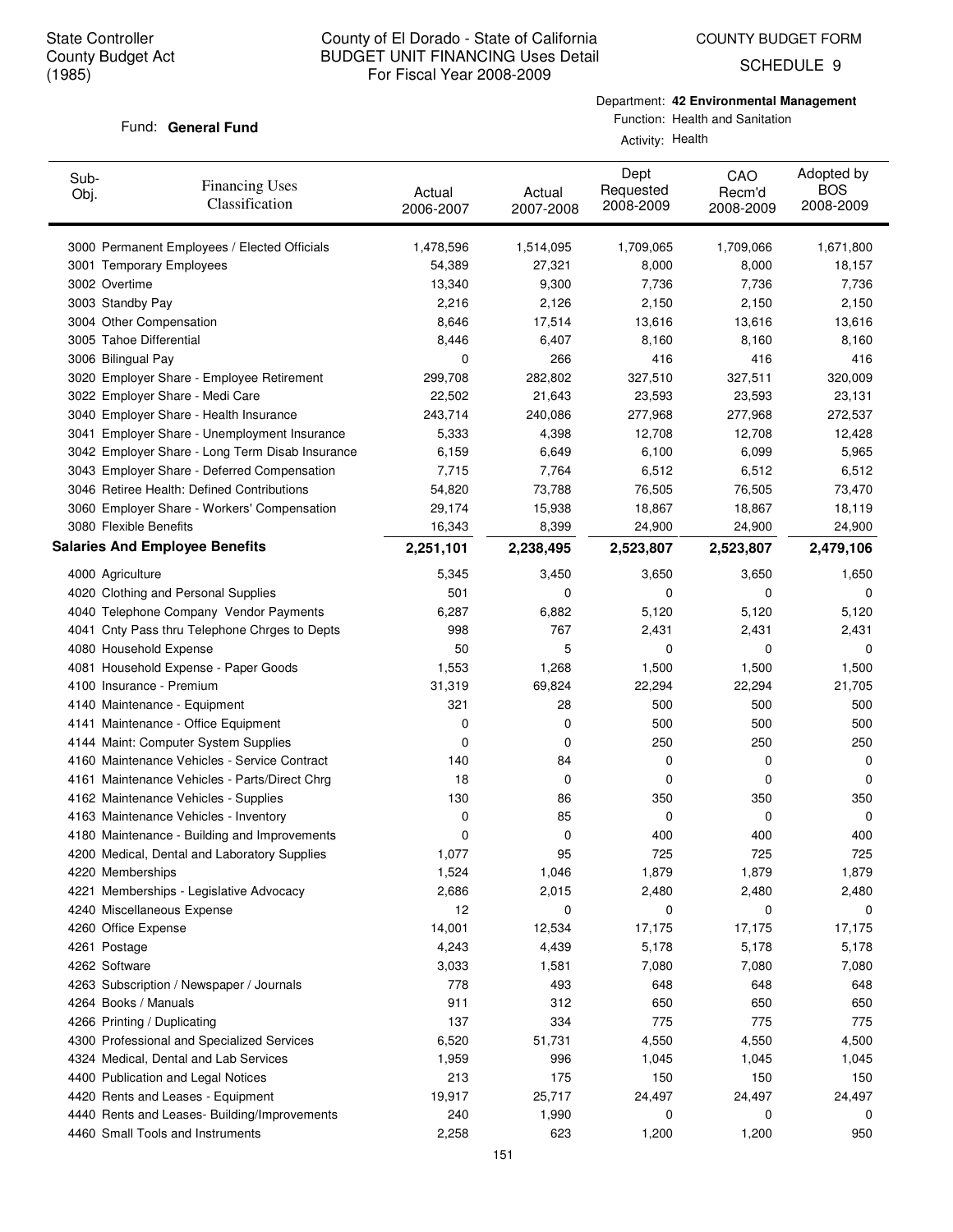Fund: General Fund

# County of El Dorado - State of California BUDGET UNIT FINANCING Uses Detail For Fiscal Year 2008-2009

SCHEDULE 9

Function: Health and Sanitation Activity: Health

Department: **42 Environmental Management**

| Sub-<br>Obj.                                        | <b>Financing Uses</b><br>Classification                                         | Actual<br>2006-2007 | Actual<br>2007-2008 | Dept<br>Requested<br>2008-2009 | CAO<br>Recm'd<br>2008-2009 | Adopted by<br><b>BOS</b><br>2008-2009 |
|-----------------------------------------------------|---------------------------------------------------------------------------------|---------------------|---------------------|--------------------------------|----------------------------|---------------------------------------|
| 4461 Minor Equipment                                |                                                                                 | 4,137               | 3,772               | 3,100                          | 3,100                      | 3,100                                 |
|                                                     | 4462 Minor Computer Equipment                                                   | 14,198              | 11,829              | 1,100                          | 1,100                      | 1,100                                 |
|                                                     | 4463 Minor Telephone and Radio Equipment                                        | 297                 | 1,085               | 250                            | 250                        | 250                                   |
|                                                     | 4500 Special Departmental Expense                                               | 36                  | 150                 | 9,797                          | 9,797                      | 9,797                                 |
| 4502 Educational Materials                          |                                                                                 | 8,485               | 2,760               | 9,350                          | 9,350                      | 9,350                                 |
| 4503 Staff Development                              |                                                                                 | 10,432              | 828                 | 5,125                          | 5,125                      | 5,125                                 |
|                                                     | 4507 Fire and Safety Supplies                                                   | 888                 | 0                   | 0                              | 0                          | 0                                     |
| 4529 Software License                               |                                                                                 | 48,110              | 42,221              | 46,021                         | 46,021                     | 46,021                                |
|                                                     | 4600 Transportation and Travel                                                  | 8,364               | 10,275              | 11,750                         | 11,750                     | 11,750                                |
|                                                     | 4602 Employee - Private Auto Mileage                                            | 758                 | 1,589               | 2,200                          | 2,163                      | 2,163                                 |
|                                                     | 4605 Vehicle - Rent Or Lease                                                    | 52,126              | 44,536              | 63,741                         | 63,741                     | 53,269                                |
| 4606 Fuel Purchases<br><b>Services And Supplies</b> |                                                                                 | 22,050              | 23,969              | 26,917                         | 26,917                     | 24,979                                |
|                                                     |                                                                                 | 276,054             | 329,574             | 284,378                        | 284,341                    | 269,042                               |
|                                                     | 5300 Interfund Expenditures                                                     | 2,367               | 1,864               | 394                            | 394                        | 394                                   |
| <b>Other Charges</b>                                |                                                                                 | 2,367               | 1,864               | 394                            | 394                        | 394                                   |
|                                                     | 6040 Fixed Assets - Equipment                                                   | 0                   | 4,153               | 0                              | 0                          | 0                                     |
| <b>Fixed Assets</b>                                 | 6042 Fixed Assets - Computer Sys Equipment                                      | 7,276               | 0                   | 0                              | 0                          | 0<br>0                                |
|                                                     |                                                                                 | 7,276               | 4,153               | 0                              | 0                          |                                       |
| 7200 Intrafund Transfers                            |                                                                                 | 23,019              | 422,707             | 494,462                        | 494,462                    | 495,186                               |
|                                                     | 7210 Intrafnd Transfers: Collections                                            | 104                 | 0                   | 0                              | 0                          | 0                                     |
|                                                     | 7220 Intrafnd: Telephone Equipment and Support                                  | 16,060              | 14,366              | 14,224                         | 14,224                     | 14,224                                |
|                                                     | 7221 Intrafnd: Radio Equipment and Support                                      | 0                   | 0                   | 732                            | 732                        | 732                                   |
| 7223 Intrafnd: Mail Service                         |                                                                                 | 1,430               | 1,673               | 1,926                          | 1,963                      | 1,963                                 |
|                                                     | 7224 Intrafnd: Stores Support                                                   | 2,469               | 1,542               | 1,378                          | 1,378                      | 1,378                                 |
|                                                     | 7225 Intrafnd: Central Duplicating                                              | 3,400               | 1,864               | 2,843                          | 2,843                      | 2,843                                 |
|                                                     | 7227 Intrafnd: Internal Data Processing                                         | 18,080              | 19,805              | 24,165                         | 24,165                     | 24,165                                |
| 7229 Intrafnd: PC Support                           |                                                                                 | 878                 | 1,060               | 1,000                          | 1,000                      | 1,000                                 |
| 7230 Intrafnd: IS Software                          | 7231 Intrafnd: IS Programming Support                                           | 147<br>0            | 0<br>15             | 0<br>0                         | 0<br>0                     | 0<br>0                                |
|                                                     | 7232 Intrafnd: Maint Bldg & Improvmnts                                          | 1,582               | 202                 | 1,350                          | 1,350                      | 1,350                                 |
|                                                     | 7234 Intrafnd: Network Support                                                  | 27,506              | 33,689              | 37,517                         | 37,517                     | 37,517                                |
| <b>Intrafund Transfers</b>                          |                                                                                 | 94,675              | 496,923             | 579,597                        | 579,634                    | 580,358                               |
|                                                     | 7350 Intrfnd Abatemnt: Only General Fund                                        | 0                   | $-399,023$          | -468,582                       | -468,582                   | $-469,306$                            |
| <b>Intrafund Abatement</b>                          |                                                                                 | 0                   | $-399,023$          |                                | -468,582                   | $-469,306$                            |
|                                                     |                                                                                 |                     |                     | -468,582                       |                            |                                       |
|                                                     | <b>Total Financing Uses</b>                                                     | 2,631,473           | 2,671,985           | 2,919,594                      | 2,919,594                  | 2,859,594                             |
|                                                     | Less Department Estimated Revenues                                              | 2,457,119           | 2,670,224           | 2,919,594                      | 2,919,594                  | 2,859,594                             |
|                                                     | <b>Department Use of Other General</b><br><b>Fund Sources (Net County Cost)</b> | 174,353             | 1,761               | 0                              | 0                          | 0                                     |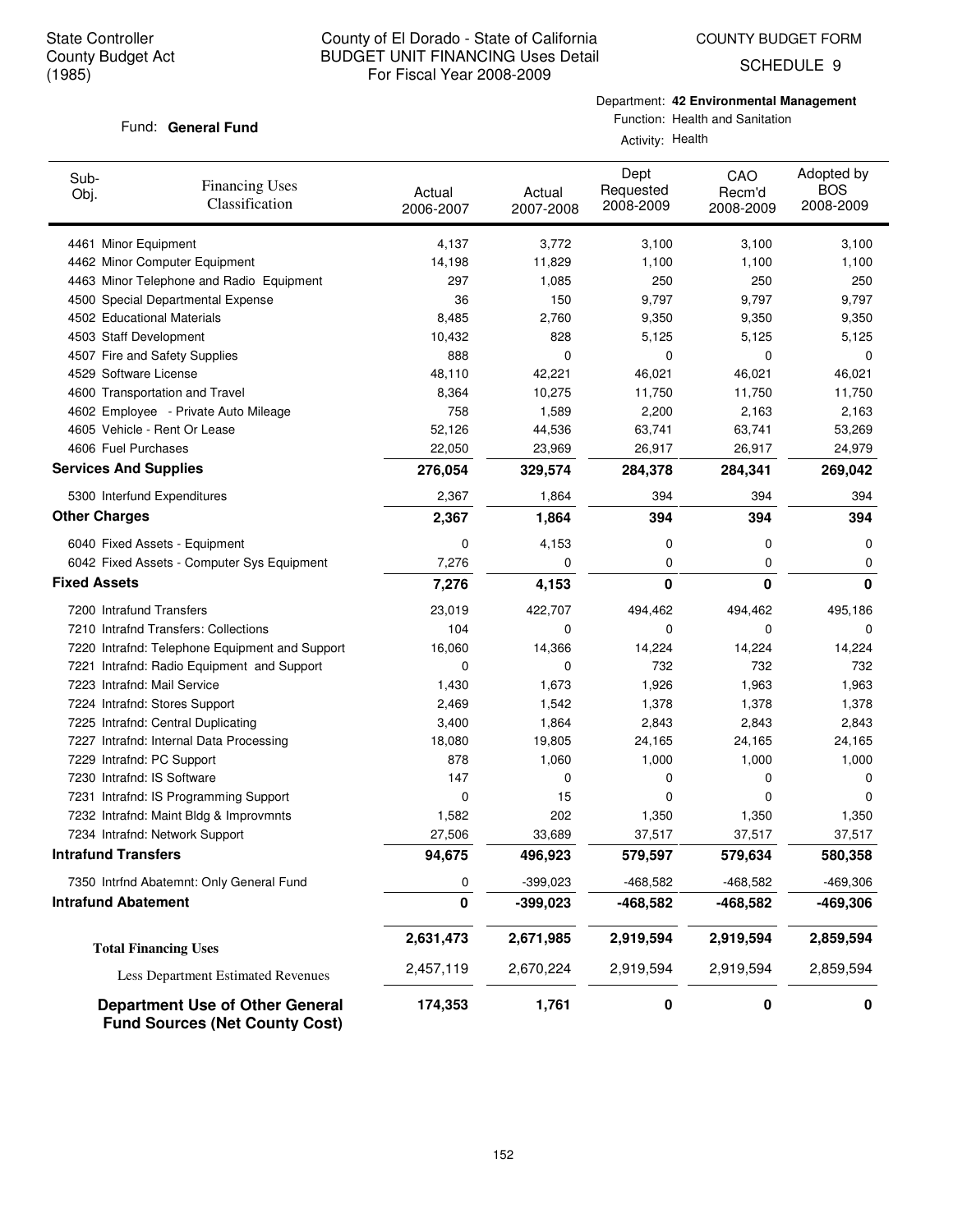COUNTY BUDGET FORM

SCHEDULE 9

#### Fund: General Fund

Department: **51 Veteran Services** Function: Public Assistance Activity: Veterans Affairs

| Sub-<br><b>Financing Uses</b><br>Obj.<br>Classification   | Actual<br>2006-2007 | Actual<br>2007-2008 | Dept<br>Requested<br>2008-2009 | CAO<br>Recm'd<br>2008-2009 | Adopted by<br><b>BOS</b><br>2008-2009 |
|-----------------------------------------------------------|---------------------|---------------------|--------------------------------|----------------------------|---------------------------------------|
| 3000 Permanent Employees / Elected Officials              | 234,862             | 243,312             | 252,355                        | 252,355                    | 252,355                               |
| 3004 Other Compensation                                   | 4,349               | 4,058               | 4,500                          | 4,500                      | 4,500                                 |
| 3005 Tahoe Differential                                   | 2,331               | 2,409               | 4,800                          | 2,400                      | 2,400                                 |
| 3020 Employer Share - Employee Retirement                 | 39,181              | 40,068              | 44,698                         | 44,698                     | 44,698                                |
| 3022 Employer Share - Medi Care                           | 3,444               | 3,608               | 2,515                          | 2,515                      | 2,515                                 |
| 3040 Employer Share - Health Insurance                    | 48,754              | 43,413              | 39,558                         | 39,558                     | 39,558                                |
| 3041 Employer Share - Unemployment Insurance              | 905                 | 875                 | 1,893                          | 947                        | 947                                   |
| 3042 Employer Share - Long Term Disab Insurance           | 797                 | 882                 | 908                            | 908                        | 908                                   |
| 3043 Employer Share - Deferred Compensation               | 2,189               | 2,552               | 2,033                          | 2,033                      | 2,033                                 |
| 3046 Retiree Health: Defined Contributions                | 7,241               | 11,149              | 7,241                          | 14,512                     | 14,512                                |
| 3060 Employer Share - Workers' Compensation               | 6,366               | 1,756               | 6,366                          | 1,380                      | 1,380                                 |
| 3080 Flexible Benefits                                    | 0                   | 2,591               | 24,000                         | 12,000                     | 12,000                                |
| <b>Salaries And Employee Benefits</b>                     | 350,419             | 356,674             | 390,867                        | 377,806                    | 377,806                               |
| 4040 Telephone Company Vendor Payments                    | 388                 | 457                 | 860                            | 860                        | 860                                   |
| 4041 Cnty Pass thru Telephone Chrges to Depts             | 701                 | 704                 | 1,062                          | 1,062                      | 1,062                                 |
| 4080 Household Expense                                    | 51                  | 13                  | 30                             | 30                         | 30                                    |
| 4085 Household Expense - Refuse Disposal                  | 3,271               | 4,163               | 4,421                          | 4,421                      | 4,421                                 |
| 4100 Insurance - Premium                                  | 1,396               | 912                 | 921                            | 1,522                      | 1,522                                 |
| 4101 Insurance - Additional Liability                     | 2,005               | 1,990               | 2,200                          | 2,200                      | 2,200                                 |
| 4141 Maintenance - Office Equipment                       | 0                   | 0                   | 50                             | 50                         | 50                                    |
| 4142 Maintenance - Telephone / Radio                      | 0                   | 0                   | 50                             | 50                         | 50                                    |
| 4143 Maintenance - Service Contracts                      | 700                 | 700                 | 700                            | 700                        | 700                                   |
| 4163 Maintenance Vehicles - Inventory                     | 32                  | 0                   | 100                            | 100                        | 100                                   |
| 4180 Maintenance - Building and Improvements              | 115                 | 29                  | 2,858                          | 2,858                      | 2,858                                 |
| 4220 Memberships                                          | 440                 | 1,090               | 1,090                          | 1,090                      | 1,090                                 |
| 4260 Office Expense                                       | 2,103               | 2,574               | 2,178                          | 2,178                      | 2,178                                 |
| 4261 Postage                                              | 940                 | 941                 | 1,160                          | 1,160                      | 1,160                                 |
| 4262 Software                                             | 1,334               | 191                 | 225                            | 225                        | 225                                   |
| 4263 Subscription / Newspaper / Journals                  | 363                 | 437                 | 455                            | 455                        | 455                                   |
| 4264 Books / Manuals                                      | 307                 | 118                 | 395                            | 395                        | 395                                   |
| 4266 Printing / Duplicating                               | 0                   | 0                   | 270                            | 270                        | 9,470                                 |
| 4300 Professional and Specialized Services                | 522                 | 1,248               | 1,797                          | 1,797                      | 28,397                                |
| 4335 El Dorado County (EDC) Dept or Agency                | 0                   | 19                  | 100                            | 100                        | 100                                   |
| 4400 Publication and Legal Notices                        | 0                   | 0                   | 1,350                          | 1,350                      | 1,350                                 |
| 4420 Rents and Leases - Equipment<br>4461 Minor Equipment | 3,104<br>5,746      | 4,468<br>2,755      | 5,659<br>0                     | 5,659<br>0                 | 5,659<br>0                            |
| 4462 Minor Computer Equipment                             | 2,911               | 7,388               | 3,500                          | 0                          | 0                                     |
| 4500 Special Departmental Expense                         | 0                   | 4,429               | 0                              | 0                          | 3,000                                 |
| 4503 Staff Development                                    | 722                 | 775                 | 994                            | 994                        | 994                                   |
| 4529 Software License                                     | 0                   | 1,311               | 1,311                          | 1,311                      | 1,311                                 |
| 4600 Transportation and Travel                            | 4,250               | 2,642               | 4,116                          | 4,116                      | 4,116                                 |
| 4602 Employee - Private Auto Mileage                      | 664                 | 845                 | 1,667                          | 1,667                      | 1,667                                 |
| 4604 Volunteer - Private Auto Mileage                     | 813                 | 952                 | 1,273                          | 1,273                      | 1,273                                 |
| 4605 Vehicle - Rent Or Lease                              | 2,067               | 1,875               | 2,125                          | 2,125                      | 2,125                                 |
| 4606 Fuel Purchases                                       | 669                 | 941                 | 1,069                          | 1,069                      | 1,069                                 |
| 4620 Utilities                                            | 16,591              | 19,455              | 20,658                         | 20,658                     | 20,658                                |
| <b>Services And Supplies</b>                              | 52,204              | 63,425              | 64,644                         | 61,745                     | 100,545                               |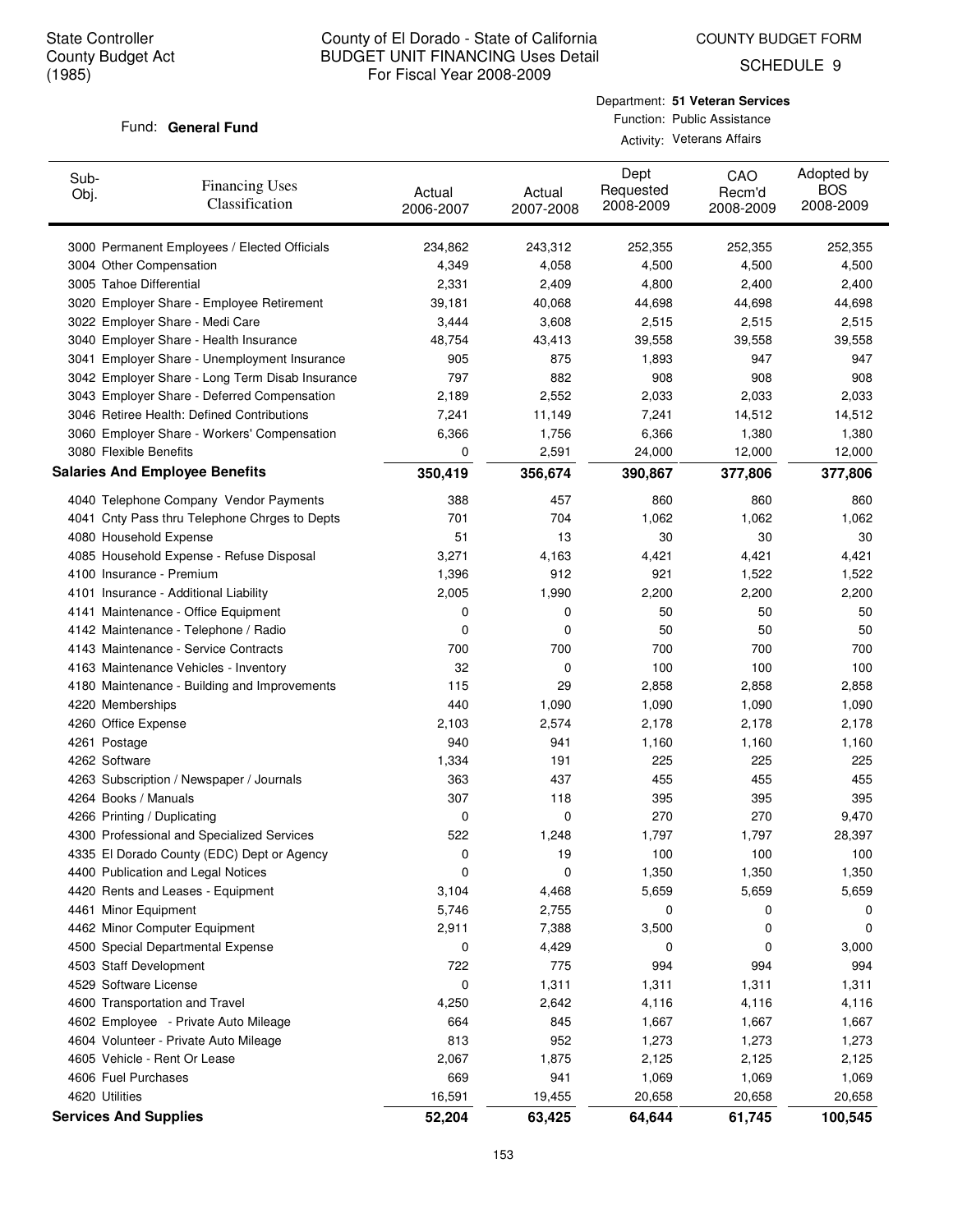COUNTY BUDGET FORM

SCHEDULE 9

#### Fund: General Fund

# Department: **51 Veteran Services** Function: Public Assistance Activity: Veterans Affairs

| Sub-<br>Obj.               | <b>Financing Uses</b><br>Classification                                         | Actual<br>2006-2007 | Actual<br>2007-2008 | Dept<br>Requested<br>2008-2009 | CAO<br>Recm'd<br>2008-2009 | Adopted by<br><b>BOS</b><br>2008-2009 |
|----------------------------|---------------------------------------------------------------------------------|---------------------|---------------------|--------------------------------|----------------------------|---------------------------------------|
|                            | 5300 Interfund Expenditures                                                     | 80                  | 0                   | 100                            | 100                        | 100                                   |
|                            | 5322 Intrfnd Exp: Privacy/Compliance Program                                    | 0                   | 0                   | 353                            | 0                          | 0                                     |
| <b>Other Charges</b>       |                                                                                 | 80                  | 0                   | 453                            | 100                        | 100                                   |
|                            | 6040 Fixed Assets - Equipment                                                   | 11,003              | 0                   | 0                              | 3,500                      | 3,500                                 |
| <b>Fixed Assets</b>        |                                                                                 | 11,003              | 0                   | 0                              | 3,500                      | 3,500                                 |
|                            | 7220 Intrafnd: Telephone Equipment and Support                                  | 10,102              | 6,591               | 7,740                          | 7,740                      | 7,740                                 |
|                            | 7223 Intrafnd: Mail Service                                                     | 1,652               | 1,475               | 1,475                          | 1,280                      | 1,280                                 |
|                            | 7224 Intrafnd: Stores Support                                                   | 142                 | 418                 | 418                            | 391                        | 391                                   |
|                            | 7225 Intrafnd: Central Duplicating                                              | 66                  | 0                   | 100                            | 100                        | 100                                   |
|                            | 7227 Intrafnd: Internal Data Processing                                         | 1,663               | 1,539               | 1,539                          | 2,142                      | 2,142                                 |
|                            | 7229 Intrafnd: PC Support                                                       | 555                 | 495                 | 1,800                          | 1,800                      | 1,800                                 |
|                            | 7232 Intrafnd: Maint Bldg & Improvmnts                                          | 1,465               | 251                 | 0                              | $\Omega$                   | $\Omega$                              |
|                            | 7234 Intrafnd: Network Support                                                  | 4,306               | 7,985               | 7,985                          | 7,714                      | 7,714                                 |
| <b>Intrafund Transfers</b> |                                                                                 | 19,951              | 18,754              | 21,057                         | 21,167                     | 21,167                                |
|                            | <b>Total Financing Uses</b>                                                     | 433,657             | 438,854             | 477,021                        | 464,318                    | 503,118                               |
|                            | Less Department Estimated Revenues                                              | 32,475              | 20,731              | 37,820                         | 37,820                     | 76,620                                |
|                            | <b>Department Use of Other General</b><br><b>Fund Sources (Net County Cost)</b> | 401,181             | 418,123             | 439,201                        | 426,498                    | 426,498                               |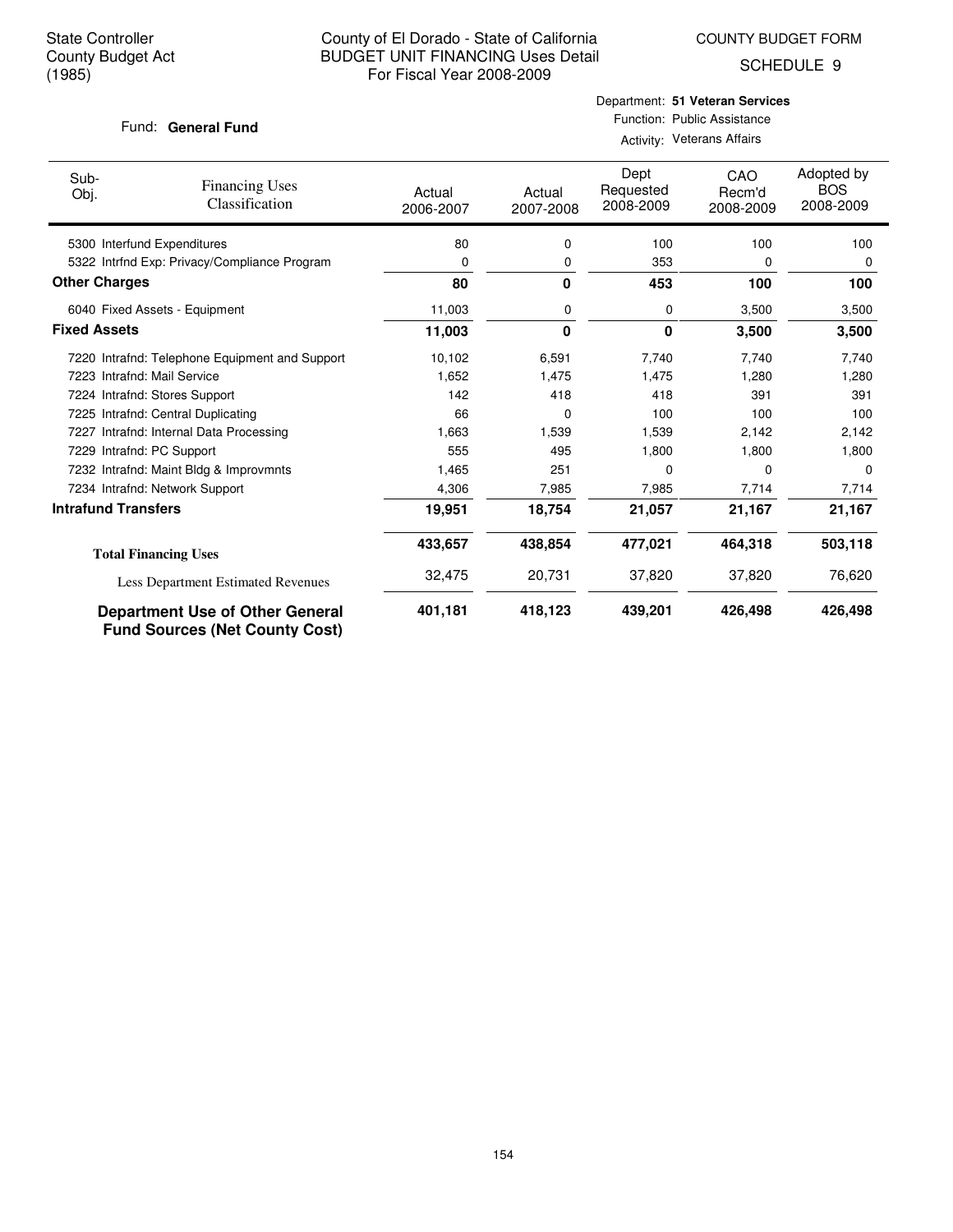COUNTY BUDGET FORM

SCHEDULE 9

#### Fund: General Fund

| Sub-<br>Obj. | <b>Financing Uses</b><br>Classification         | Actual<br>2006-2007 | Actual<br>2007-2008 | Dept<br>Requested<br>2008-2009 | CAO<br>Recm'd<br>2008-2009 | Adopted by<br><b>BOS</b><br>2008-2009 |
|--------------|-------------------------------------------------|---------------------|---------------------|--------------------------------|----------------------------|---------------------------------------|
|              | 3000 Permanent Employees / Elected Officials    | 9,034,214           | 9,841,390           | 10,365,670                     | 10,365,670                 | 10,334,869                            |
|              | 3001 Temporary Employees                        | 152,754             | 214,659             | 0                              | 0                          | 0                                     |
|              | 3002 Overtime                                   | 151,705             | 131,374             | 0                              | $\mathbf 0$                | 0                                     |
|              | 3003 Standby Pay                                | 17,542              | 26,682              | 0                              | 0                          | 0                                     |
|              | 3004 Other Compensation                         | 122,220             | 146,829             | 198,843                        | 198,843                    | 198,843                               |
|              | 3005 Tahoe Differential                         | 121,651             | 115,556             | 130,200                        | 130,200                    | 130,200                               |
|              | 3006 Bilingual Pay                              | 31,351              | 36,695              | 36,400                         | 36,400                     | 36,400                                |
|              | 3020 Employer Share - Employee Retirement       | 1,677,947           | 1,784,496           | 2,207,965                      | 2,207,965                  | 2,207,965                             |
|              | 3022 Employer Share - Medi Care                 | 123,700             | 137,823             | 162,515                        | 162,515                    | 162,515                               |
|              | 3040 Employer Share - Health Insurance          | 1,847,589           | 1,946,945           | 2,490,707                      | 2,490,707                  | 2,490,707                             |
|              | 3041 Employer Share - Unemployment Insurance    | 43,541              | 49,513              | 43,372                         | 43,372                     | 43,372                                |
|              | 3042 Employer Share - Long Term Disab Insurance | 37,611              | 39,138              | 41,639                         | 41,639                     | 41,639                                |
|              | 3043 Employer Share - Deferred Compensation     | 17,348              | 18,314              | 15,465                         | 15,465                     | 15,465                                |
|              | 3046 Retiree Health: Defined Contributions      | 405,258             | 522,618             | 713,564                        | 713,564                    | 713,564                               |
|              | 3060 Employer Share - Workers' Compensation     | 217,128             | 253,614             | 243,555                        | 243,555                    | 243,555                               |
|              | 3080 Flexible Benefits                          | 18,207              | 18,867              | 90,740                         | 90,740                     | 90,740                                |
|              | <b>Salaries And Employee Benefits</b>           | 14,019,765          | 15,284,513          | 16,740,635                     | 16,740,635                 | 16,709,834                            |
|              | 4020 Clothing and Personal Supplies             | 70                  | 0                   | 0                              | 0                          | 0                                     |
|              | 4040 Telephone Company Vendor Payments          | 2,871               | 6,818               | 7,800                          | 7,800                      | 7,800                                 |
|              | 4041 Cnty Pass thru Telephone Chrges to Depts   | 13,763              | 13,133              | 12,503                         | 12,503                     | 12,503                                |
|              | 4080 Household Expense                          | 3,996               | 5,201               | 4,500                          | 4,500                      | 4,500                                 |
|              | 4081 Household Expense - Paper Goods            | 0                   | 75                  | 0                              | 0                          | 0                                     |
|              | 4082 Household Expense - Other                  | 176                 | 361                 | 200                            | 200                        | 200                                   |
|              | 4083 Household Expense - Laundry                | 10                  | 0                   | 900                            | 900                        | 900                                   |
|              | 4084 Household Expense - Expendable Equipment   | 54                  | 0                   | 100                            | 100                        | 100                                   |
|              | 4085 Household Expense - Refuse Disposal        | 2,449               | 4,848               | 4,800                          | 4,800                      | 4,800                                 |
|              | 4086 Household Expense - Janitorial/Custodial   | 39,008              | 51,629              | 58,000                         | 58,000                     | 58,000                                |
|              | 4087 Household Expense - Exterm/Fumigation Serv | 0                   | 0                   | 200                            | 200                        | 200                                   |
|              | 4100 Insurance - Premium                        | 85,436              | 153,174             | 169,592                        | 169,592                    | 169,592                               |
|              | 4101 Insurance - Additional Liability           | 0                   | 0                   | 70                             | 70                         | 70                                    |
|              | 4140 Maintenance - Equipment                    | 81                  | 125                 | 200                            | 200                        | 200                                   |
|              | 4141 Maintenance - Office Equipment             | 631                 | 100                 | 200                            | 200                        | 200                                   |
|              | 4160 Maintenance Vehicles - Service Contract    | 849                 | 235                 | 400                            | 400                        | 400                                   |
|              | 4161 Maintenance Vehicles - Parts/Direct Chrg   | 48                  | 0                   | 0                              | 0                          | 0                                     |
|              | 4162 Maintenance Vehicles - Supplies            | 2                   | 0                   | 0                              | 0                          | 0                                     |
|              | 4163 Maintenance Vehicles - Inventory           | 68                  | 20                  | 0                              | 0                          | 0                                     |
|              | 4180 Maintenance - Building and Improvements    | 2,533               | 7,304               | 600                            | 600                        | 600                                   |
|              | 4183 Maintenance - Grounds                      | 6,110               | 6,158               | 7,294                          | 7,294                      | 7,294                                 |
|              | 4197 Maintenance: Building Supplies             | 0                   | 235                 | 0                              | 0                          | 0                                     |
|              | 4220 Memberships                                | 610                 | 575                 | 1,622                          | 1,622                      | 1,622                                 |
|              | 4221 Memberships - Legislative Advocacy         | 24,405              | 26,895              | 29,530                         | 29,530                     | 29,530                                |
|              | 4260 Office Expense                             | 120,037             | 135,508             | 117,441                        | 117,441                    | 117,441                               |
|              | 4261 Postage                                    | 152,422             | 77,924              | 118,962                        | 118,962                    | 118,962                               |
|              | 4262 Software                                   | 22,992              | 28,145              | 20,701                         | 20,701                     | 20,701                                |
|              | 4263 Subscription / Newspaper / Journals        | 2,122               | 1,817               | 2,950                          | 2,950                      | 2,950                                 |
|              | 4264 Books / Manuals                            | 178                 | 602                 | 1,000                          | 1,000                      | 1,000                                 |
|              | 4265 Law Books                                  | 522                 | 184                 | 200                            | 200                        | 200                                   |
|              | 4266 Printing / Duplicating                     | 12,435              | 13,571              | 12,600                         | 12,600                     | 12,600                                |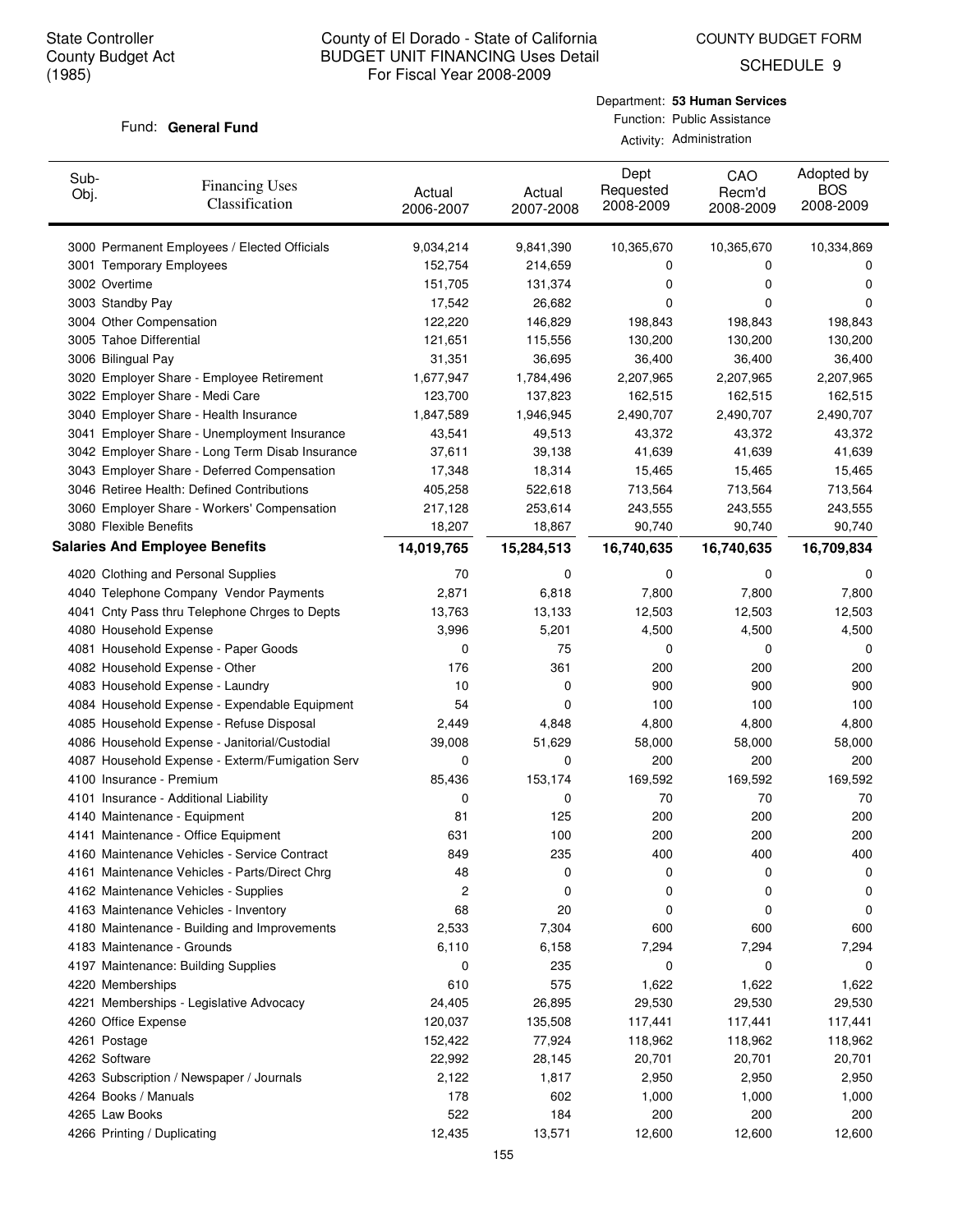COUNTY BUDGET FORM

SCHEDULE 9

#### Fund: General Fund

Department: **53 Human Services** Function: Public Assistance Activity: Administration

| Sub-<br>Obj.     | <b>Financing Uses</b><br>Classification      | Actual<br>2006-2007 | Actual<br>2007-2008 | Dept<br>Requested<br>2008-2009 | CAO<br>Recm'd<br>2008-2009 | Adopted by<br><b>BOS</b><br>2008-2009 |
|------------------|----------------------------------------------|---------------------|---------------------|--------------------------------|----------------------------|---------------------------------------|
|                  | 4300 Professional and Specialized Services   | 243,059             | 411,304             | 393,924                        | 393,924                    | 393,924                               |
|                  | 4304 Agency Administration Fee               | 0                   | 37                  | 0                              | 0                          | 0                                     |
|                  | 4308 External Data Processing Services       | 29,801              | 32,905              | 43,102                         | 43,102                     | 43,102                                |
| 4318 Interpreter |                                              | 10,329              | 2,279               | 3,000                          | 3,000                      | 3,000                                 |
|                  | 4323 Psychiatric Medical Services            | 339,426             | 424,862             | 400,000                        | 400,000                    | 400,000                               |
|                  | 4324 Medical, Dental and Lab Services        | 125,446             | 165,682             | 160,000                        | 160,000                    | 160,000                               |
|                  | 4330 Food Stamp Service                      | 8,608               | 7,557               | 8,865                          | 8,865                      | 8,865                                 |
|                  | 4331 Homemaker Other Services                | 7,748               | 7,535               | 6,983                          | 6,983                      | 6,983                                 |
|                  | 4332 Service Connect Expense                 | 97,372              | 77,191              | 95,000                         | 95,000                     | 95,000                                |
|                  | 4333 Burial Services                         | 18,200              | 14,200              | 19,000                         | 19,000                     | 24,000                                |
|                  | 4341 Service Connect Expense                 | 16,869              | 36,958              | 41,000                         | 41,000                     | 41,000                                |
|                  | 4400 Publication and Legal Notices           | 1,971               | 918                 | 2,150                          | 2,150                      | 2,150                                 |
|                  | 4420 Rents and Leases - Equipment            | 104,176             | 129,999             | 117,212                        | 117,212                    | 117,212                               |
|                  | 4440 Rents and Leases- Building/Improvements | 776,751             | 880,716             | 897,180                        | 897,180                    | 897,180                               |
|                  | 4460 Small Tools and Instruments             | 0                   | 445                 | 0                              | 0                          | 0                                     |
|                  | 4461 Minor Equipment                         | 47,269              | 39,451              | 16,667                         | 16,667                     | 16,667                                |
|                  | 4462 Minor Computer Equipment                | 30,646              | 90,784              | 20,300                         | 20,300                     | 20,300                                |
|                  | 4463 Minor Telephone and Radio Equipment     | 163                 | 928                 | 0                              | 0                          | 0                                     |
|                  | 4464 Minor Law Enforcement Equipment         | 0                   | 5,477               | 200                            | 200                        | 200                                   |
|                  | 4500 Special Departmental Expense            | 2,199               | 2,373               | 2,600                          | 2,600                      | 2,600                                 |
|                  | 4501 Special Projects                        | 544                 | 2,082               | 9,858                          | 9,858                      | 9,858                                 |
|                  | 4502 Educational Materials                   | 1,689               | 0                   | 2,180                          | 2,180                      | 2,180                                 |
|                  | 4503 Staff Development                       | 58,576              | 67,121              | 68,176                         | 68,176                     | 68,176                                |
|                  | 4506 Film Development/Photography Supplies   | 32                  | 36                  | 150                            | 150                        | 150                                   |
|                  | 4532 Client Program Services                 | 0                   | 43                  | 0                              | 0                          | 0                                     |
|                  | 4600 Transportation and Travel               | 15,259              | 20,885              | 37,898                         | 37,898                     | 37,898                                |
|                  | 4601 Volunteer - Transportation and Travel   | 140                 | 480                 | 350                            | 350                        | 350                                   |
|                  | 4602 Employee - Private Auto Mileage         | 15,726              | 22,901              | 26,404                         | 26,404                     | 26,404                                |
|                  | 4604 Volunteer - Private Auto Mileage        | 161                 | 773                 | 0                              | 0                          | 0                                     |
|                  | 4605 Vehicle - Rent Or Lease                 | 124,409             | 132,979             | 123,903                        | 123,903                    | 123,903                               |
|                  | 4606 Fuel Purchases                          | 43,353              | 63,310              | 55,400                         | 55,400                     | 55,400                                |
| 4620 Utilities   |                                              | 110,043             | 123,424             | 128,655                        | 128,655                    | 128,655                               |
|                  | <b>Services And Supplies</b>                 | 2,723,843           | 3,300,269           | 3,252,522                      | 3,252,522                  | 3,257,522                             |
|                  | 5000 Support and Care of Persons             | 1,360,259           | 1,583,410           | 1,694,558                      | 1,694,558                  | 1,694,558                             |
|                  | 5004 Resident Expense - General Relief       | 44,975              | 45,136              | 50,000                         | 50,000                     | 50,000                                |
|                  | 5005 Cash Aid - General Relief               | 19,873              | 18,837              | 24,000                         | 24,000                     | 24,000                                |
| 5006 Child Care  |                                              | 265,045             | 279,640             | 288,608                        | 288,608                    | 288,608                               |
|                  | 5007 Child Care Non Gain AFDC                | 9,969               | 7,876               | 6,000                          | 6,000                      | 6,000                                 |
|                  | 5008 Cal Learn - Child Care                  | 36,775              | 17,811              | 36,000                         | 36,000                     | 36,000                                |
|                  | 5009 Cal Learn - Ancillary                   | 80,619              | 71,412              | 94,635                         | 94,635                     | 94,635                                |
|                  | 5010 Cal Learn - Transportation              | 27,486              | 26,194              | 27,500                         | 27,500                     | 27,500                                |
|                  | 5011 Transportation                          | 128,737             | 135,434             | 131,000                        | 131,000                    | 131,000                               |
|                  | 5012 Transportation - Food Stamps Employment | 7,332               | 8,873               | 9,000                          | 9,000                      | 9,000                                 |
| 5013 Ancillary   |                                              | 5,026               | 3,149               | 4,000                          | 4,000                      | 4,000                                 |
|                  | 5014 Independent Living Program              | 93,231              | 88,250              | 92,000                         | 92,000                     | 92,000                                |
|                  | 5015 Cw: Two Parent Families                 | 1,021,730           | 1,040,919           | 1,021,150                      | 1,021,150                  | 1,021,150                             |
|                  | 5016 Cw: Zero Parent/All Other Families      | 5,125,978           | 4,843,536           | 4,807,945                      | 4,807,945                  | 4,807,945                             |
| 5017 Foster Care |                                              | 5,031,312           | 5,500,175           | 5,225,210                      | 5,225,210                  | 5,225,210                             |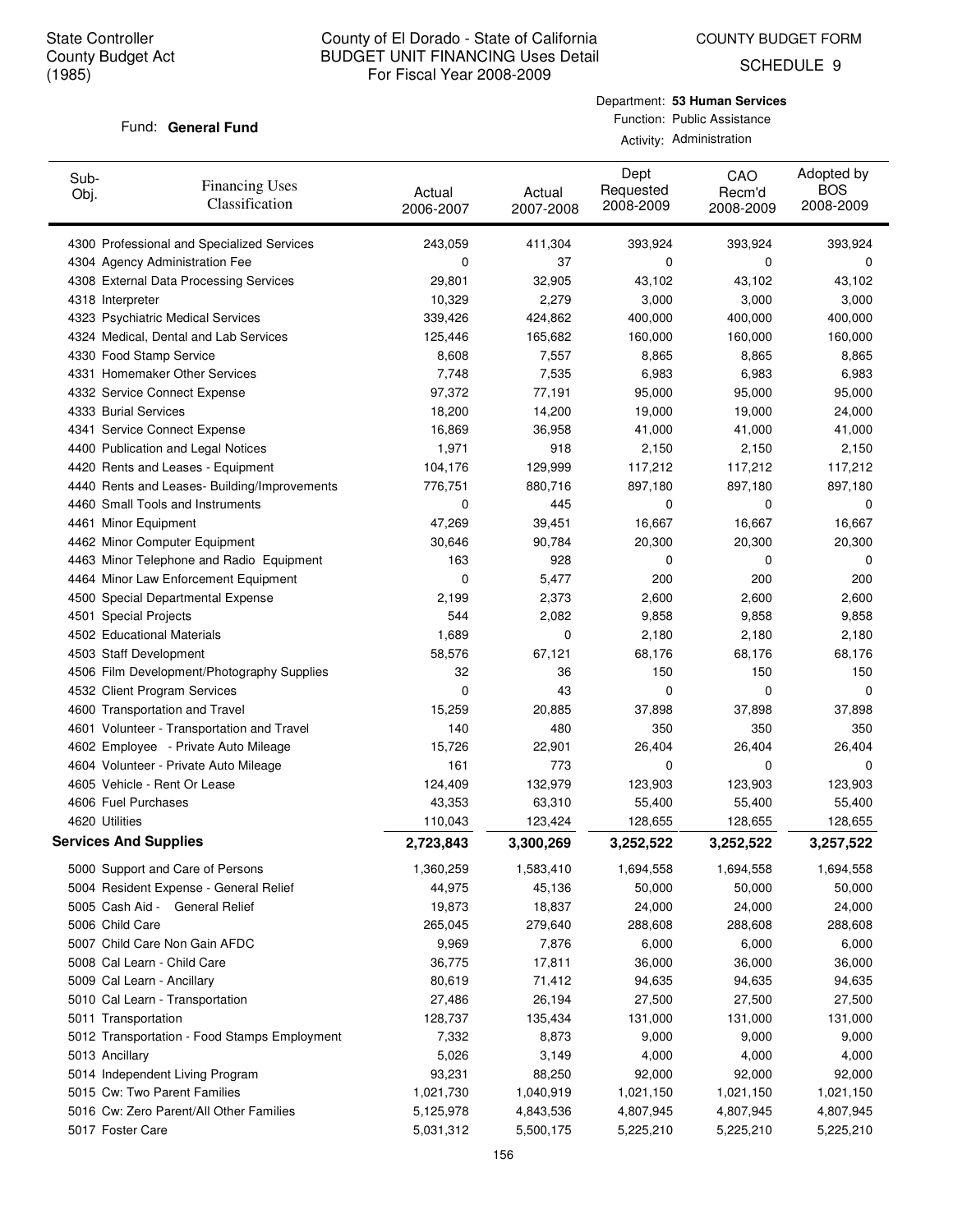COUNTY BUDGET FORM

SCHEDULE 9

#### Fund: General Fund

| Sub-<br>Obj.        | <b>Financing Uses</b><br>Classification                                         | Actual<br>2006-2007 | Actual<br>2007-2008 | Dept<br>Requested<br>2008-2009 | CAO<br>Recm'd<br>2008-2009 | Adopted by<br><b>BOS</b><br>2008-2009 |
|---------------------|---------------------------------------------------------------------------------|---------------------|---------------------|--------------------------------|----------------------------|---------------------------------------|
|                     | 5018 Aid To Adoption                                                            | 2,066,511           | 2,186,401           | 2,383,287                      | 2,383,287                  | 2,383,287                             |
|                     | 5020 Refugee Cash Assistance                                                    | 2,685               | 1,722               | 2,783                          | 2,783                      | 2,783                                 |
|                     | 5021 Kinship Guardian                                                           | 33,040              | 34,683              | 33,733                         | 33,733                     | 33,733                                |
|                     | 5022 County Foster Care                                                         | 9,052               | 4,010               | 5,119                          | 5,119                      | 5,119                                 |
|                     | 5300 Interfund Expenditures                                                     | 314,168             | 294,951             | 726,979                        | 726,979                    | 726,979                               |
|                     | 5301 Intrfnd Exp: Telephone Equip & Support                                     | 670                 | 3,541               | 0                              | 0                          | 0                                     |
|                     | 5306 Intrfnd Exp: Central Duplicating                                           | 679                 | 91                  | 0                              | 0                          | 0                                     |
|                     | 5314 Intrfnd Exp: PC Support                                                    | 4,410               | 525                 | 0                              | 0                          | 0                                     |
|                     | 5316 Intrfnd Exp: IS Software Training                                          | 90                  | 0                   | 0                              | 0                          | 0                                     |
|                     | 5318 Intrfnd Exp: Maint Buildg & Imprvmnts                                      | 130                 | 0                   | 0                              | 0                          | $\Omega$                              |
|                     | 5319 Intrfnd Exp: Mental Health Services                                        | 37,433              | 31,873              | 60,894                         | 60,894                     | 60,894                                |
|                     | 5330 Intrfnd Exp: Allocated Salaries & Benefits                                 | 139,494             | 158,661             | 150,378                        | 150,378                    | 150,378                               |
|                     | 5331 Intrfnd Exp: Allocated Services & Supplies                                 | 43,099              | 1,940               | 1,631                          | 1,631                      | 1,631                                 |
|                     | <b>Other Charges</b>                                                            | 15,909,810          | 16,389,050          | 16,876,410                     | 16,876,410                 | 16,876,410                            |
|                     | 6025 Fixed Assets - Leasehold Improvements                                      | 0                   | 12,404              | 0                              | 0                          | 131,982                               |
|                     | 6040 Fixed Assets - Equipment                                                   | 10,879              | 53,178              | 2,500                          | 2,500                      | 27,500                                |
|                     | 6042 Fixed Assets - Computer Sys Equipment                                      | 2,044               | 12,425              | 2,150                          | 2,150                      | 2,150                                 |
| <b>Fixed Assets</b> |                                                                                 | 12,923              | 78,007              | 4,650                          | 4,650                      | 161,632                               |
|                     | 7000 Operating Transfers Out                                                    | 22,689              | 15,000              | 25,000                         | 25,000                     | 25,000                                |
|                     | <b>Other Financing Uses</b>                                                     | 22,689              | 15,000              | 25,000                         | 25,000                     | 25,000                                |
|                     | 7200 Intrafund Transfers                                                        | 45,021              | 65,376              | 45,551                         | 45,551                     | 45,551                                |
|                     | 7201 Intrafund Transfers: Social Services                                       | 2,398               | 3,100               | 3,000                          | 3,000                      | 3,000                                 |
|                     | 7210 Intrafnd Transfers: Collections                                            | 2,083               | 1,069               | 0                              | 0                          | 0                                     |
|                     | 7220 Intrafnd: Telephone Equipment and Support                                  | 117,592             | 149,857             | 105,325                        | 105,325                    | 105,325                               |
|                     | 7221 Intrafnd: Radio Equipment and Support                                      | 593                 | 2,623               | 0                              | 0                          | 0                                     |
|                     | 7223 Intrafnd: Mail Service                                                     | 8,731               | 8,598               | 4,055                          | 4,055                      | 4,055                                 |
|                     | 7224 Intrafnd: Stores Support                                                   | 9,615               | 18,378              | 13,684                         | 13,684                     | 13,684                                |
|                     | 7225 Intrafnd: Central Duplicating                                              | 37,821              | 16,408              | 0                              | 0                          | 0                                     |
|                     | 7226 Intrafnd: Lease Administration Fee                                         | 18,532              | 7,206               | 12,263                         | 12,263                     | 12,263                                |
|                     | 7227 Intrafnd: Internal Data Processing                                         | 124,003             | 130,489             | 156,290                        | 156,290                    | 156,290                               |
|                     | 7228 Intrafnd: Internet Connect Charges                                         | 3,180               | 3,930               | 4,284                          | 4,284                      | 4,284                                 |
|                     | 7229 Intrafnd: PC Support                                                       | 20,532              | 28,057              | 25,300                         | 25,300                     | 25,300                                |
|                     | 7231 Intrafnd: IS Programming Support                                           | 1,170               | 960                 | 50,000                         | 50,000                     | 50,000                                |
|                     | 7232 Intrafnd: Maint Bldg & Improvmnts                                          | 2,581               | 4,231               | 0                              | 0                          | 0                                     |
|                     | 7234 Intrafnd: Network Support                                                  | 203,520             | 239,394             | 271,534                        | 271,534                    | 271,534                               |
|                     | 7235 Intrafnd: Privacy/Compliance Program                                       | 0                   | 0                   | 0                              | 0                          | 5,801                                 |
|                     | <b>Intrafund Transfers</b>                                                      | 597,371             | 679,676             | 691,286                        | 691,286                    | 697,087                               |
|                     | 7350 Intrfnd Abatemnt: Only General Fund                                        | 0                   | $-25,724$           | 0                              | 0                          | 0                                     |
|                     | <b>Intrafund Abatement</b>                                                      | 0                   | $-25,724$           | 0                              | 0                          | 0                                     |
|                     | <b>Total Financing Uses</b>                                                     | 33,286,402          | 35,720,792          | 37,590,503                     | 37,590,503                 | 37,727,485                            |
|                     | Less Department Estimated Revenues                                              | 32,799,694          | 35,032,064          | 36,966,916                     | 36,966,916                 | 37,103,898                            |
|                     | <b>Department Use of Other General</b><br><b>Fund Sources (Net County Cost)</b> | 486,707             | 688,728             | 623,587                        | 623,587                    | 623,587                               |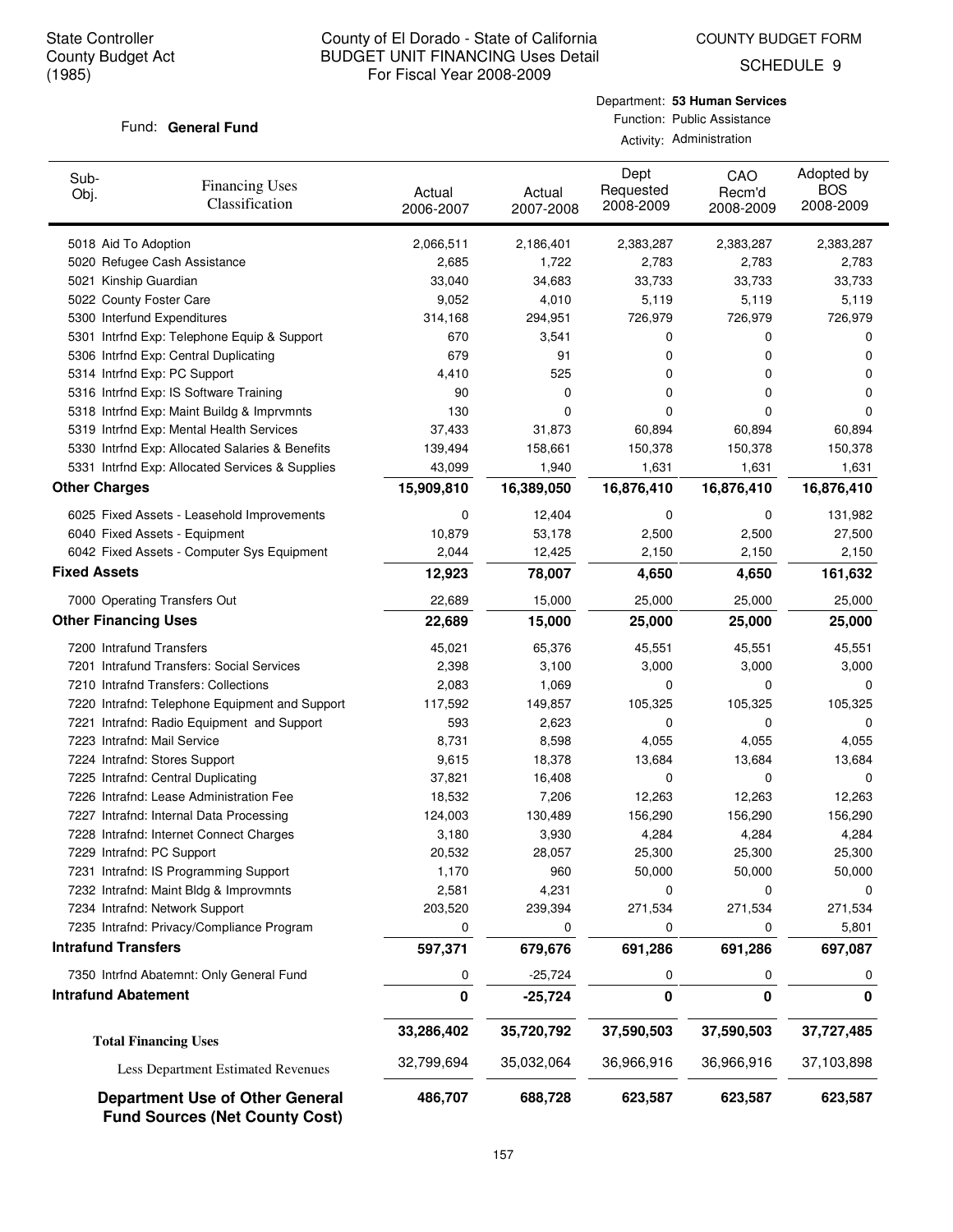COUNTY BUDGET FORM

SCHEDULE 9

#### Fund: **Community Services**

| Department: 53 Human Services |
|-------------------------------|
| Function: Public Assistance   |
| Activity: Other Assistance    |

| Sub-<br>Obj. | <b>Financing Uses</b><br>Classification         | Actual<br>2006-2007 | Actual<br>2007-2008 | Dept<br>Requested<br>2008-2009 | CAO<br>Recm'd<br>2008-2009 | Adopted by<br><b>BOS</b><br>2008-2009 |
|--------------|-------------------------------------------------|---------------------|---------------------|--------------------------------|----------------------------|---------------------------------------|
|              | 3000 Permanent Employees / Elected Officials    | 3,014,920           | 3,294,325           | 3,757,477                      | 3,757,477                  | 3,723,694                             |
|              | 3001 Temporary Employees                        | 339,047             | 291,788             | 536,250                        | 536,250                    | 511,599                               |
|              | 3002 Overtime                                   | 17,843              | 6,731               | 0                              | 0                          | 0                                     |
|              | 3004 Other Compensation                         | 19,114              | 44,475              | 0                              | 0                          | 0                                     |
|              | 3005 Tahoe Differential                         | 19,268              | 23,259              | 21,000                         | 21,000                     | 21,000                                |
|              | 3006 Bilingual Pay                              | 6,460               | 8,669               | 8,944                          | 8,944                      | 8,944                                 |
|              | 3020 Employer Share - Employee Retirement       | 565,350             | 616,662             | 735,204                        | 735,204                    | 735,204                               |
|              | 3022 Employer Share - Medi Care                 | 44,480              | 48,473              | 54,321                         | 54,321                     | 54,321                                |
|              | 3040 Employer Share - Health Insurance          | 649,012             | 717,572             | 807,923                        | 807,923                    | 807,923                               |
|              | 3041 Employer Share - Unemployment Insurance    | 19,830              | 19,838              | 14,407                         | 14,407                     | 14,407                                |
|              | 3042 Employer Share - Long Term Disab Insurance | 12,008              | 14,057              | 13,833                         | 13,833                     | 13,833                                |
|              | 3043 Employer Share - Deferred Compensation     | 8,513               | 8,291               | 9,337                          | 9,337                      | 9,337                                 |
|              | 3046 Retiree Health: Defined Contributions      | 122,696             | 193,003             | 238,137                        | 238,137                    | 238,137                               |
|              | 3060 Employer Share - Workers' Compensation     | 70,155              | 93,661              | 81,281                         | 81,281                     | 81,281                                |
|              | 3080 Flexible Benefits                          | 9,380               | 8,726               | 25,800                         | 25,800                     | 25,800                                |
|              | <b>Salaries And Employee Benefits</b>           | 4,918,076           | 5,389,529           | 6,303,914                      | 6,303,914                  | 6,245,480                             |
|              | 4040 Telephone Company Vendor Payments          | 1,757               | 1,873               | 900                            | 900                        | 900                                   |
|              | 4041 Cnty Pass thru Telephone Chrges to Depts   | 4,019               | 4,498               | 5,282                          | 5,282                      | 5,282                                 |
|              | 4060 Food and Food Products                     | 392,327             | 406,675             | 431,799                        | 431,799                    | 431,799                               |
|              | 4080 Household Expense                          | 45                  | 584                 | 0                              | 0                          | 0                                     |
|              | 4081 Household Expense - Paper Goods            | 58,910              | 66,716              | 52,400                         | 52,400                     | 52,400                                |
|              | 4082 Household Expense - Other                  | 18,530              | 10,237              | 24,885                         | 24,885                     | 24,885                                |
|              | 4083 Household Expense - Laundry                | 6,581               | 6,645               | 6,732                          | 6,732                      | 6,732                                 |
|              | 4084 Household Expense - Expendable Equipment   | 5,011               | 5,351               | 2,000                          | 2,000                      | 2,000                                 |
|              | 4085 Household Expense - Refuse Disposal        | 5,280               | 6,519               | 7,380                          | 7,380                      | 7,380                                 |
|              | 4086 Household Expense - Janitorial/Custodial   | 14,773              | 12,109              | 20,581                         | 20,581                     | 20,581                                |
|              | 4100 Insurance - Premium                        | 6,944               | 49,581              | 48,939                         | 48,939                     | 48,939                                |
|              | 4101 Insurance - Additional Liability           | 5,991               | 5,330               | 6,600                          | 6,600                      | 6,600                                 |
|              | 4140 Maintenance - Equipment                    | 1,989               | 4,724               | 2,700                          | 2,700                      | 2,700                                 |
|              | 4141 Maintenance - Office Equipment             | 0                   | 0                   | 1,250                          | 1,250                      | 1,250                                 |
|              | 4143 Maintenance - Service Contracts            | 720                 | 0                   | 0                              | 0                          | 0                                     |
|              | 4160 Maintenance Vehicles - Service Contract    | 522                 | 1,047               | 1,325                          | 1,325                      | 1,325                                 |
|              | 4162 Maintenance Vehicles - Supplies            | 32                  | 573                 | 0                              | 0                          | U                                     |
|              | 4163 Maintenance Vehicles - Inventory           | 324                 | 70                  | 0                              | 0                          | 0                                     |
|              | 4164 Maintenance Vehicles - Tires and Tubes     | 39                  | 242                 | 0                              | 0                          | 0                                     |
|              | 4165 Maintenance Vehicles - Oil and Grease      | 27                  | 0                   | 0                              | 0                          | 0                                     |
|              | 4180 Maintenance - Building and Improvements    | 3,935               | 3,296               | 880                            | 880                        | 880                                   |
|              | 4200 Medical, Dental and Laboratory Supplies    | 0                   | 47                  | 250                            | 250                        | 250                                   |
|              | 4220 Memberships                                | 17,415              | 16,213              | 23,244                         | 23,244                     | 23,244                                |
|              | 4221 Memberships - Legislative Advocacy         | 0                   | 0                   | 500                            | 500                        | 500                                   |
|              | 4260 Office Expense                             | 32,021              | 26,810              | 37,629                         | 37,629                     | 38,024                                |
|              | 4261 Postage                                    | 15,407              | 15,574              | 21,392                         | 21,392                     | 21,392                                |
|              | 4262 Software                                   | 8,377               | 9,967               | 35,505                         | 35,505                     | 35,505                                |
|              | 4263 Subscription / Newspaper / Journals        | 4,168               | 2,323               | 3,593                          | 3,593                      | 3,593                                 |
|              | 4264 Books / Manuals                            | 302                 | 1,208               | 3,100                          | 3,100                      | 3,100                                 |
|              | 4265 Law Books                                  | 2,309               | 3,194               | 2,000                          | 2,000                      | 2,000                                 |
|              | 4266 Printing / Duplicating                     | 12,739              | 16,333              | 22,000                         | 22,000                     | 22,000                                |
|              | 4300 Professional and Specialized Services      | 237,230             | 210,560             | 325,768                        | 325,768                    | 325,768                               |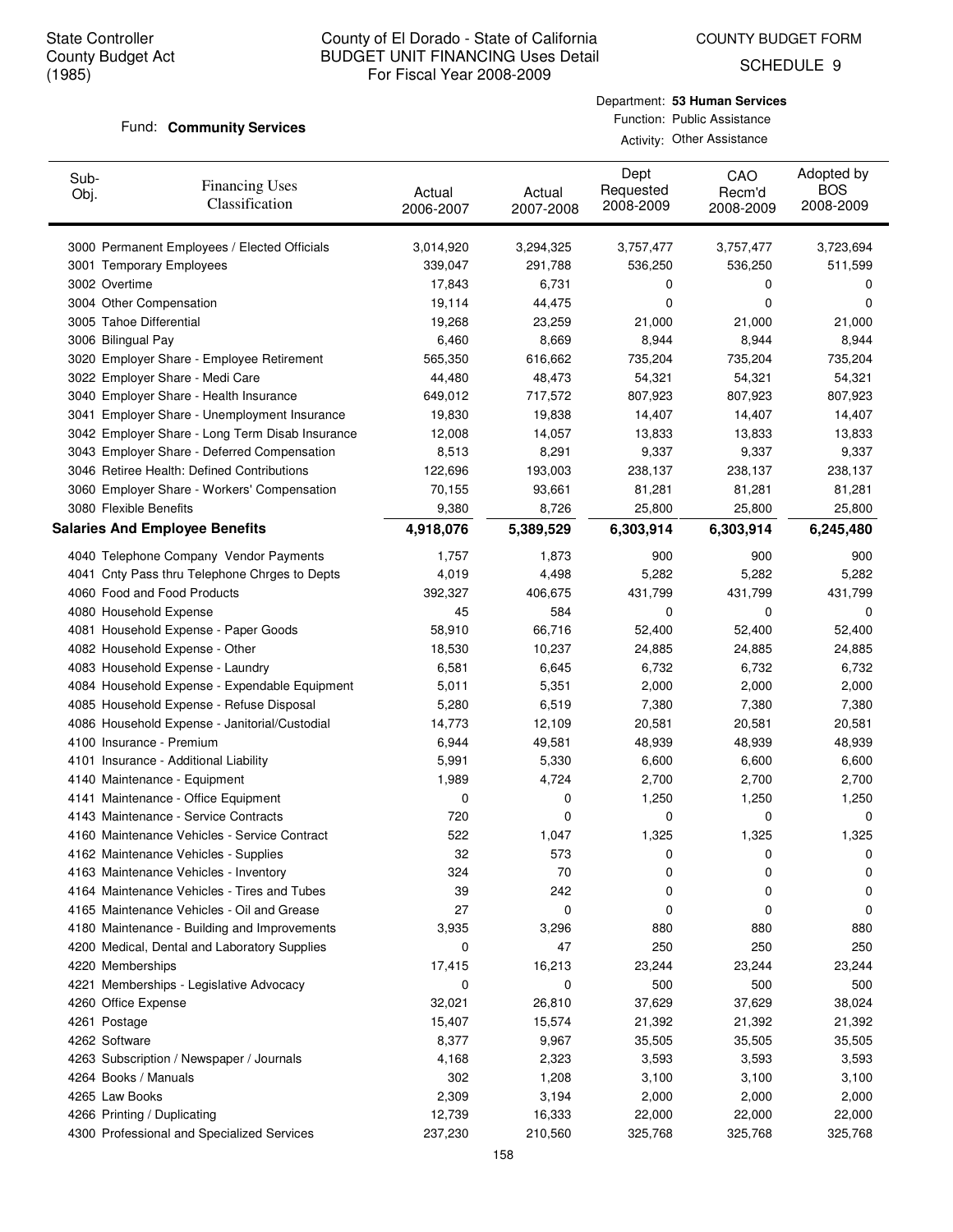COUNTY BUDGET FORM

SCHEDULE 9

#### Fund: **Community Services**

Department: **53 Human Services** Function: Public Assistance Activity: Other Assistance

| Sub-<br>Obj.                 | <b>Financing Uses</b><br>Classification         | Actual<br>2006-2007 | Actual<br>2007-2008 | Dept<br>Requested<br>2008-2009 | CAO<br>Recm'd<br>2008-2009 | Adopted by<br><b>BOS</b><br>2008-2009 |
|------------------------------|-------------------------------------------------|---------------------|---------------------|--------------------------------|----------------------------|---------------------------------------|
| 4313 Legal Services          |                                                 | 37                  | 14                  | 200                            | 200                        | 200                                   |
|                              | 4323 Psychiatric Medical Services               | 0                   | 150                 | 0                              | 0                          | 0                                     |
|                              | 4324 Medical, Dental and Lab Services           | 2,647               | 2,310               | 914                            | 914                        | 914                                   |
|                              | 4400 Publication and Legal Notices              | 614                 | 1,702               | 3,163                          | 3,163                      | 3,163                                 |
|                              | 4420 Rents and Leases - Equipment               | 19,231              | 21,238              | 26,109                         | 26,109                     | 26,109                                |
|                              | 4440 Rents and Leases- Building/Improvements    | 108,878             | 125,671             | 112,300                        | 112,300                    | 112,300                               |
|                              | 4460 Small Tools and Instruments                | 1,944               | 5                   | 375                            | 375                        | 375                                   |
| 4461 Minor Equipment         |                                                 | 95,664              | 38,315              | 41,385                         | 41,385                     | 41,385                                |
|                              | 4462 Minor Computer Equipment                   | 15,203              | 4,174               | 27,400                         | 27,400                     | 27,400                                |
|                              | 4463 Minor Telephone and Radio Equipment        | 3,278               | 0                   | 0                              | 0                          | 0                                     |
|                              | 4500 Special Departmental Expense               | 106                 | 0                   | 0                              | 0                          | 0                                     |
| 4501 Special Projects        |                                                 | 1,160,391           | 949,272             | 4,586,928                      | 4,586,928                  | 4,551,246                             |
| 4503 Staff Development       |                                                 | 10,862              | 4,167               | 14,380                         | 14,380                     | 14,380                                |
|                              | 4506 Film Development/Photography Supplies      | 0                   | 0                   | 125                            | 125                        | 125                                   |
|                              | 4532 Client Program Services                    | 535,890             | 490,161             | 670,905                        | 670,905                    | 670,905                               |
|                              | 4539 Contracted Care Management Service         | 2,925               | 0                   | 0                              | 0                          | 0                                     |
|                              | 4600 Transportation and Travel                  | 11,476              | 3,925               | 24,311                         | 24,311                     | 24,311                                |
|                              | 4601 Volunteer - Transportation and Travel      | 0                   | 55                  | 50                             | 50                         | 50                                    |
|                              | 4602 Employee - Private Auto Mileage            | 21,013              | 15,731              | 26,196                         | 26,196                     | 26,196                                |
|                              | 4604 Volunteer - Private Auto Mileage           | 34,541              | 41,107              | 34,948                         | 34,948                     | 34,948                                |
|                              | 4605 Vehicle - Rent Or Lease                    | 33,148              | 35,721              | 42,130                         | 42,130                     | 42,130                                |
| 4606 Fuel Purchases          |                                                 | 15,791              | 19,254              | 22,025                         | 22,025                     | 22,025                                |
| 4620 Utilities               |                                                 | 94,164              | 92,568              | 116,033                        | 116,033                    | 116,033                               |
| <b>Services And Supplies</b> |                                                 | 3,025,528           | 2,733,840           | 6,838,511                      | 6,838,511                  | 6,803,224                             |
| 5011 Transportation          |                                                 | 2,751               | 13,079              | 0                              | 0                          | 0                                     |
|                              | 5012 Transportation - Food Stamps Employment    | 2,695               | 111,964             | 0                              | 0                          | 0                                     |
|                              | 5060 Retirement of Other Long Term Debt         | 0                   | 1,800,000           | 0                              | 0                          | 0                                     |
|                              | 5100 Interest On Other Long Term Debt           | 0                   | 287,261             | 0                              | 0                          | 0                                     |
|                              | 5300 Interfund Expenditures                     | 9,782               | 1,789               | 0                              | 0                          | $\Omega$                              |
|                              | 5301 Intrfnd Exp: Telephone Equip & Support     | 46,787              | 39,962              | 34,833                         | 34,833                     | 34,833                                |
|                              | 5302 Intrfnd Exp: Radio Equipment and Support   | 0                   | 520                 | 0                              | 0                          | $\Omega$                              |
|                              | 5304 Intrfnd Exp: Mail Service                  | 3,303               | 2,783               | 1,172                          | 1,172                      | 1,172                                 |
|                              | 5305 Intrfnd Exp: Stores Support                | 10,250              | 5,948               | 3,948                          | 3,948                      | 3,948                                 |
|                              | 5306 Intrfnd Exp: Central Duplicating           | 12,763              | 12,150              | 11,520                         | 11,520                     | 11,520                                |
|                              | 5307 Intrfnd Exp: Lease Administration Fee      | 3,384               | 2,228               | 1,672                          | 1,672                      | 1,672                                 |
|                              | 5308 Intrfnd Exp: Internal Data Processing      | 69,942              | 42,236              | 45,102                         | 45,102                     | 45,102                                |
|                              | 5314 Intrfnd Exp: PC Support                    | 19,875              | 7,500               | 13,277                         | 13,277                     | 13,277                                |
|                              | 5316 Intrfnd Exp: IS Software Training          | 975                 | 1,155               | 0                              | 0                          | 0                                     |
|                              | 5318 Intrfnd Exp: Maint Buildg & Imprvmnts      | 20,069              | 11,272              | 10,364                         | 10,364                     | 10,463                                |
|                              | 5319 Intrfnd Exp: Mental Health Services        | 0                   | 0                   | 99                             | 99                         | 0                                     |
|                              | 5320 Intrfnd Exp: Network Support               | 56,598              | 77,487              | 78,356                         | 78,356                     | 78,356                                |
|                              | 5331 Intrfnd Exp: Allocated Services & Supplies | 18,712              | 6,622               | 0                              | 0                          | 0                                     |
| <b>Other Charges</b>         |                                                 | 277,887             | 2,423,956           | 200,343                        | 200,343                    | 200,343                               |
|                              | 6020 Fixed Assets - Building and Improvement    | 0                   | 0                   | 832,160                        | 832,160                    | 868,160                               |
|                              | 6025 Fixed Assets - Leasehold Improvements      | 0                   | 7,507               | 0                              | 0                          | 0                                     |
|                              | 6040 Fixed Assets - Equipment                   | 20,107              | 61,994              | 26,600                         | 26,600                     | 26,600                                |
|                              | 6042 Fixed Assets - Computer Sys Equipment      | 2,606               | 16,092              | 2,150                          | 2,150                      | 2,150                                 |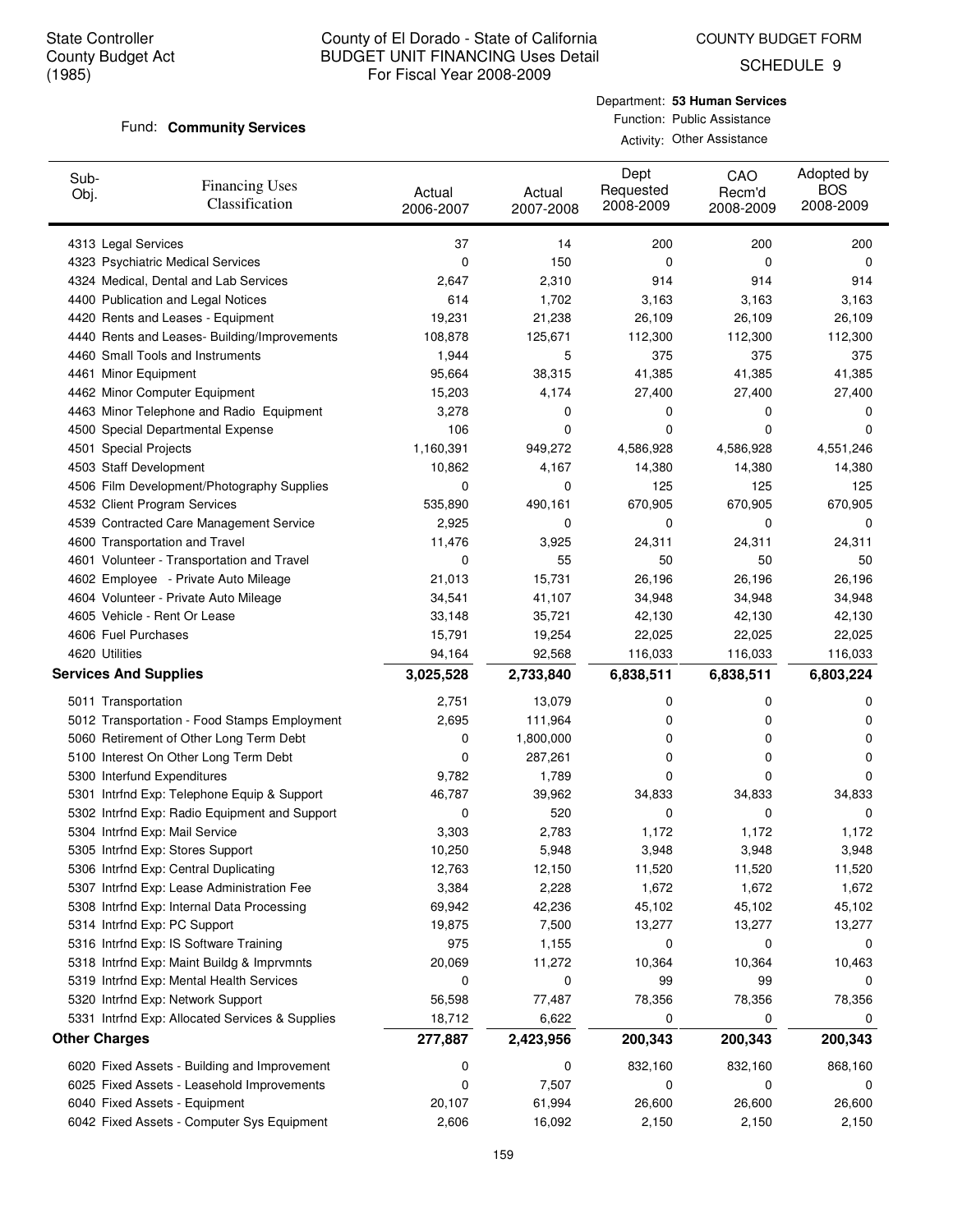COUNTY BUDGET FORM

SCHEDULE 9

#### Fund: **Community Services**

# Department: **53 Human Services** Function: Public Assistance

| Activity: Other Assistance |
|----------------------------|

| Sub-<br>Obj.                | <b>Financing Uses</b><br>Classification                            | Actual<br>2006-2007 | Actual<br>2007-2008 | Dept<br>Requested<br>2008-2009 | CAO<br>Recm'd<br>2008-2009 | Adopted by<br><b>BOS</b><br>2008-2009 |
|-----------------------------|--------------------------------------------------------------------|---------------------|---------------------|--------------------------------|----------------------------|---------------------------------------|
| <b>Fixed Assets</b>         |                                                                    | 22,713              | 85,592              | 860,910                        | 860,910                    | 896,910                               |
|                             | 7001 Operating Transfers Out: Fleet                                | 0                   | 0                   | 46,025                         | 46,025                     | 46,025                                |
| <b>Other Financing Uses</b> |                                                                    | 0                   | 0                   | 46,025                         | 46,025                     | 46,025                                |
|                             | 7250 Intrafnd: Non General Fund Types                              | $-60,800$           | 0                   | 0                              | 0                          | $\Omega$                              |
|                             | 7260 Intrafnd: Allocated Salary & Admin                            | 0                   | 349,207             | 318,996                        | 318,996                    | 413,996                               |
|                             | 7261 Intrafnd: Allocated Serv & Supp                               | 0                   | 67,549              | 61,867                         | 61,867                     | 63,573                                |
| <b>Intrafund Transfers</b>  |                                                                    | $-60,800$           | 416,756             | 380,863                        | 380,863                    | 477,569                               |
|                             | 7380 Intrfnd Abatemnt: Not General Fund                            | 0                   | $-78,223$           | $-20,000$                      | $-20,000$                  | $-20,000$                             |
|                             | 7390 Intrfnd Abatemnt: Allocated Sal & Admin                       | 0                   | $-349,207$          | $-415,391$                     | $-415,391$                 | $-433,996$                            |
|                             | 7391 Intrfnd Abatemnt: Allocated Serv & Supp                       | 0                   | $-67,549$           | 0                              | 0                          | $-63,573$                             |
| <b>Intrafund Abatement</b>  |                                                                    | 0                   | -494,979            | -435,391                       | $-435,391$                 | $-517,569$                            |
|                             | 9999 Prior Period Adjustment                                       | 0                   | $-149,173$          | 0                              | 0                          | 0                                     |
|                             | <b>Prior Period Adjustment</b>                                     | 0                   | -149,173            | 0                              | 0                          | 0                                     |
|                             | <b>Total Financing Uses</b>                                        | 8,183,404           | 10,405,521          | 14,195,175                     | 14, 195, 175               | 14,151,982                            |
|                             | Less Department Estimated Revenues                                 | 8,029,065           | 10,569,477          | 13,838,064                     | 13,838,064                 | 13,830,553                            |
|                             | <b>Department Use of Community</b><br><b>Services Fund Balance</b> | 154,339             | -163,955            | 357,111                        | 357,111                    | 321,429                               |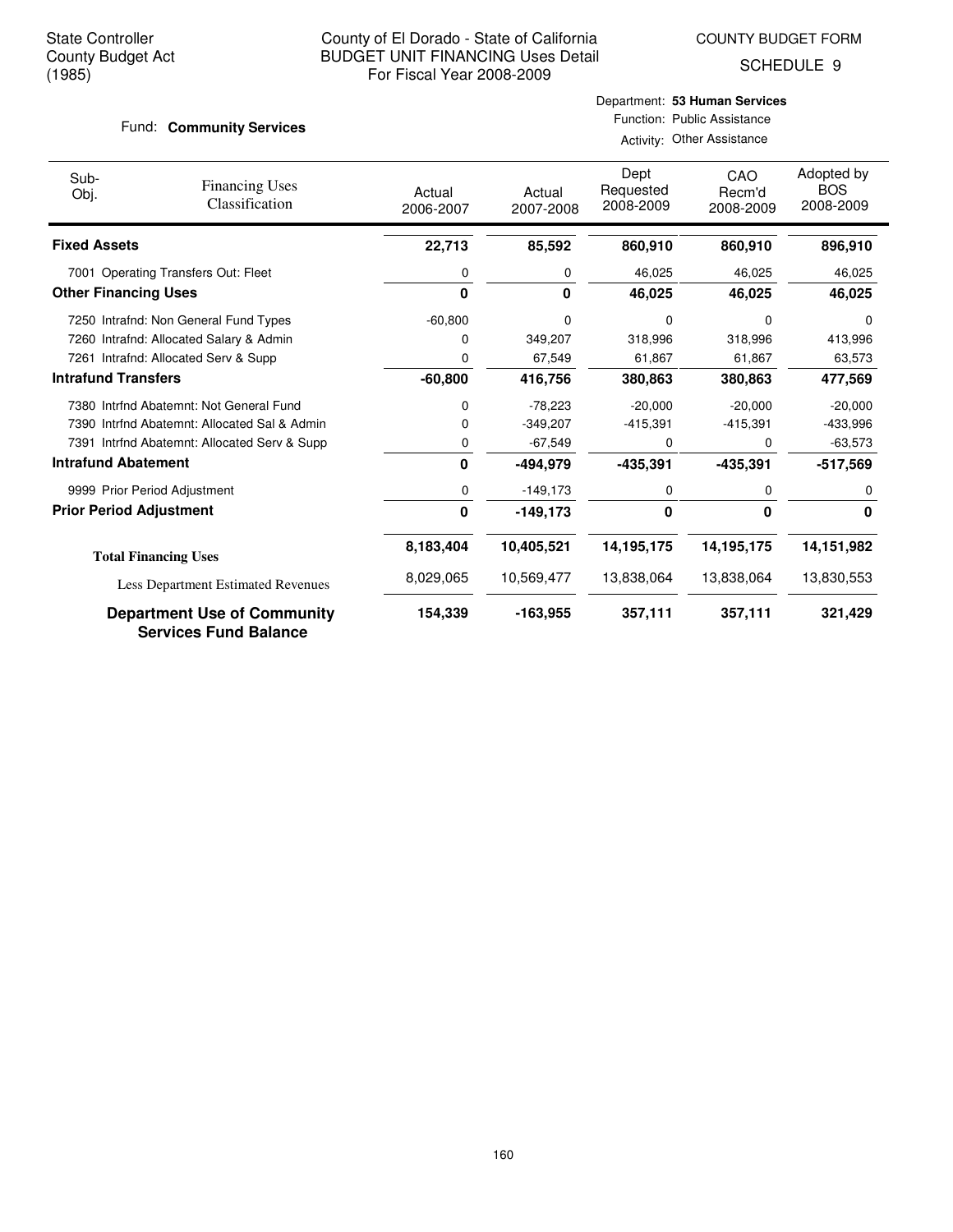SCHEDULE 9

#### Fund: Social Services SB163 Wraparound

# Department: **53 Human Services** Function: Public Assistance

Activity: Administration

| Sub-<br>Obj.                 | <b>Financing Uses</b><br>Classification         | Actual<br>2006-2007 | Actual<br>2007-2008 | Dept<br>Requested<br>2008-2009 | CAO<br>Recm'd<br>2008-2009 | Adopted by<br><b>BOS</b><br>2008-2009 |
|------------------------------|-------------------------------------------------|---------------------|---------------------|--------------------------------|----------------------------|---------------------------------------|
|                              | 3000 Permanent Employees / Elected Officials    | 0                   | 68,636              | 85,973                         | 85,973                     | 85,973                                |
| 3002 Overtime                |                                                 | 0                   | 3,159               | 0                              | 0                          | 0                                     |
|                              | 3020 Employer Share - Employee Retirement       | 0                   | 12,203              | 16,722                         | 16,722                     | 16,722                                |
|                              | 3022 Employer Share - Medi Care                 | 0                   | 1,019               | 1,246                          | 1,246                      | 1,246                                 |
|                              | 3040 Employer Share - Health Insurance          | 0                   | 7,781               | 17,598                         | 17,598                     | 17,598                                |
|                              | 3041 Employer Share - Unemployment Insurance    | 0                   | 201                 | 322                            | 322                        | 322                                   |
|                              | 3042 Employer Share - Long Term Disab Insurance | 0                   | 222                 | 309                            | 309                        | 309                                   |
|                              | 3046 Retiree Health: Defined Contributions      | 0                   | 2,622               | 4,927                          | 4,927                      | 4,927                                 |
|                              | 3060 Employer Share - Workers' Compensation     | 0                   | 1,273               | 1,681                          | 1,681                      | 1,681                                 |
|                              | <b>Salaries And Employee Benefits</b>           | 0                   | 97,117              | 128,778                        | 128,778                    | 128,778                               |
|                              | 4041 Cnty Pass thru Telephone Chrges to Depts   | 0                   | 0                   | 50                             | 50                         | 50                                    |
|                              | 4086 Household Expense - Janitorial/Custodial   | 0                   | 0                   | 231                            | 231                        | 231                                   |
| 4100 Insurance - Premium     |                                                 | 0                   | 760                 | 1,161                          | 1,161                      | 1,161                                 |
| 4260 Office Expense          |                                                 | 49                  | 610                 | 1,000                          | 1,000                      | 1,000                                 |
| 4266 Printing / Duplicating  |                                                 | 0                   | 0                   | 500                            | 500                        | 500                                   |
|                              | 4300 Professional and Specialized Services      | 7,589               | 5,795               | 29,000                         | 29,000                     | 29,000                                |
|                              | 4323 Psychiatric Medical Services               | 4,375               | 0                   | 0                              | 0                          | 0                                     |
|                              | 4324 Medical, Dental and Lab Services           | 0                   | 95                  | 0                              | 0                          | 0                                     |
|                              | 4332 Service Connect Expense                    | 0                   | 6,877               | 0                              | 0                          | 0                                     |
|                              | 4341 Service Connect Expense                    | 334                 | 0                   | 0                              | 0                          | 0                                     |
|                              | 4440 Rents and Leases- Building/Improvements    | 0                   | 0                   | 3,517                          | 3,517                      | 3,517                                 |
| 4461 Minor Equipment         |                                                 | 184                 | 129                 | 0                              | 0                          | 0                                     |
| 4501 Special Projects        |                                                 | 0                   | 3,558               | 49,600                         | 49,600                     | 49,600                                |
| 4503 Staff Development       |                                                 | 0                   | 0                   | 1,000                          | 1,000                      | 1,000                                 |
|                              | 4600 Transportation and Travel                  | 0                   | 263                 | 1,500                          | 1,500                      | 1,500                                 |
|                              | 4602 Employee - Private Auto Mileage            | 0                   | 2,517               | 1,000                          | 1,000                      | 1,000                                 |
| 4620 Utilities               |                                                 | 0                   | 0                   | 1,105                          | 1,105                      | 1,105                                 |
| <b>Services And Supplies</b> |                                                 | 12,530              | 20,604              | 89,664                         | 89,664                     | 89,664                                |
| 5006 Child Care              |                                                 | 0                   | 143                 | 0                              | 0                          | 0                                     |
| 5300 Interfund Expenditures  |                                                 | 0                   | 176                 | 0                              | 0                          | 0                                     |
|                              | 5301 Intrfnd Exp: Telephone Equip & Support     | 0                   | 0                   | 288                            | 288                        | 288                                   |
|                              | 5304 Intrfnd Exp: Mail Service                  | 0                   | 44                  | 27                             | 27                         | 27                                    |
|                              | 5305 Intrfnd Exp: Stores Support                | 0                   | 92                  | 95                             | 95                         | 95                                    |
|                              | 5306 Intrfnd Exp: Central Duplicating           | 112                 | 0                   | 0                              | 0                          | 0                                     |
|                              | 5307 Intrfnd Exp: Lease Administration Fee      | 0                   | 0                   | 64                             | 64                         | 64                                    |
|                              | 5308 Intrfnd Exp: Internal Data Processing      | 0                   | 650                 | 1,069                          | 1,069                      | 1,069                                 |
|                              | 5320 Intrfnd Exp: Network Support               | 0                   | 1,193               | 1,860                          | 1,860                      | 1,860                                 |
|                              | 5330 Intrfnd Exp: Allocated Salaries & Benefits | 28,443              | 0                   | 0                              | 0                          | 0                                     |
|                              | 5331 Intrfnd Exp: Allocated Services & Supplies | 14,398              | 0                   | 0                              | 0                          | 0                                     |
| <b>Other Charges</b>         |                                                 | 42,953              | 2,298               | 3,403                          | 3,403                      | 3,403                                 |
|                              | 7250 Intrafnd: Non General Fund Types           | 205,753             | 155,279             | 265,000                        | 265,000                    | 265,000                               |
| <b>Intrafund Transfers</b>   |                                                 | 205,753             | 155,279             | 265,000                        | 265,000                    | 265,000                               |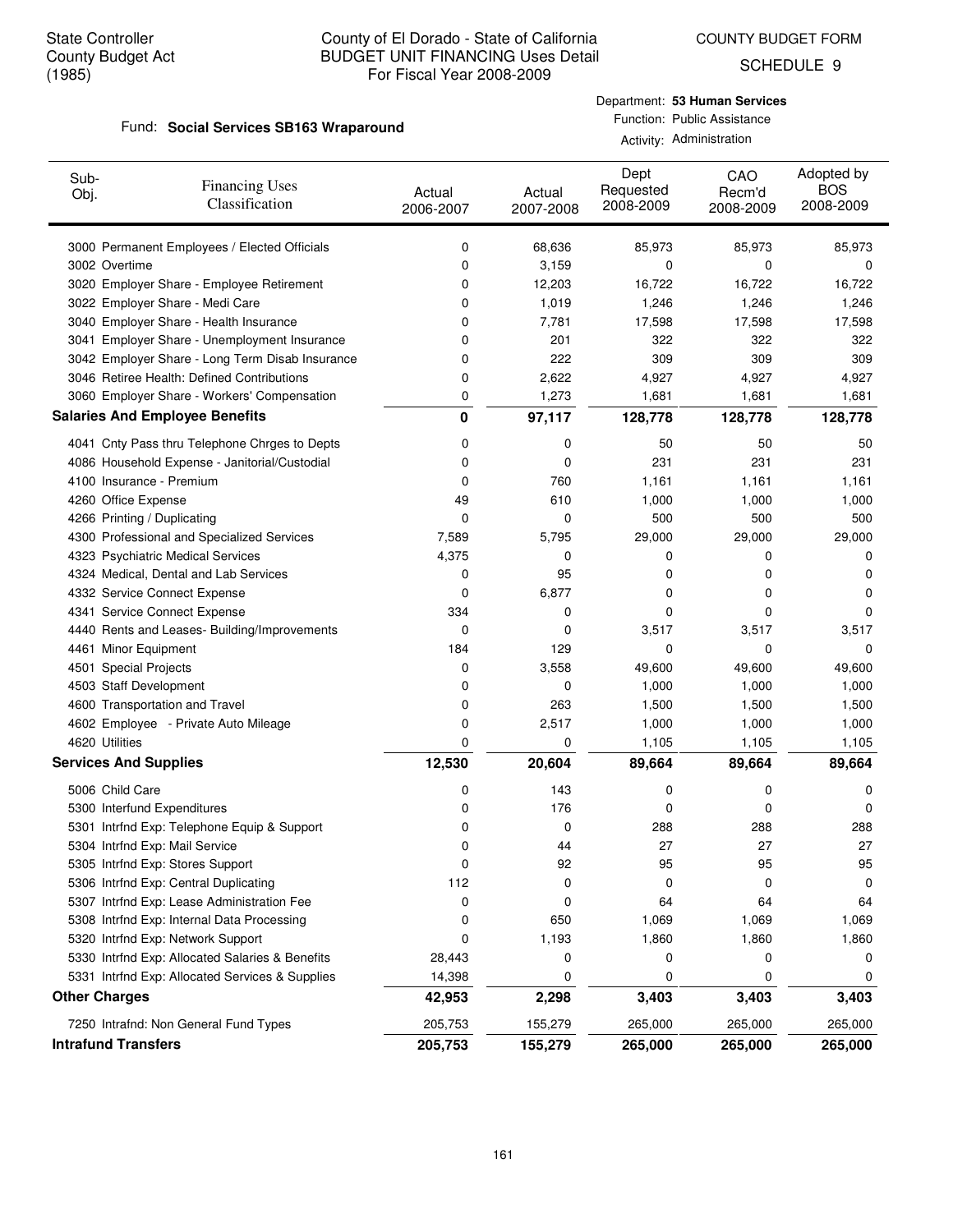Department: **53 Human Services**

SCHEDULE 9

|              | Fund: Social Services SB163 Wraparound                                           |                     |                     | Function: Public Assistance<br>Activity: Administration |                            |                                       |  |
|--------------|----------------------------------------------------------------------------------|---------------------|---------------------|---------------------------------------------------------|----------------------------|---------------------------------------|--|
| Sub-<br>Obj. | <b>Financing Uses</b><br><b>Classification</b>                                   | Actual<br>2006-2007 | Actual<br>2007-2008 | Dept<br>Requested<br>2008-2009                          | CAO<br>Recm'd<br>2008-2009 | Adopted by<br><b>BOS</b><br>2008-2009 |  |
|              | <b>Total Financing Uses</b>                                                      | 261.236<br>286.251  | 275.298             | 486.845                                                 | 486.845                    | 486,845                               |  |
|              | <b>Less Department Estimated Revenues</b>                                        |                     | 404.849             | 340,000                                                 | 340,000                    | 340.000                               |  |
|              | <b>Department Use of Social Services</b><br><b>SB163 Wraparound Fund Balance</b> | $-25.014$           | $-129.551$          | 146.845                                                 | 146.845                    | 146,845                               |  |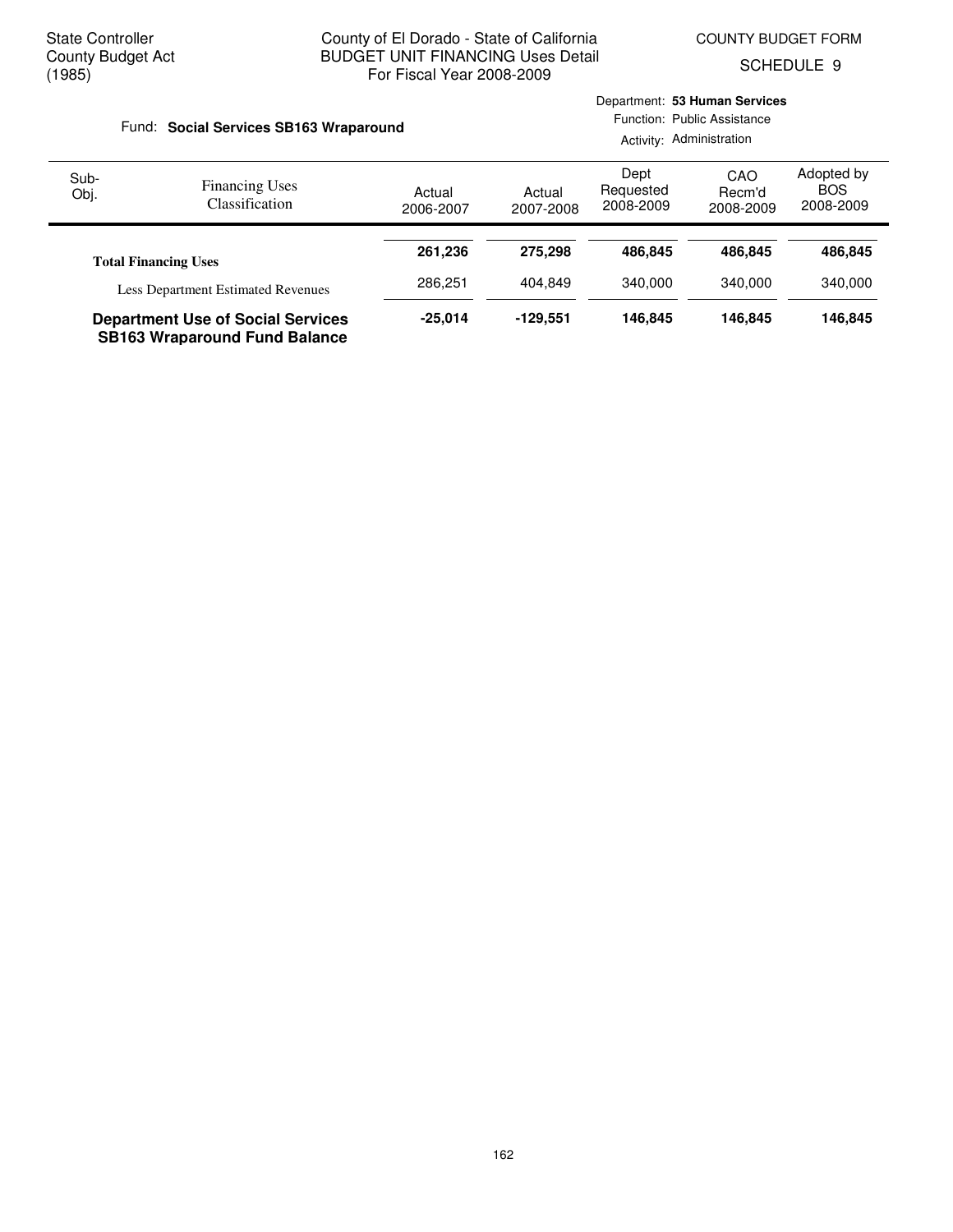COUNTY BUDGET FORM

Department: **60 Library** Function: Education Activity: Library Services

SCHEDULE 9

#### Fund: General Fund

| Sub-<br><b>Financing Uses</b><br>Obj.<br>Classification | Actual<br>2006-2007 | Actual<br>2007-2008 | Dept<br>Requested<br>2008-2009 | CAO<br>Recm'd<br>2008-2009 | Adopted by<br><b>BOS</b><br>2008-2009 |
|---------------------------------------------------------|---------------------|---------------------|--------------------------------|----------------------------|---------------------------------------|
| 3000 Permanent Employees / Elected Officials            | 1,329,226           | 1,454,109           | 1,545,754                      | 1,494,873                  | 1,494,873                             |
| 3001 Temporary Employees                                | 137,770             | 198,440             | 167,716                        | 191,838                    | 191,838                               |
| 3002 Overtime                                           | 39                  | 470                 | 0                              | 0                          | 0                                     |
| 3004 Other Compensation                                 | 13,024              | 2,691               | 3,335                          | 3,335                      | 3,335                                 |
| 3005 Tahoe Differential                                 | 13,107              | 13,250              | 13,200                         | 13,200                     | 13,200                                |
| 3006 Bilingual Pay                                      | 3,120               | 3,125               | 2,600                          | 2,600                      | 2,600                                 |
| 3020 Employer Share - Employee Retirement               | 240,664             | 268,176             | 301,516                        | 301,516                    | 301,516                               |
| 3022 Employer Share - Medi Care                         | 18,865              | 21,508              | 18,095                         | 18,095                     | 18,095                                |
| 3040 Employer Share - Health Insurance                  | 269,346             | 269,592             | 301,207                        | 301,207                    | 301,207                               |
| 3041 Employer Share - Unemployment Insurance            | 10,642              | 10,870              | 5,818                          | 5,818                      | 5,818                                 |
| 3042 Employer Share - Long Term Disab Insurance         | 4,722               | 5,319               | 5,429                          | 5,429                      | 5,429                                 |
| 3043 Employer Share - Deferred Compensation             | 3,500               | 3,553               | 3,110                          | 3,110                      | 3,110                                 |
| 3046 Retiree Health: Defined Contributions              | 52,618              | 77,937              | 104,341                        | 104,341                    | 104,341                               |
| 3060 Employer Share - Workers' Compensation             | 31,232              | 21,106              | 27,703                         | 27,703                     | 27,703                                |
| 3080 Flexible Benefits                                  | 4,499               | 4,499               | 4,500                          | 4,500                      | 4,500                                 |
| <b>Salaries And Employee Benefits</b>                   | 2,132,373           | 2,354,644           | 2,504,324                      | 2,477,565                  | 2,477,565                             |
| 4040 Telephone Company Vendor Payments                  | 183                 | 38                  | 75                             | 75                         | 75                                    |
| 4041 Cnty Pass thru Telephone Chrges to Depts           | 5,591               | 5,181               | 5,802                          | 5,802                      | 5,802                                 |
| 4085 Household Expense - Refuse Disposal                | 3,327               | 3,318               | 5,390                          | 5,390                      | 5,390                                 |
| 4086 Household Expense - Janitorial/Custodial           | 21,562              | 21,519              | 20,760                         | 20,760                     | 20,760                                |
| 4100 Insurance - Premium                                | 5,410               | 6,375               | 11,484                         | 11,484                     | 11,484                                |
| 4101 Insurance - Additional Liability                   | 0                   | 0                   | 450                            | 450                        | 450                                   |
| 4140 Maintenance - Equipment                            | 15,733              | 979                 | 18,250                         | 18,250                     | 17,750                                |
| 4141 Maintenance - Office Equipment                     | 0                   | 11,700              | 0                              | 0                          | 0                                     |
| 4143 Maintenance - Service Contracts                    | 815                 | 0                   | 0                              | 0                          | 0                                     |
| 4160 Maintenance Vehicles - Service Contract            | 0                   | 60                  | 200                            | 200                        | 200                                   |
| 4180 Maintenance - Building and Improvements            | 4,973               | 6,270               | 3,900                          | 3,900                      | 3,900                                 |
| 4220 Memberships                                        | 5,389               | 5,568               | 6,199                          | 6,199                      | 6,199                                 |
| 4221 Memberships - Legislative Advocacy                 | 1,085               | 910                 | 910                            | 910                        | 910                                   |
| 4260 Office Expense                                     | 32,635              | 59,241              | 36,000                         | 36,000                     | 35,500                                |
| 4261 Postage                                            | 8,080               | 9,318               | 9,468                          | 9,468                      | 9,518                                 |
| 4262 Software                                           | 814                 | 0                   | 0                              | 0                          | 0                                     |
| 4266 Printing / Duplicating                             | 0                   | 1,161               | 1,500                          | 1,500                      | 250                                   |
| 4267 On-Line Subscriptions                              | 34,180              | 32,296              | 35,000                         | 35,000                     | 35,000                                |
| 4300 Professional and Specialized Services              | 12,577              | 21,042              | 8,000                          | 8,000                      | 8,350                                 |
| 4324 Medical, Dental and Lab Services                   | 2,481               | 2,889               | 3,240                          | 3,240                      | 3,240                                 |
| 4334 Fire Prevention and Inspection                     | 0                   | 19                  | 0                              | 0                          | 0                                     |
| 4400 Publication and Legal Notices                      | 1,086               | 100                 | 160                            | 160                        | 160                                   |
| 4420 Rents and Leases - Equipment                       | 14,893              | 14,985              | 17,430                         | 17,430                     | 17,430                                |
| 4421 Security System                                    | 0                   | 0                   | 2,240                          | 2,240                      | 2,240                                 |
| 4440 Rents and Leases- Building/Improvements            | 23,448              | 26,148              | 48,632                         | 48,632                     | 48,632                                |
| 4461 Minor Equipment                                    | 13,467              | 7,360               | 3,400                          | 3,400                      | 3,400                                 |
| 4462 Minor Computer Equipment                           | 47,965              | 12,295              | 31,200                         | 22,200                     | 22,200                                |
| 4500 Special Departmental Expense                       | 6,630               | 10,405              | 9,500                          | 9,500                      | 9,750                                 |
| 4502 Educational Materials                              | 0                   | 23                  | 0                              | 0                          | 0                                     |
| 4503 Staff Development                                  | 3,853               | 739                 | 600                            | 600                        | 600                                   |
| 4508 Snow Removal                                       | 180                 | 480                 | 500                            | 500                        | 500                                   |
| 4516 Library - Circulating Library Books                | 185,472             | 184,408             | 116,800                        | 108,800                    | 114,284                               |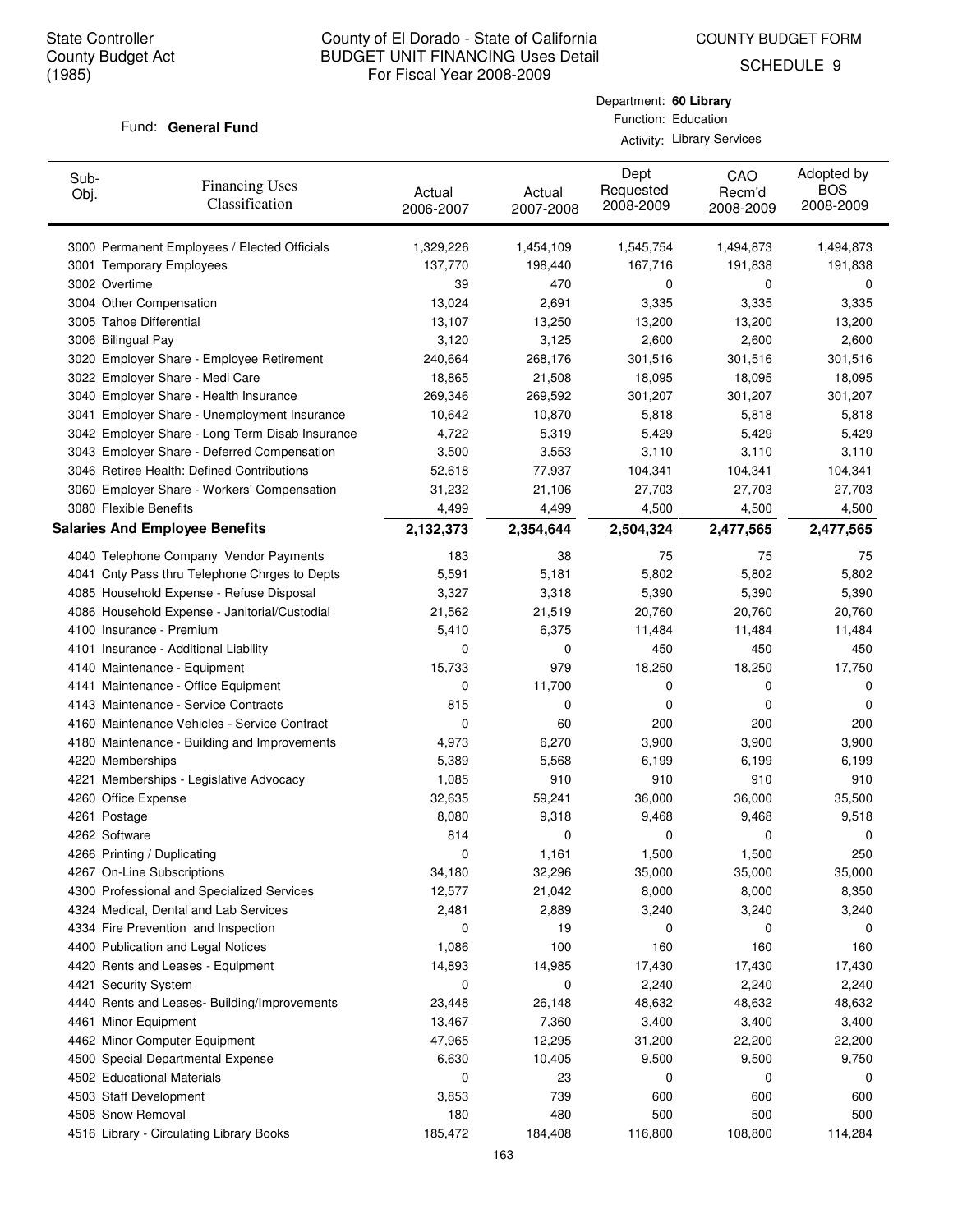COUNTY BUDGET FORM

Department: **60 Library** Function: Education Activity: Library Services

SCHEDULE 9

#### Fund: General Fund

| Sub-<br>Obj.                 | <b>Financing Uses</b><br>Classification        | Actual<br>2006-2007 | Actual<br>2007-2008 | Dept<br>Requested<br>2008-2009 | CAO<br>Recm'd<br>2008-2009 | Adopted by<br><b>BOS</b><br>2008-2009 |
|------------------------------|------------------------------------------------|---------------------|---------------------|--------------------------------|----------------------------|---------------------------------------|
|                              | 4517 Library - Adult / Audio Visual            | 51,807              | 32,636              | 31,000                         | 31,000                     | 31,000                                |
|                              | 4518 Library - Subscriptions                   | 23,035              | 25,147              | 24,700                         | 24,700                     | 24,700                                |
|                              | 4519 Library - Microfilm Purchase              | 2,298               | 2,529               | 2,500                          | 2,500                      | 2,500                                 |
| 4529 Software License        |                                                | 33,950              | 35,582              | 38,500                         | 38,500                     | 38,500                                |
| 4540 Staff Development       |                                                | 1,800               | 4,860               | $\mathbf 0$                    | 0                          | 0                                     |
| 4542 Library: Video          |                                                | 0                   | 10,950              | 13,000                         | 10,670                     | 10,670                                |
| 4571 Signs                   |                                                | $\mathbf 0$         | $\mathbf 0$         | 1,000                          | 1,000                      | 1,000                                 |
|                              | 4600 Transportation and Travel                 | 2,305               | 740                 | 0                              | 0                          | 0                                     |
|                              | 4602 Employee - Private Auto Mileage           | 4,192               | 4,853               | 4,235                          | 4,235                      | 4,235                                 |
| 4606 Fuel Purchases          |                                                | 3,084               | 2,716               | 200                            | 200                        | 200                                   |
| 4620 Utilities               |                                                | 110,532             | 124,635             | 133,300                        | 133,300                    | 133,300                               |
| <b>Services And Supplies</b> |                                                | 684,833             | 689,477             | 645,525                        | 626,195                    | 630,079                               |
|                              | 5300 Interfund Expenditures                    | 3,648               | 4,696               | 1,200                          | 1,200                      | 1,200                                 |
|                              | 5306 Intrfnd Exp: Central Duplicating          | 242                 | $\mathbf 0$         | $\mathbf 0$                    | 0                          | $\mathbf 0$                           |
| <b>Other Charges</b>         |                                                | 3,890               | 4,696               | 1,200                          | 1,200                      | 1,200                                 |
|                              | 6040 Fixed Assets - Equipment                  | 2,657               | 0                   | 4,800                          | 4,800                      | 2,400                                 |
|                              | 6042 Fixed Assets - Computer Sys Equipment     | 5,489               | 13,515              | 15,000                         | 9,000                      | 9,000                                 |
| <b>Fixed Assets</b>          |                                                | 8,146               | 13,515              | 19,800                         | 13,800                     | 11,400                                |
| 7200 Intrafund Transfers     |                                                | 7,001               | 668                 | 668                            | 668                        | 668                                   |
|                              | 7210 Intrafnd Transfers: Collections           | 1,068               | 2,069               | 1,500                          | 1,500                      | 1,500                                 |
|                              | 7220 Intrafnd: Telephone Equipment and Support | 45,072              | 37,756              | 37,660                         | 37,660                     | 39,300                                |
| 7223 Intrafnd: Mail Service  |                                                | 4,652               | 4,896               | 7,027                          | 7,027                      | 7,027                                 |
|                              | 7224 Intrafnd: Stores Support                  | 1,279               | 2,272               | 3,555                          | 3,555                      | 3,555                                 |
|                              | 7225 Intrafnd: Central Duplicating             | 832                 | 954                 | 600                            | 600                        | 0                                     |
|                              | 7226 Intrafnd: Lease Administration Fee        | 1,241               | 563                 | 1,200                          | 1,200                      | 1,200                                 |
|                              | 7227 Intrafnd: Internal Data Processing        | 17,899              | 14,313              | 18,140                         | 18,140                     | 18,140                                |
| 7229 Intrafnd: PC Support    |                                                | 0                   | 756                 | 1,300                          | 1,300                      | 1,000                                 |
| 7230 Intrafnd: IS Software   |                                                | 147                 | 0                   | 0                              | 0                          | 0                                     |
|                              | 7231 Intrafnd: IS Programming Support          | 0                   | $\mathbf 0$         | 1,200                          | 1,200                      | 0                                     |
|                              | 7232 Intrafnd: Maint Bldg & Improvmnts         | 3,345               | 2,718               | 3,250                          | 3,250                      | 9,250                                 |
|                              | 7234 Intrafnd: Network Support                 | 21,282              | 20,302              | 22,931                         | 22,931                     | 22,931                                |
| <b>Intrafund Transfers</b>   |                                                | 103,818             | 87,266              | 99,031                         | 99,031                     | 104,571                               |
|                              | <b>Total Financing Uses</b>                    | 2,933,059           | 3,149,598           | 3,269,880                      | 3,217,791                  | 3,224,815                             |
|                              | <b>Less Department Estimated Revenues</b>      | 1,376,259           | 1,521,660           | 1,412,522                      | 1,412,522                  | 1,491,306                             |

**Department Use of Other General 1,556,800 1,627,937 1,857,358 1,733,509 1,805,269 Fund Sources (Net County Cost)**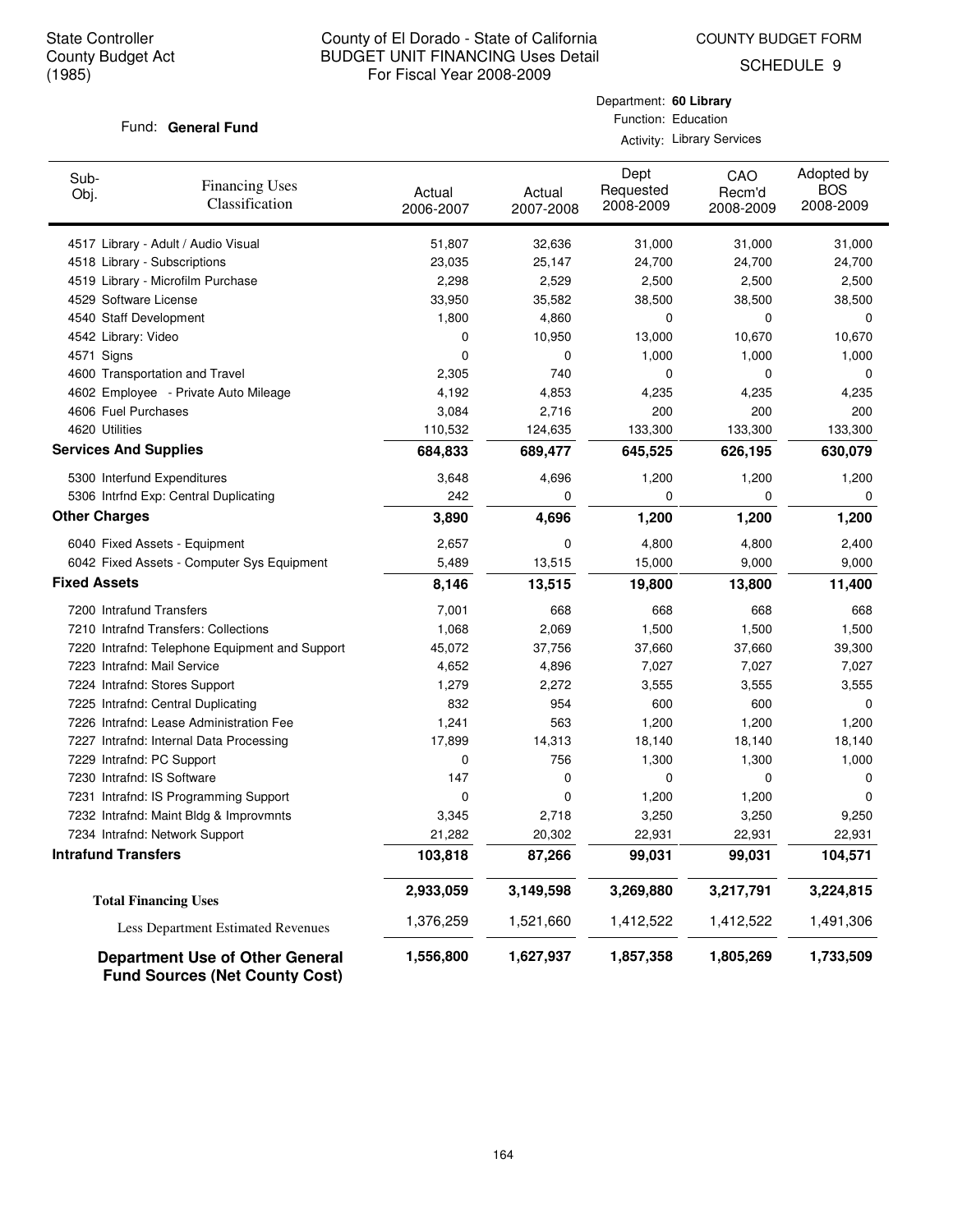SCHEDULE 9

#### Fund: General Fund

Department: **61 Univ of CA Cooperative Ext** Function: Education

Activity: Agricultural Education

| Sub-<br><b>Financing Uses</b><br>Obj.<br>Classification                       | Actual<br>2006-2007 | Actual<br>2007-2008 | Dept<br>Requested<br>2008-2009 | CAO<br>Recm'd<br>2008-2009 | Adopted by<br><b>BOS</b><br>2008-2009 |
|-------------------------------------------------------------------------------|---------------------|---------------------|--------------------------------|----------------------------|---------------------------------------|
| 3000 Permanent Employees / Elected Officials                                  | 143,112             | 152,857             | 154,805                        | 154,805                    | 154,805                               |
| 3001 Temporary Employees                                                      | 32                  | 0                   | 0                              | 0                          | 0                                     |
| 3020 Employer Share - Employee Retirement                                     | 27,314              | 29,632              | 31,038                         | 31,038                     | 31,038                                |
| 3022 Employer Share - Medi Care                                               | 2,042               | 2,198               | 2,245                          | 2,245                      | 2,245                                 |
| 3040 Employer Share - Health Insurance                                        | 25,481              | 23,141              | 26,150                         | 26,148                     | 26,148                                |
| 3041 Employer Share - Unemployment Insurance                                  | 706                 | 700                 | 1,161                          | 581                        | 581                                   |
| 3042 Employer Share - Long Term Disab Insurance                               | 518                 | 551                 | 557                            | 557                        | 557                                   |
| 3046 Retiree Health: Defined Contributions                                    | 6,437               | 8,918               | 8,918                          | 11,610                     | 11,610                                |
| 3060 Employer Share - Workers' Compensation                                   | 4,926               | 1,405               | 1,405                          | 1,373                      | 1,373                                 |
| 3080 Flexible Benefits                                                        | 1,395               | 2,591               | 6,000                          | 6,000                      | 6,000                                 |
| <b>Salaries And Employee Benefits</b>                                         | 211,963             | 221,993             | 232,279                        | 234,357                    | 234,357                               |
| 4040 Telephone Company Vendor Payments                                        | 260                 | 354                 | 1,300                          | 1,300                      | 1,300                                 |
| 4041 Cnty Pass thru Telephone Chrges to Depts                                 | 332                 | 326                 | 700                            | 700                        | 700                                   |
| 4100 Insurance - Premium                                                      | 1,069               | 730                 | 730                            | 1,218                      | 1,218                                 |
| 4220 Memberships                                                              | 144                 | 224                 | 250                            | 250                        | 250                                   |
| 4260 Office Expense                                                           | 4,490               | 4,920               | 4,850                          | 4,850                      | 4,850                                 |
| 4261 Postage                                                                  | 1,019               | 2                   | 0                              | 0                          | 0                                     |
| 4262 Software                                                                 | 120                 | 0                   | 0                              | 0                          | 0                                     |
| 4263 Subscription / Newspaper / Journals                                      | 315                 | 85                  | 90                             | 90                         | 90                                    |
| 4266 Printing / Duplicating                                                   | 0                   | 20                  | 20                             | 20                         | 20                                    |
| 4420 Rents and Leases - Equipment                                             | 753                 | 1,507               | 2,350                          | 2,350                      | 2,350                                 |
| 4440 Rents and Leases- Building/Improvements                                  | 0                   | 1,275               | 0                              | 0                          | 0                                     |
| 4461 Minor Equipment                                                          | 258                 | 0                   | 150                            | 150                        | 150                                   |
| 4462 Minor Computer Equipment                                                 | 990<br>66           | 107<br>0            | 2,200<br>0                     | 2,200<br>0                 | 2,200                                 |
| 4463 Minor Telephone and Radio Equipment<br>4500 Special Departmental Expense | $-2,474$            | -948                | 900                            | 900                        | 0<br>900                              |
| 4503 Staff Development                                                        | 1,780               | 0                   | 1,200                          | 1,200                      | 1,200                                 |
| 4507 Fire and Safety Supplies                                                 | 422                 | 0                   | 0                              | 0                          | 0                                     |
| 4600 Transportation and Travel                                                | 32                  | 14                  | 0                              | 0                          | 0                                     |
| 4602 Employee - Private Auto Mileage                                          | 5,758               | 6,076               | 9,400                          | 9,400                      | 9,400                                 |
| 4605 Vehicle - Rent Or Lease                                                  | 0                   | 72                  | 0                              | 0                          | 0                                     |
| 4606 Fuel Purchases                                                           | 0                   | 36                  | 0                              | 0                          | 0                                     |
| <b>Services And Supplies</b>                                                  | 15,336              | 14,800              | 24,140                         | 24,628                     | 24,628                                |
| 5240 Contribution To Non-county Governmental                                  | 64,450              | 74,880              | 86,426                         | 86,426                     | 86,426                                |
| 5300 Interfund Expenditures                                                   | 0                   | 0                   | 100                            | 100                        | 100                                   |
| 5322 Intrfnd Exp: Privacy/Compliance Program                                  | 0                   | 0                   | 283                            | 0                          | 0                                     |
| <b>Other Charges</b>                                                          | 64,450              | 74,880              | 86,809                         | 86,526                     | 86,526                                |
| 6040 Fixed Assets - Equipment                                                 | 6,553               | 0                   | 0                              | 0                          | 0                                     |
| <b>Fixed Assets</b>                                                           | 6,553               | 0                   | 0                              | 0                          | 0                                     |
| 7200 Intrafund Transfers                                                      | 712                 | 141                 | 0                              | 0                          | 0                                     |
| 7220 Intrafnd: Telephone Equipment and Support                                | 4,284               | 3,886               | 5,245                          | 5,245                      | 5,245                                 |
| 7223 Intrafnd: Mail Service                                                   | 1,530               | 1,374               | 1,374                          | 1,307                      | 1,307                                 |
| 7224 Intrafnd: Stores Support                                                 | 568                 | 478                 | 478                            | 1,005                      | 1,005                                 |
| 7225 Intrafnd: Central Duplicating                                            | 8,248               | 2,975               | 3,520                          | 3,520                      | 3,520                                 |
| 7227 Intrafnd: Internal Data Processing                                       | 3,647               | 2,861               | 2,861                          | 3,291                      | 3,291                                 |
| 7229 Intrafnd: PC Support                                                     | 644                 | 202                 | 600                            | 600                        | 600                                   |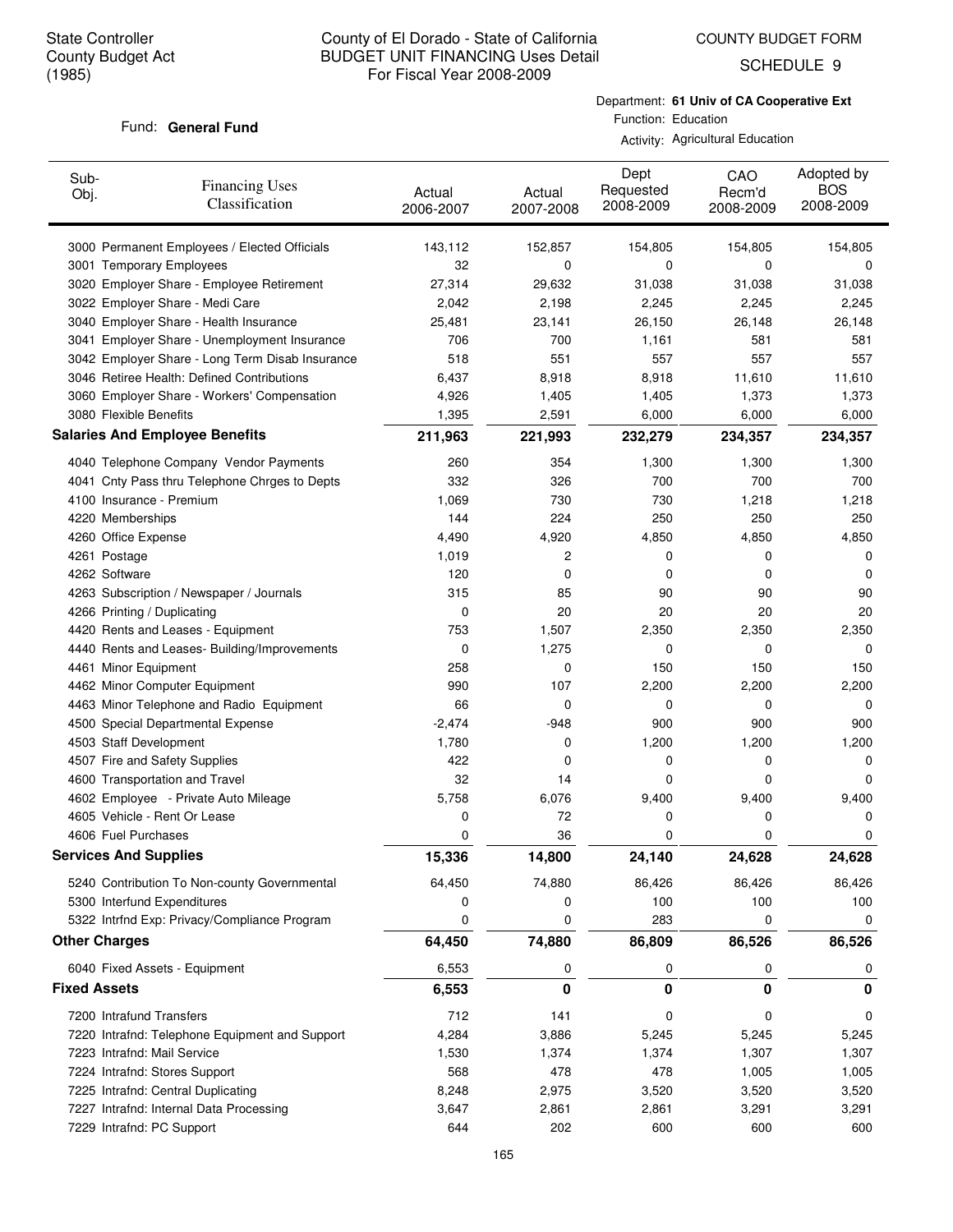COUNTY BUDGET FORM

SCHEDULE 9

#### Fund: General Fund

Department: **61 Univ of CA Cooperative Ext** Function: Education

Activity: Agricultural Education

| Sub-<br>Obj.                           | <b>Financing Uses</b><br><b>Classification</b>                                  | Actual<br>2006-2007 | Actual<br>2007-2008 | Dept<br>Requested<br>2008-2009 | CAO<br>Recm'd<br>2008-2009 | Adopted by<br><b>BOS</b><br>2008-2009 |
|----------------------------------------|---------------------------------------------------------------------------------|---------------------|---------------------|--------------------------------|----------------------------|---------------------------------------|
| 7231 Intrafnd: IS Programming Support  |                                                                                 | 120                 | 0                   | 0                              | $\Omega$                   | 0                                     |
| 7232 Intrafnd: Maint Bldg & Improvmnts |                                                                                 | 126                 | 202                 | 360                            | 360                        | 360                                   |
| 7234 Intrafnd: Network Support         |                                                                                 | 1,722               | 1,996               | 1,996                          | 2,204                      | 2,204                                 |
| <b>Intrafund Transfers</b>             |                                                                                 | 21,601              | 14.116              | 16.434                         | 17,532                     | 17,532                                |
|                                        | <b>Total Financing Uses</b>                                                     | 319,903             | 325,788             | 359.662                        | 363.043                    | 363,043                               |
|                                        | <b>Less Department Estimated Revenues</b>                                       | 48.978              | 1,549               | 100                            | 100                        | 100                                   |
|                                        | <b>Department Use of Other General</b><br><b>Fund Sources (Net County Cost)</b> | 270,924             | 324,239             | 359,562                        | 362,943                    | 362,943                               |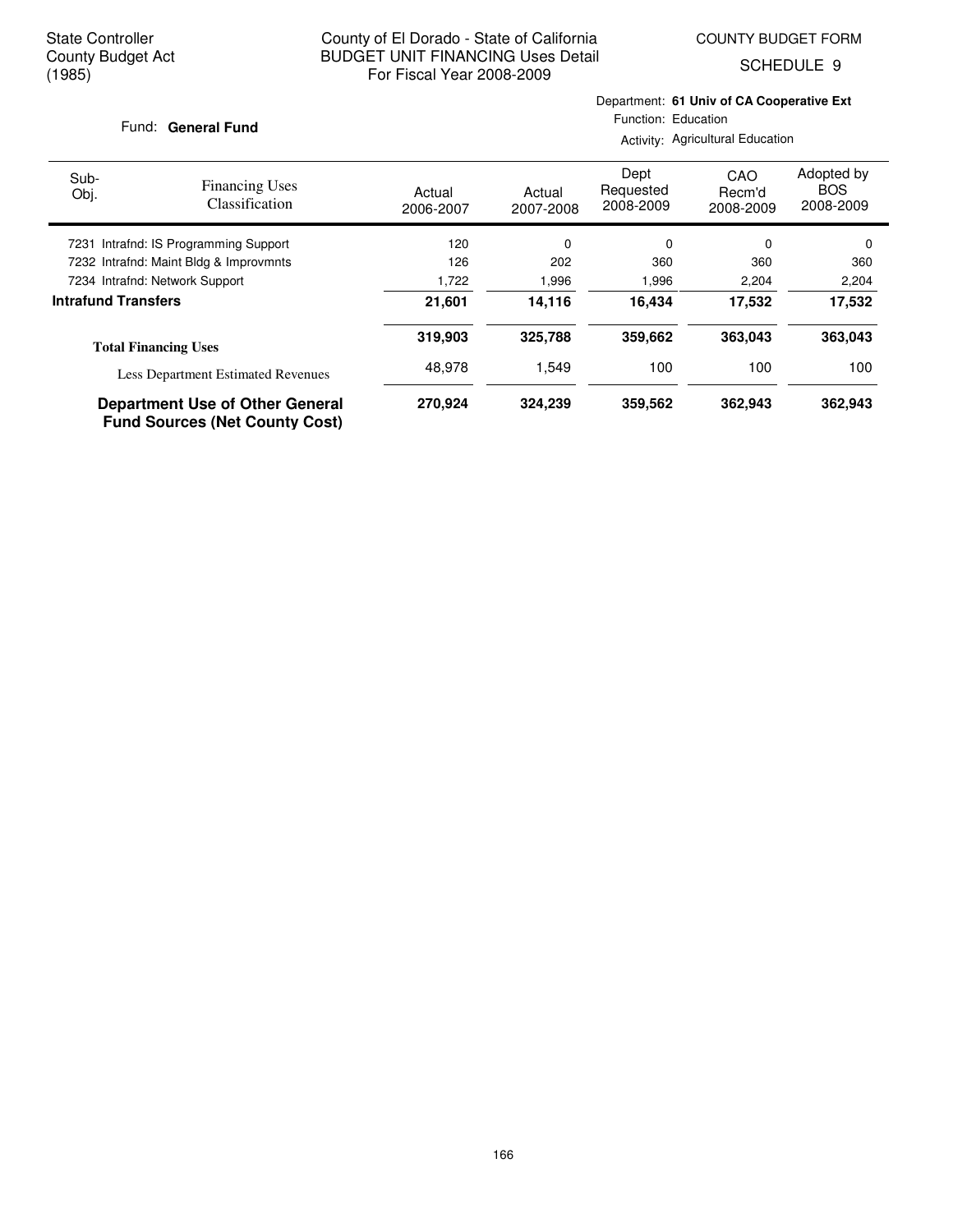COUNTY BUDGET FORM

SCHEDULE 9

#### **Fish and Game** Fund:

# Department: **70 Fish and Game Preservation**

Function: Public Protection Activity: Other Protection

| Sub-<br>Obj.                 | <b>Financing Uses</b><br><b>Classification</b>                      | Actual<br>2006-2007 | Actual<br>2007-2008 | Dept<br>Requested<br>2008-2009 | CAO<br>Recm'd<br>2008-2009 | Adopted by<br><b>BOS</b><br>2008-2009 |
|------------------------------|---------------------------------------------------------------------|---------------------|---------------------|--------------------------------|----------------------------|---------------------------------------|
|                              | 4145 Main: Equipment Parts                                          | 0                   | 73                  | 0                              | 0                          | $\Omega$                              |
|                              | 4300 Professional and Specialized Services                          |                     | 133                 | 0                              |                            | 0                                     |
|                              | 4500 Special Departmental Expense                                   | 700                 | $\Omega$            | 0                              | 13,200                     | 13,200                                |
| 4501 Special Projects        |                                                                     | 5,366               | 5,150               | 0                              | $\Omega$                   | 0                                     |
|                              | 4600 Transportation and Travel                                      | 0                   | $\Omega$            | 0                              | 800                        | 800                                   |
|                              | 4605 Vehicle - Rent Or Lease                                        | 45                  | 48                  | 0                              | O                          | 0                                     |
| 4606 Fuel Purchases          |                                                                     | 25                  | 0                   | 0                              | O                          | 0                                     |
| <b>Services And Supplies</b> |                                                                     | 6,135               | 5,404               | 0                              | 14,000                     | 14,000                                |
|                              | 5300 Interfund Expenditures                                         | 39                  | 0                   | 0                              | 0                          | 0                                     |
| <b>Other Charges</b>         |                                                                     | 39                  | 0                   | 0                              | 0                          | 0                                     |
|                              | <b>Total Financing Uses</b>                                         | 6,174               | 5,404               | 0                              | 14,000                     | 14,000                                |
|                              | <b>Less Department Estimated Revenues</b>                           | 4,182               | 6,583               | 0                              | 7,000                      | 7,000                                 |
|                              | Department Use of Fish and Game<br><b>Fund Balance and Reserves</b> | 1,992               | $-1,179$            | 0                              | 7,000                      | 7,000                                 |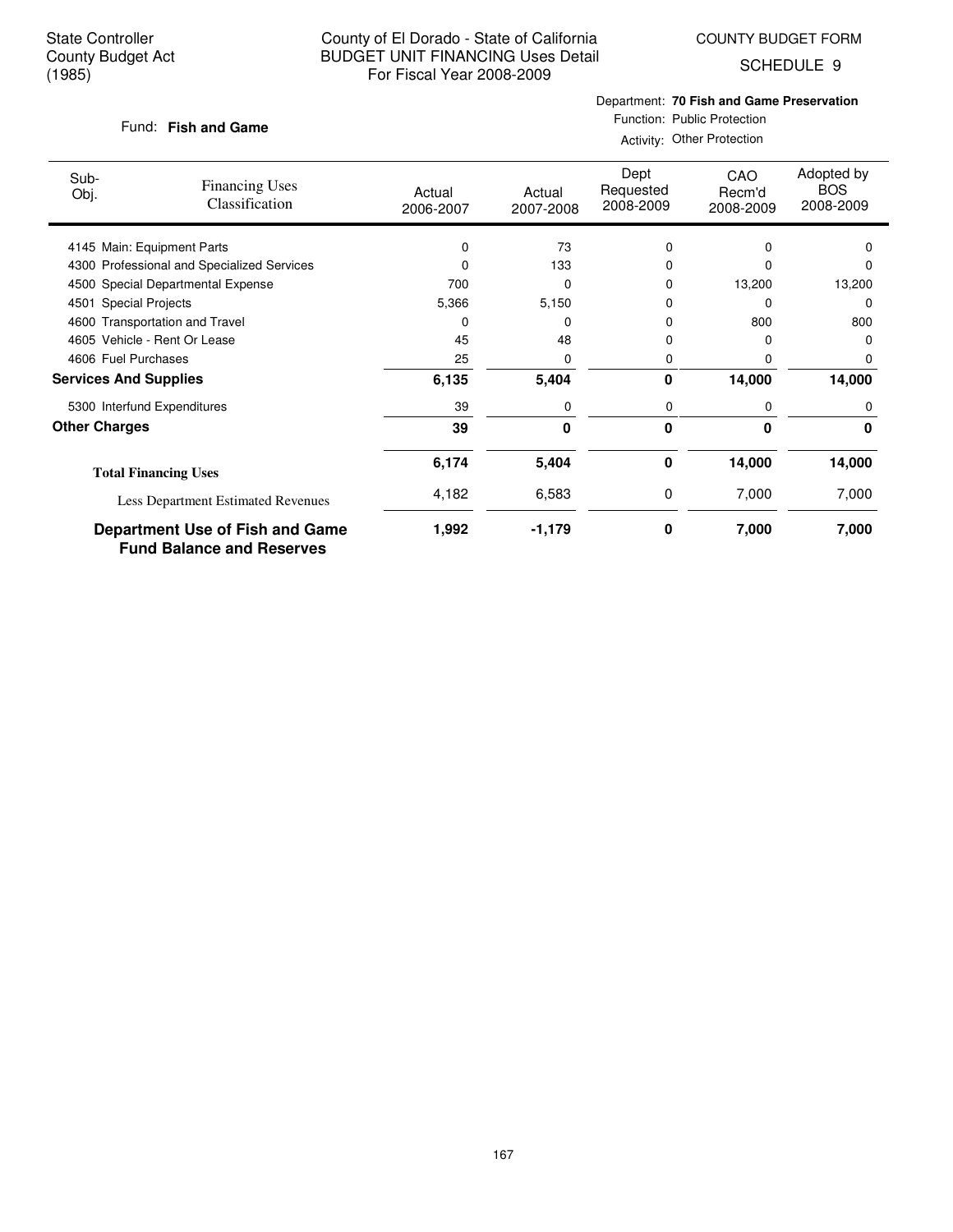COUNTY BUDGET FORM

SCHEDULE 9

#### Department: **79 Child Support Services**

#### Fund: General Fund

Function: Public Protection Activity: Judicial

| Sub-<br>Obj.  | <b>Financing Uses</b><br>Classification         | Actual<br>2006-2007 | Actual<br>2007-2008 | Dept<br>Requested<br>2008-2009 | CAO<br>Recm'd<br>2008-2009 | Adopted by<br><b>BOS</b><br>2008-2009 |
|---------------|-------------------------------------------------|---------------------|---------------------|--------------------------------|----------------------------|---------------------------------------|
|               | 3000 Permanent Employees / Elected Officials    | 2,382,617           | 2,462,016           | 2,716,860                      | 2,716,860                  | 2,925,757                             |
|               | 3001 Temporary Employees                        | 13,562              | 17,505              | 0                              | 0                          | 0                                     |
| 3002 Overtime |                                                 | 48,467              | 33,774              | 17,277                         | 17,277                     | 17,277                                |
|               | 3004 Other Compensation                         | 21,524              | 46,689              | 0                              | 0                          | 0                                     |
|               | 3005 Tahoe Differential                         | 15,553              | 13,439              | 14,400                         | 14,400                     | 14,400                                |
|               | 3006 Bilingual Pay                              | 7,339               | 6,039               | 6,240                          | 6,240                      | 6,240                                 |
|               | 3020 Employer Share - Employee Retirement       | 427,907             | 437,142             | 520,968                        | 520,968                    | 567,931                               |
|               | 3022 Employer Share - Medi Care                 | 34,153              | 35,466              | 38,847                         | 38,847                     | 42,098                                |
|               | 3040 Employer Share - Health Insurance          | 481,358             | 476,763             | 543,642                        | 543,642                    | 580,071                               |
|               | 3041 Employer Share - Unemployment Insurance    | 10,808              | 10,304              | 10,188                         | 10,188                     | 11,821                                |
|               | 3042 Employer Share - Long Term Disab Insurance | 9,826               | 9,699               | 9,780                          | 9,780                      | 10,564                                |
|               | 3043 Employer Share - Deferred Compensation     | 11,166              | 9,970               | 17,927                         | 17,927                     | 17,927                                |
|               | 3046 Retiree Health: Defined Contributions      | 95,743              | 124,873             | 165,436                        | 165,436                    | 165,436                               |
|               | 3060 Employer Share - Workers' Compensation     | 99,910              | 86,441              | 45,810                         | 45,810                     | 45,810                                |
|               | 3080 Flexible Benefits                          | 14,386              | 14,392              | 36,000                         | 36,000                     | 42,000                                |
|               | <b>Salaries And Employee Benefits</b>           | 3,674,318           | 3,784,512           | 4,143,375                      | 4,143,375                  | 4,447,332                             |
|               | 4040 Telephone Company Vendor Payments          | 3,283               | 2,823               | 3,210                          | 3,210                      | 3,210                                 |
|               | 4041 Cnty Pass thru Telephone Chrges to Depts   | 4,297               | 3,342               | 3,207                          | 3,207                      | 3,391                                 |
|               | 4086 Household Expense - Janitorial/Custodial   | 5,933               | 7,316               | 7,380                          | 7,380                      | 7,380                                 |
|               | 4087 Household Expense - Exterm/Fumigation Serv | 0                   | 0                   | 15                             | 15                         | 15                                    |
|               | 4100 Insurance - Premium                        | 16,784              | 21,962              | 24,555                         | 24,555                     | 24,555                                |
|               | 4140 Maintenance - Equipment                    | 0                   | 0                   | 0                              | 0                          | 500                                   |
|               | 4141 Maintenance - Office Equipment             | 995                 | 0                   | 0                              | 0                          | 0                                     |
|               | 4160 Maintenance Vehicles - Service Contract    | 76                  | 0                   | 0                              | 0                          | 0                                     |
|               | 4180 Maintenance - Building and Improvements    | 1,588               | 1,527               | 1,000                          | 1,000                      | 1,000                                 |
|               | 4183 Maintenance - Grounds                      | 0                   | 26                  | 0                              | $\Omega$                   | 0                                     |
|               | 4220 Memberships                                | 10,982              | 11,501              | 11,570                         | 11,890                     | 12,240                                |
|               | 4240 Miscellaneous Expense                      | 16                  | 0                   | 0                              | 0                          | 0                                     |
|               | 4260 Office Expense                             | 40,950              | 33,983              | 23,484                         | 23,484                     | 24,984                                |
| 4261 Postage  |                                                 | 67,669              | 25,634              | 26,918                         | 26,918                     | 36,918                                |
| 4262 Software |                                                 | 5,635               | 1,553               | 2,235                          | 2,235                      | 3,435                                 |
|               | 4263 Subscription / Newspaper / Journals        | 1,853               | 3,045               | 4,476                          | 4,476                      | 4,476                                 |
|               | 4264 Books / Manuals                            | 171                 | 1,324               | 424                            | 424                        | 424                                   |
|               | 4265 Law Books                                  | 5,420               | 5,726               | 5,274                          | 5,274                      | 5,274                                 |
|               | 4266 Printing / Duplicating                     | 1,635               | 0                   | 730                            | 730                        | 730                                   |
|               | 4300 Professional and Specialized Services      | 69,115              | 41,151              | 92,300                         | 92,300                     | 100,950                               |
|               | 4308 External Data Processing Services          | 1,880               | 1,854               | 1,000                          | 1,000                      | 1,000                                 |
|               | 4320 Verbatim Report - Transcription            | 70                  | 0                   | 11                             | 11                         | 11                                    |
|               | 4324 Medical, Dental and Lab Services           | 8,372               | 7,623               | 5,381                          | 5,381                      | 5,381                                 |
|               | 4400 Publication and Legal Notices              | 18,198              | 2,319               | 2,944                          | 2,944                      | 2,944                                 |
|               | 4420 Rents and Leases - Equipment               | 29,248              | 24,352              | 25,148                         | 25,148                     | 27,948                                |
|               | 4421 Security System                            | 0                   | 0                   | 10                             | 10                         | 10                                    |
|               | 4440 Rents and Leases- Building/Improvements    | 130,518             | 160,307             | 158,556                        | 158,556                    | 158,556                               |
|               | 4460 Small Tools and Instruments                | 0                   | 241                 | 349                            | 349                        | 349                                   |
|               | 4461 Minor Equipment                            | 17,364              | 252                 | 770                            | 770                        | 770                                   |
|               | 4462 Minor Computer Equipment                   | 533                 | 7,358               | 7,209                          | 7,209                      | 7,209                                 |
|               | 4500 Special Departmental Expense               | 12,008              | 5,681               | 7,541                          | 7,541                      | 7,741                                 |
|               | 4501 Special Projects                           | 0                   | 1,951               | 25,864                         | 25,544                     | 25,544                                |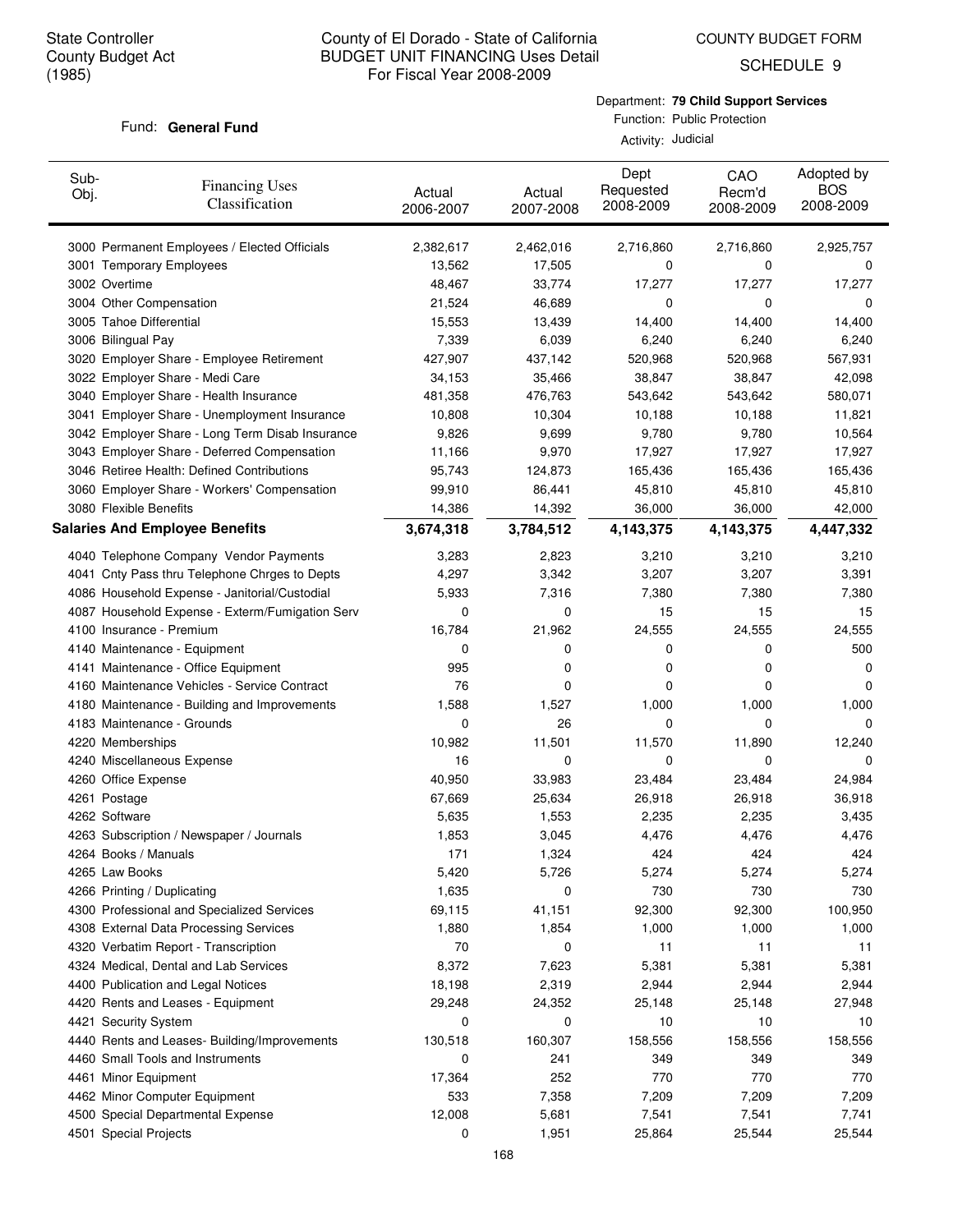COUNTY BUDGET FORM

SCHEDULE 9

# Fund: General Fund

Department: **79 Child Support Services**

Function: Public Protection Activity: Judicial

| Sub-<br>Obj.                 | <b>Financing Uses</b><br>Classification                                         | Actual<br>2006-2007 | Actual<br>2007-2008 | Dept<br>Requested<br>2008-2009 | CAO<br>Recm'd<br>2008-2009 | Adopted by<br><b>BOS</b><br>2008-2009 |
|------------------------------|---------------------------------------------------------------------------------|---------------------|---------------------|--------------------------------|----------------------------|---------------------------------------|
| 4503 Staff Development       |                                                                                 | 6,628               | 5,818               | 8,369                          | 8,369                      | 8,869                                 |
| 4529 Software License        |                                                                                 | 0                   | 3,278               | 5,378                          | 5,378                      | 18,011                                |
|                              | 4600 Transportation and Travel                                                  | 31,794              | 15,458              | 19,233                         | 19,233                     | 19,383                                |
|                              | 4602 Employee - Private Auto Mileage                                            | 9,858               | 7,134               | 8,518                          | 8,518                      | 8,618                                 |
|                              | 4605 Vehicle - Rent Or Lease                                                    | 27,533              | 23,822              | 23,067                         | 23,067                     | 23,167                                |
| 4606 Fuel Purchases          |                                                                                 | 9,731               | 10,690              | 9,436                          | 9,436                      | 9,586                                 |
| 4620 Utilities               |                                                                                 | 24,475              | 25,276              | 20,542                         | 20,542                     | 20,542                                |
| <b>Services And Supplies</b> |                                                                                 | 564,612             | 464,325             | 536,104                        | 536,104                    | 575,121                               |
|                              | 5300 Interfund Expenditures                                                     | 1,166               | 363                 | 0                              | 0                          | 0                                     |
| <b>Other Charges</b>         |                                                                                 | 1,166               | 363                 | $\bf{0}$                       | $\bf{0}$                   | 0                                     |
|                              | 6040 Fixed Assets - Equipment                                                   | 106,616             | 0                   | 0                              | 0                          | 0                                     |
|                              | 6042 Fixed Assets - Computer Sys Equipment                                      | 12,443              | 1,969               | $\mathbf 0$                    | 0                          | 0                                     |
| <b>Fixed Assets</b>          |                                                                                 | 119,059             | 1,969               | 0                              | 0                          | 0                                     |
| 7200 Intrafund Transfers     |                                                                                 | 282,770             | 5,881               | 6,300                          | 6,300                      | 6,300                                 |
|                              | 7220 Intrafnd: Telephone Equipment and Support                                  | 32,708              | 35,571              | 21,987                         | 21,987                     | 24,867                                |
|                              | 7223 Intrafnd: Mail Service                                                     | 9,737               | 9,536               | 6,620                          | 6,620                      | 7,623                                 |
|                              | 7224 Intrafnd: Stores Support                                                   | 3,410               | 2,870               | 1,787                          | 1,787                      | 2,373                                 |
|                              | 7225 Intrafnd: Central Duplicating                                              | 10,438              | 5,694               | 10,609                         | 10,609                     | 11,409                                |
|                              | 7226 Intrafnd: Lease Administration Fee                                         | 3,408               | 1,547               | $\mathbf 0$                    | 0                          | $\mathbf 0$                           |
|                              | 7227 Intrafnd: Internal Data Processing                                         | 16,671              | 52,063              | 19,522                         | 19,522                     | 19,522                                |
|                              | 7228 Intrafnd: Internet Connect Charges                                         | 3,240               | 3,330               | 3,330                          | 3,330                      | 3,330                                 |
| 7229 Intrafnd: PC Support    |                                                                                 | 336                 | 667                 | 453                            | 453                        | 26,260                                |
|                              | 7231 Intrafnd: IS Programming Support                                           | 15                  | 11,856              | 0                              | 0                          | $\mathbf 0$                           |
|                              | 7232 Intrafnd: Maint Bldg & Improvmnts                                          | 1,336               | 2,081               | 1,023                          | 1,023                      | 1,223                                 |
|                              | 7233 Intrafnd: Child Support Services                                           | 672                 | 331,113             | 97,515                         | 97,515                     | 97,515                                |
|                              | 7234 Intrafnd: Network Support                                                  | 54,250              | 70,094              | 78,517                         | 78,517                     | 85,129                                |
| <b>Intrafund Transfers</b>   |                                                                                 | 418,991             | 532,303             | 247,663                        | 247,663                    | 285,551                               |
|                              | 7353 Intrfnd Abatemnt: Collections                                              | 0                   | 0                   | 0                              | 0                          | $-10,100$                             |
| <b>Intrafund Abatement</b>   |                                                                                 | $\mathbf 0$         | 0                   | 0                              | 0                          | $-10,100$                             |
|                              | <b>Total Financing Uses</b>                                                     | 4,778,147           | 4,783,471           | 4,927,142                      | 4,927,142                  | 5,297,904                             |
|                              | Less Department Estimated Revenues                                              | 4,720,906           | 4,789,532           | 4,927,142                      | 4,927,142                  | 5,240,304                             |
|                              | <b>Department Use of Other General</b><br><b>Fund Sources (Net County Cost)</b> | 57,240              | $-6,060$            | 0                              | 0                          | 57,600                                |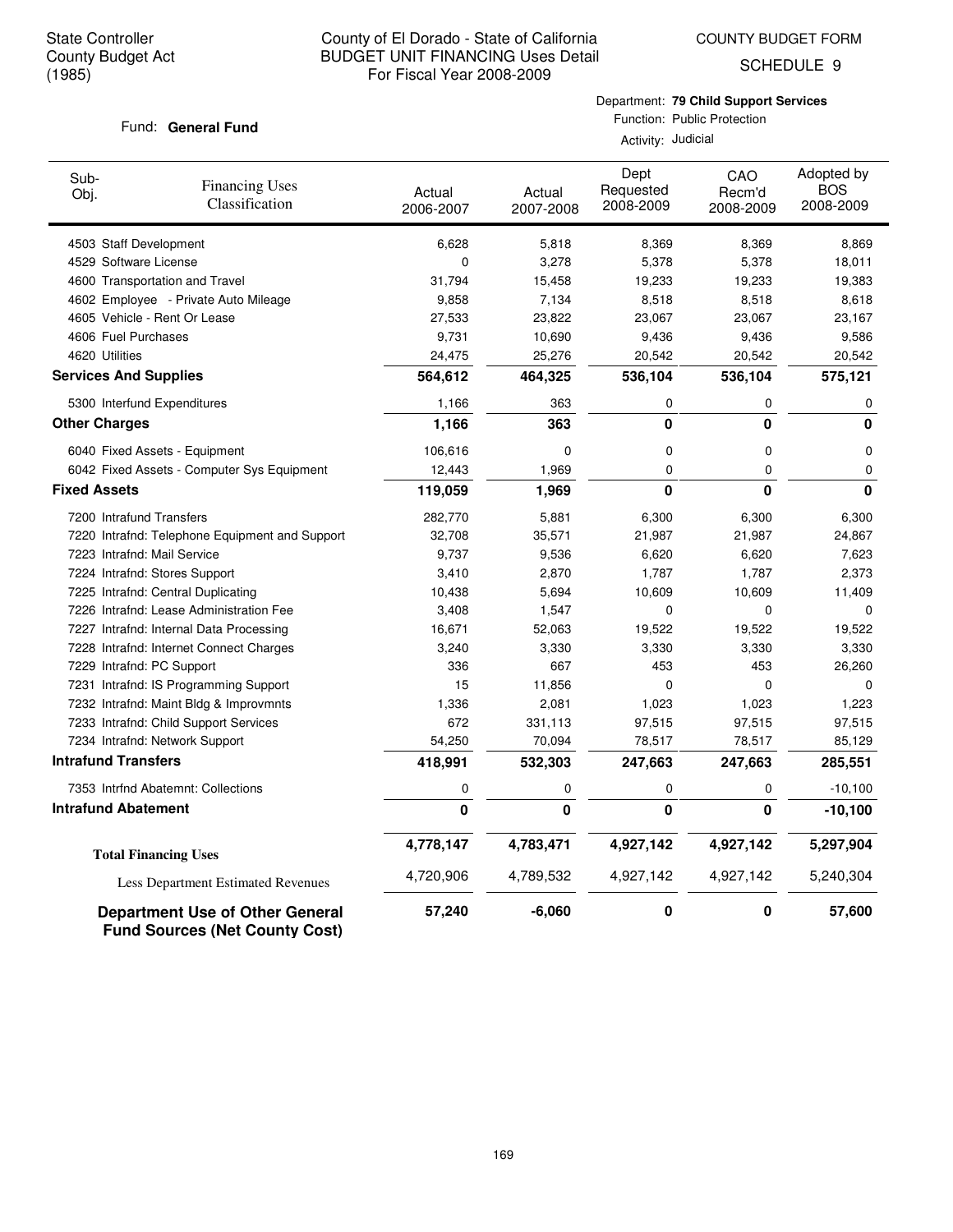SCHEDULE 9

#### **CAO - Countywide Sepcial Revenue** Fund:

Department: **77 Countywide Special Revenue** Function: General Government

Activity: Legislative and Administrative

| Sub-<br>Obj.                      | <b>Financing Uses</b><br>Classification                                    | Actual<br>2006-2007 | Actual<br>2007-2008 | Dept<br>Requested<br>2008-2009 | CAO<br>Recm'd<br>2008-2009 | Adopted by<br><b>BOS</b><br>2008-2009 |
|-----------------------------------|----------------------------------------------------------------------------|---------------------|---------------------|--------------------------------|----------------------------|---------------------------------------|
| 4500 Special Departmental Expense |                                                                            | 0                   | 0                   | 0                              | 0                          | 76,175                                |
| <b>Services And Supplies</b>      |                                                                            | 0                   | 0                   | 0                              | 0                          | 76,175                                |
| 7000 Operating Transfers Out      |                                                                            | 446,011             | 1,017,867           | 1,526,044                      | 5,237,584                  | 5,214,688                             |
| <b>Other Financing Uses</b>       |                                                                            | 446.011             | 1,017,867           | 1,526,044                      | 5,237,584                  | 5,214,688                             |
|                                   | <b>Total Financing Uses</b>                                                | 446.011             | 1,017,867           | 1.526.044                      | 5,237,584                  | 5,290,863                             |
|                                   | <b>Less Department Estimated Revenues</b>                                  | 2,245,651           | 2,376,247           | 400,000                        | 2,011,540                  | 2,354,230                             |
|                                   | <b>Department Use of Countywide</b><br><b>Special Revenue Fund Balance</b> | -1,799,641          | $-1,358,380$        | 1,126,044                      | 3,226,044                  | 2,936,633                             |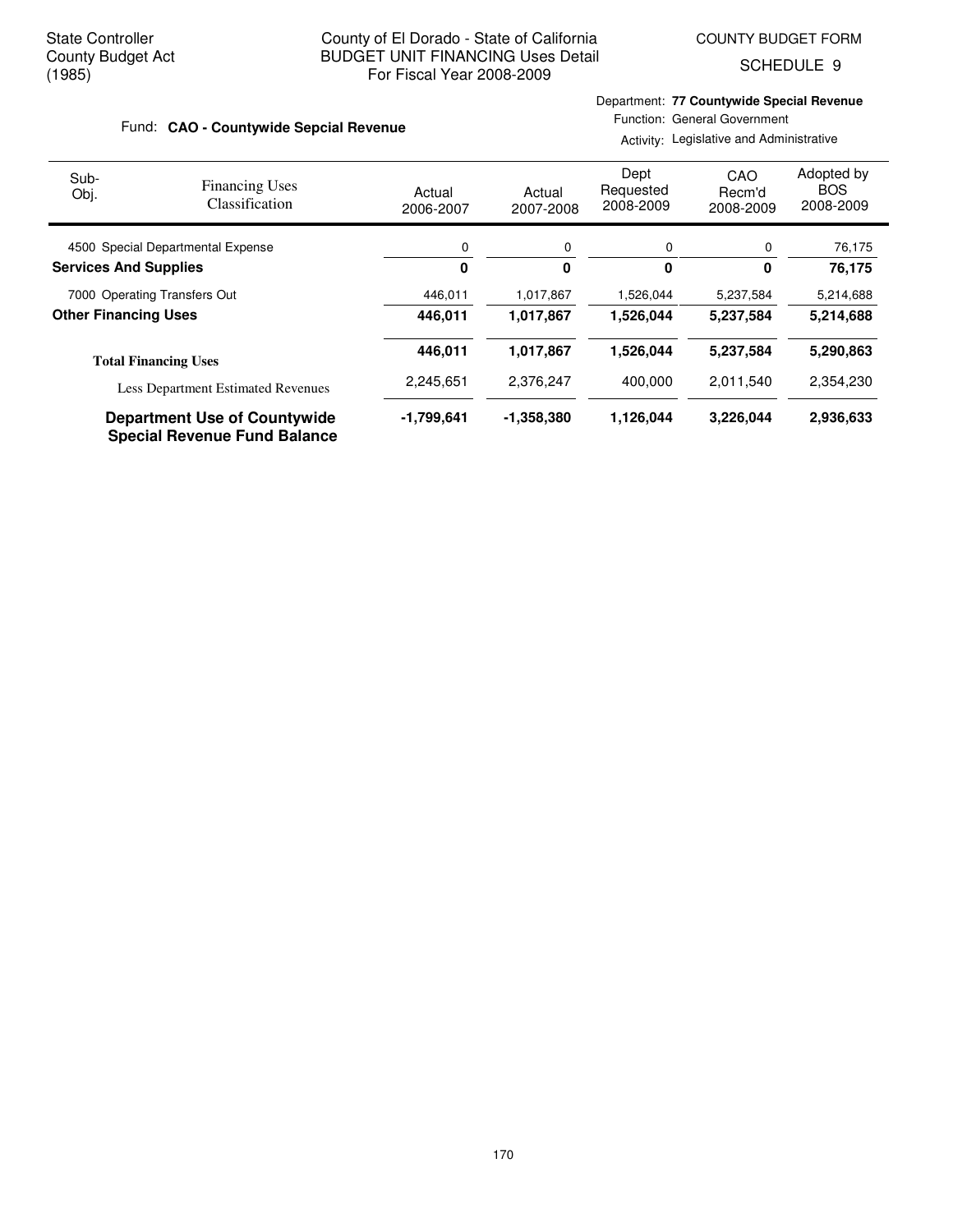SCHEDULE 9

|                                                                            | Fund: Auditor-Controller - Countywide Special Revenue |                     | Department: 77 Countywide Special Revenue<br>Function: General Government<br>Activity: Finance |                                |                            |                                       |
|----------------------------------------------------------------------------|-------------------------------------------------------|---------------------|------------------------------------------------------------------------------------------------|--------------------------------|----------------------------|---------------------------------------|
| Sub-<br>Obj.                                                               | <b>Financing Uses</b><br>Classification               | Actual<br>2006-2007 | Actual<br>2007-2008                                                                            | Dept<br>Requested<br>2008-2009 | CAO<br>Recm'd<br>2008-2009 | Adopted by<br><b>BOS</b><br>2008-2009 |
| 7000 Operating Transfers Out                                               |                                                       | 355,946             | 511,693                                                                                        | 450,600                        | 450,600                    | 450,600                               |
| <b>Other Financing Uses</b>                                                |                                                       | 355,946             | 511,693                                                                                        | 450,600                        | 450,600                    | 450,600                               |
|                                                                            | <b>Total Financing Uses</b>                           | 355,946             | 511,693                                                                                        | 450,600                        | 450,600                    | 450,600                               |
| <b>Less Department Estimated Revenues</b>                                  |                                                       | 480.614             | 515,822                                                                                        | 450.600                        | 450.600                    | 450.600                               |
| <b>Department Use of Countywide</b><br><b>Special Revenue Fund Balance</b> |                                                       | -124,668            | $-4,128$                                                                                       | 0                              | 0                          | 0                                     |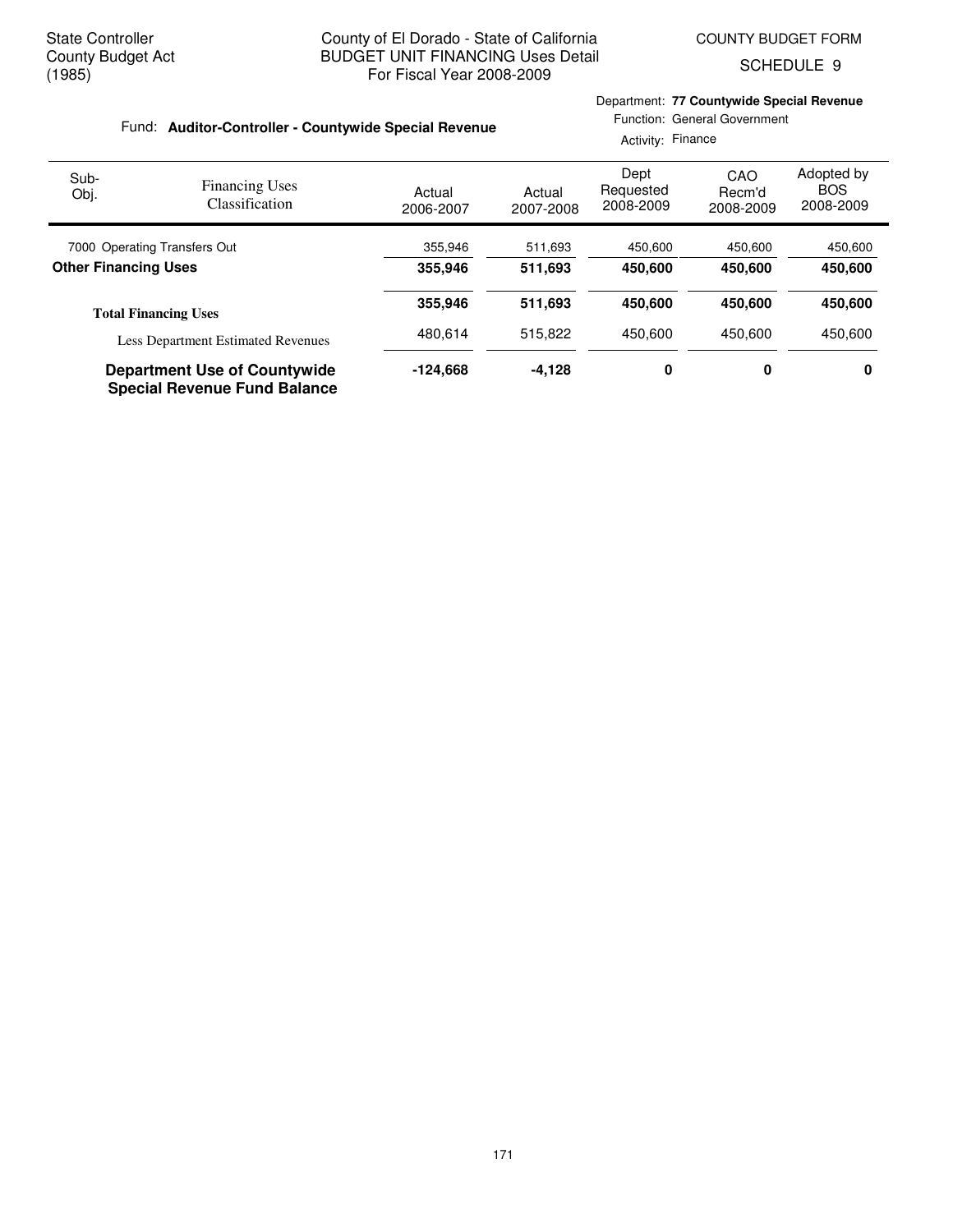Department: **77 Countywide Special Revenue**

Function: General Government

SCHEDULE 9

#### Fund: Treas / Tax Collector - Countywide Special Revenue

|                              |                                                                            |                     | Activity: Finance   |                                |                            |                                       |
|------------------------------|----------------------------------------------------------------------------|---------------------|---------------------|--------------------------------|----------------------------|---------------------------------------|
| Sub-<br>Obj.                 | <b>Financing Uses</b><br><b>Classification</b>                             | Actual<br>2006-2007 | Actual<br>2007-2008 | Dept<br>Requested<br>2008-2009 | CAO<br>Recm'd<br>2008-2009 | Adopted by<br><b>BOS</b><br>2008-2009 |
| 4260 Office Expense          |                                                                            | 4,285               | 4,269               | 4,500                          | 4,500                      | 4,500                                 |
| <b>Services And Supplies</b> |                                                                            | 4,285               | 4,269               | 4,500                          | 4,500                      | 4,500                                 |
| 7000 Operating Transfers Out |                                                                            | 3,216               | 429,484             | 4,500                          | 4,500                      | 4,500                                 |
| <b>Other Financing Uses</b>  |                                                                            | 3.216               | 429.484             | 4,500                          | 4,500                      | 4,500                                 |
|                              | <b>Total Financing Uses</b>                                                | 7,501               | 433,753             | 9,000                          | 9,000                      | 9,000                                 |
|                              | <b>Less Department Estimated Revenues</b>                                  | 28,592              | 25,374              | 9,000                          | 9,000                      | 9,000                                 |
|                              | <b>Department Use of Countywide</b><br><b>Special Revenue Fund Balance</b> | $-21,091$           | 408,379             | 0                              | 0                          | 0                                     |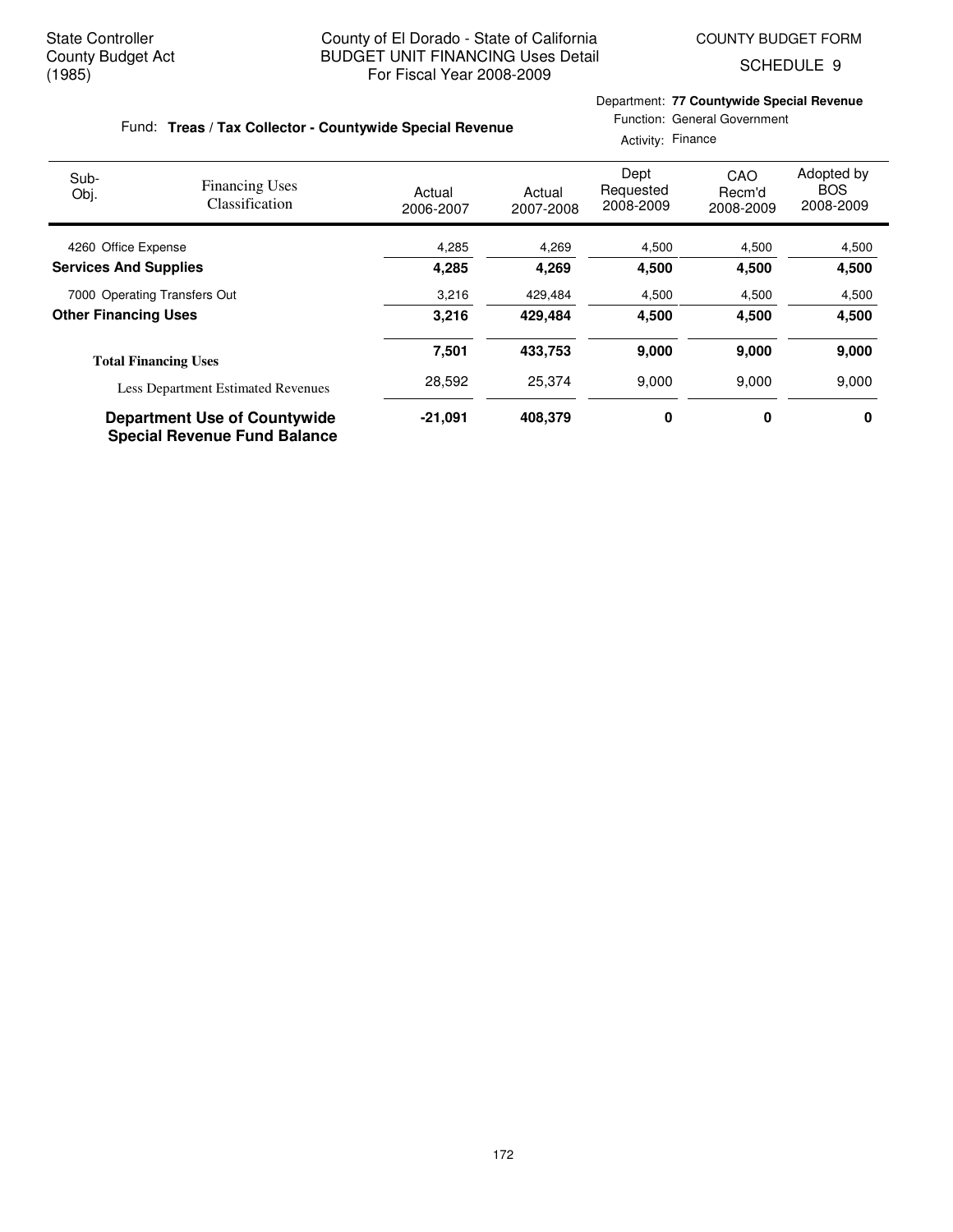Department: **77 Countywide Special Revenue**

SCHEDULE 9

| Fund: Assessor - Countywide Special Revenue                                |                                                |                     |                     | Function: General Government<br>Activity: Finance |                            |                                       |  |
|----------------------------------------------------------------------------|------------------------------------------------|---------------------|---------------------|---------------------------------------------------|----------------------------|---------------------------------------|--|
| Sub-<br>Obj.                                                               | <b>Financing Uses</b><br><b>Classification</b> | Actual<br>2006-2007 | Actual<br>2007-2008 | Dept<br>Requested<br>2008-2009                    | CAO<br>Recm'd<br>2008-2009 | Adopted by<br><b>BOS</b><br>2008-2009 |  |
| 7000 Operating Transfers Out                                               |                                                | 14,657              | 14.000              | 0                                                 | 0                          | 0                                     |  |
|                                                                            | <b>Other Financing Uses</b>                    |                     | 14,000              | 0                                                 | 0                          | 0                                     |  |
|                                                                            | <b>Total Financing Uses</b>                    | 14,657              | 14,000              | 0                                                 | 0                          | 0                                     |  |
|                                                                            | <b>Less Department Estimated Revenues</b>      | 24,036              | 20,447              | 0                                                 | 0                          | 0                                     |  |
| <b>Department Use of Countywide</b><br><b>Special Revenue Fund Balance</b> |                                                | $-9,379$            | $-6,447$            | 0                                                 | 0                          | 0                                     |  |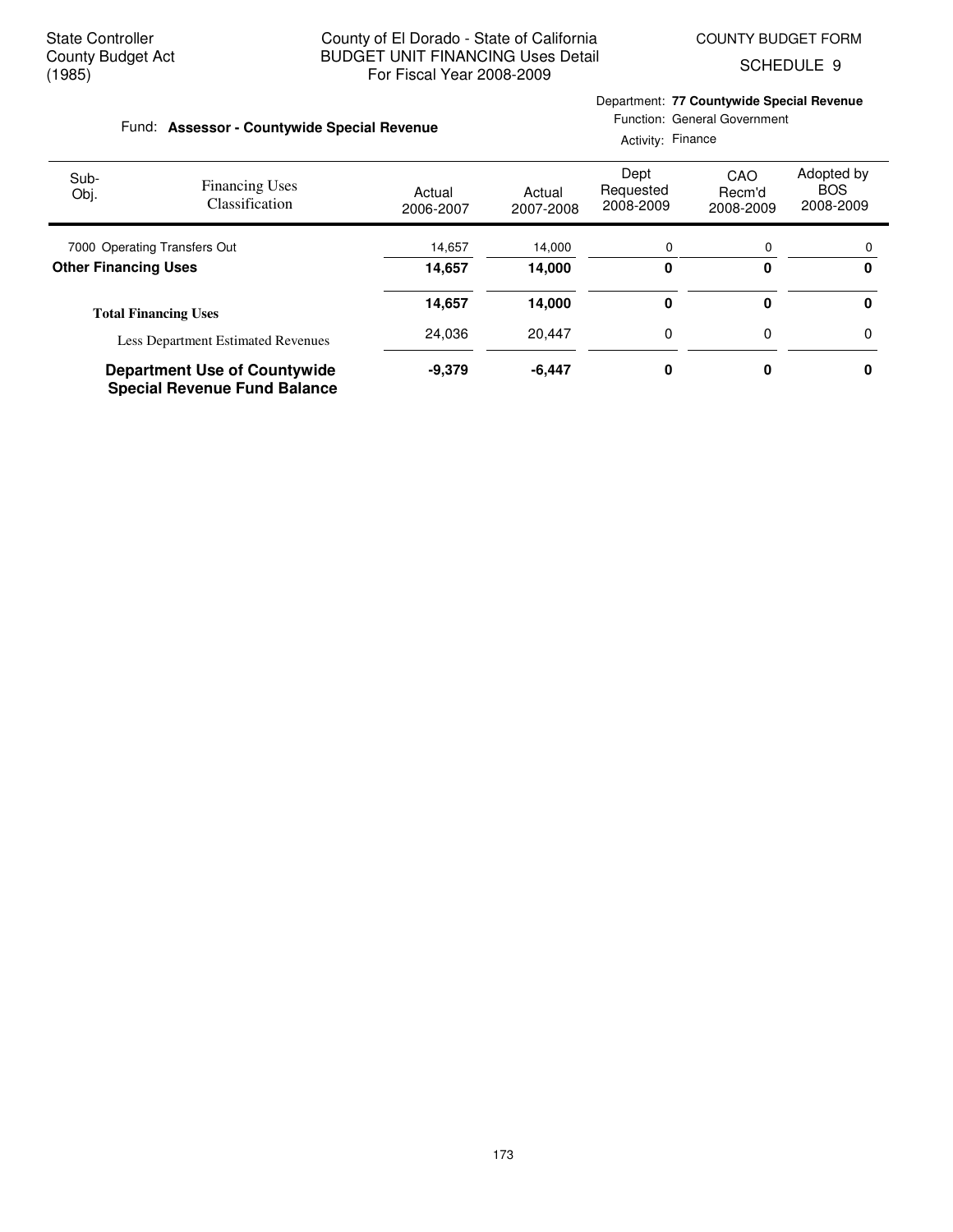# State Controller **County of El Dorado - State of California** COUNTY BUDGET FORM<br>County Budget Act **COUNTY BUDGET UNIT FINANCING** Uses Detail County Budget Act BUDGET UNIT FINANCING Uses Detail<br>(1985) For Fiscal Year 2008-2009 For Fiscal Year 2008-2009 SCHEDULE 9

# **FUND: Facilities and Fleet Services - Countywide Special Revenue** Function: Multiple

Department: **77 Countywide Special Revenue** Activity: Multiple

| Sub-                         | <b>Financing Uses</b>                                                      | Actual    | Actual    | Department<br>Requested | CAO<br>Recm'd | Adopted by<br><b>BOS</b> |
|------------------------------|----------------------------------------------------------------------------|-----------|-----------|-------------------------|---------------|--------------------------|
| Obj.                         | Classification                                                             | 2006-2007 | 2007-2008 | 2008-2009               | 2008-2009     | 2008-2009                |
| 4501 Special Projects        |                                                                            |           | 374,088   |                         |               |                          |
| <b>Services And Supplies</b> |                                                                            | 0         | 374,088   | 0                       | 0             | 0                        |
|                              | 7000 Operating Transfer Out                                                | 236,685   | 256.256   | 310,209                 | 408,567       | 480,067                  |
| <b>Other Financing Uses</b>  |                                                                            | 236,685   | 256,256   | 310,209                 | 408.567       | 480,067                  |
|                              | <b>Total Financing Uses</b>                                                | 236,685   | 630,344   | 310,209                 | 408.567       | 480,067                  |
|                              | <b>Less Department Estimated Revenues</b>                                  | 318,639   | 256,909   | 4,000                   | 4,000         | 49,000                   |
|                              | <b>Department Use of Countywide</b><br><b>Special Revenue Fund Balance</b> | $-81,954$ | 373,435   | 306,209                 | 404,567       | 431,067                  |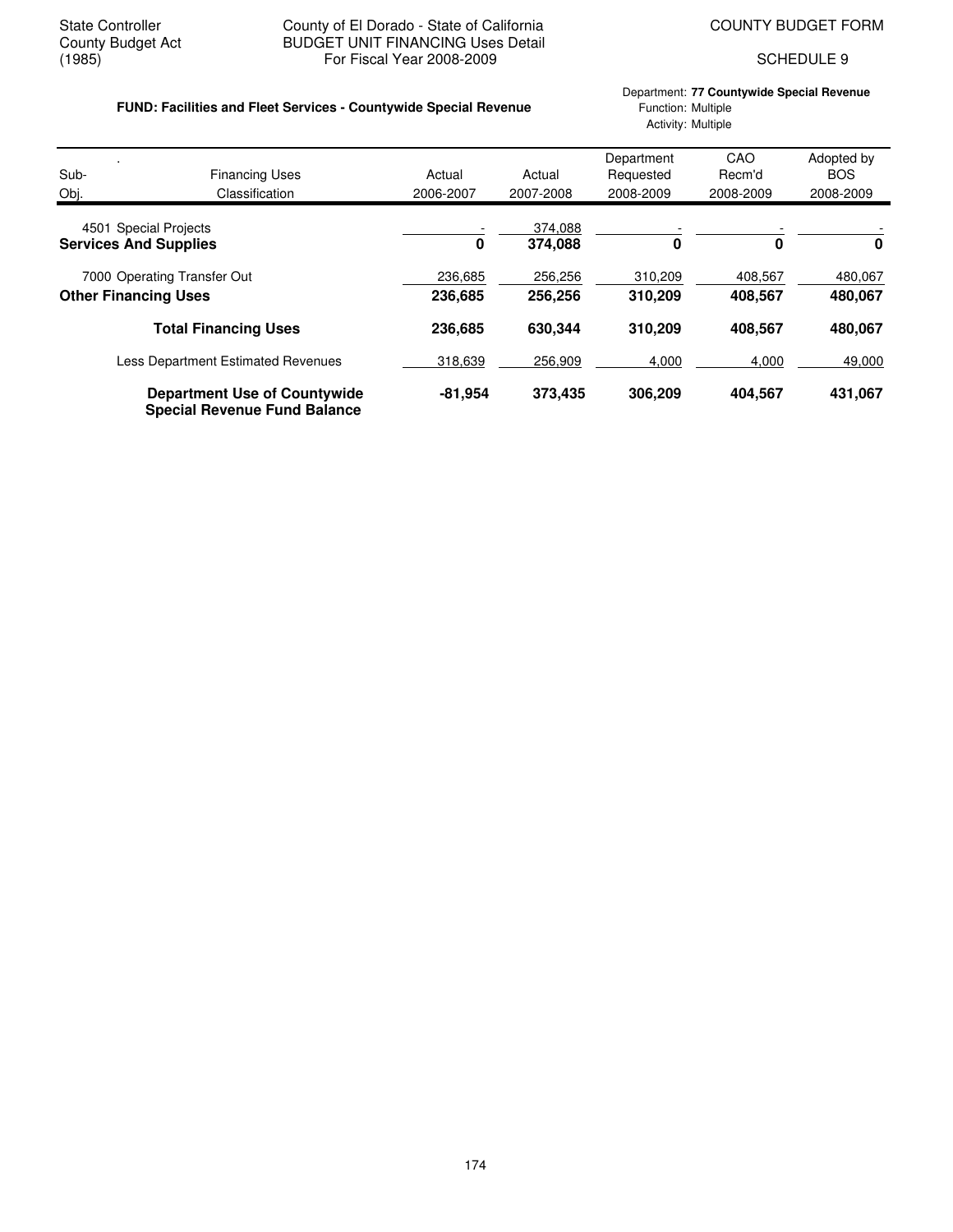SCHEDULE 9

# Department: **77 Countywide Special Revenue**

#### Fund: District Attorney - Countywide Special Revenue

# Function: Public Protection

Activity: Judicial

| Sub-<br>Obj.                 | <b>Financing Uses</b><br>Classification                                    | Actual<br>2006-2007 | Actual<br>2007-2008 | Dept<br>Requested<br>2008-2009 | CAO<br>Recm'd<br>2008-2009 | Adopted by<br><b>BOS</b><br>2008-2009 |
|------------------------------|----------------------------------------------------------------------------|---------------------|---------------------|--------------------------------|----------------------------|---------------------------------------|
| 5142 Audit Findings          |                                                                            | 0                   | 5,465               | 0                              | 0                          | $\Omega$                              |
| <b>Other Charges</b>         |                                                                            | 0                   | 5,465               | 0                              | $\mathbf{0}$               | 0                                     |
| 7000 Operating Transfers Out |                                                                            | 173,698             | 569,790             | 700,840                        | 700,840                    | 725,840                               |
| <b>Other Financing Uses</b>  |                                                                            | 173,698             | 569,790             | 700.840                        | 700,840                    | 725,840                               |
|                              | <b>Total Financing Uses</b>                                                | 173,698             | 575,256             | 700,840                        | 700.840                    | 725,840                               |
|                              | <b>Less Department Estimated Revenues</b>                                  | 759,905             | 490.194             | 700.840                        | 700.840                    | 725,840                               |
|                              | <b>Department Use of Countywide</b><br><b>Special Revenue Fund Balance</b> | -586.207            | 85,062              | 0                              | 0                          | 0                                     |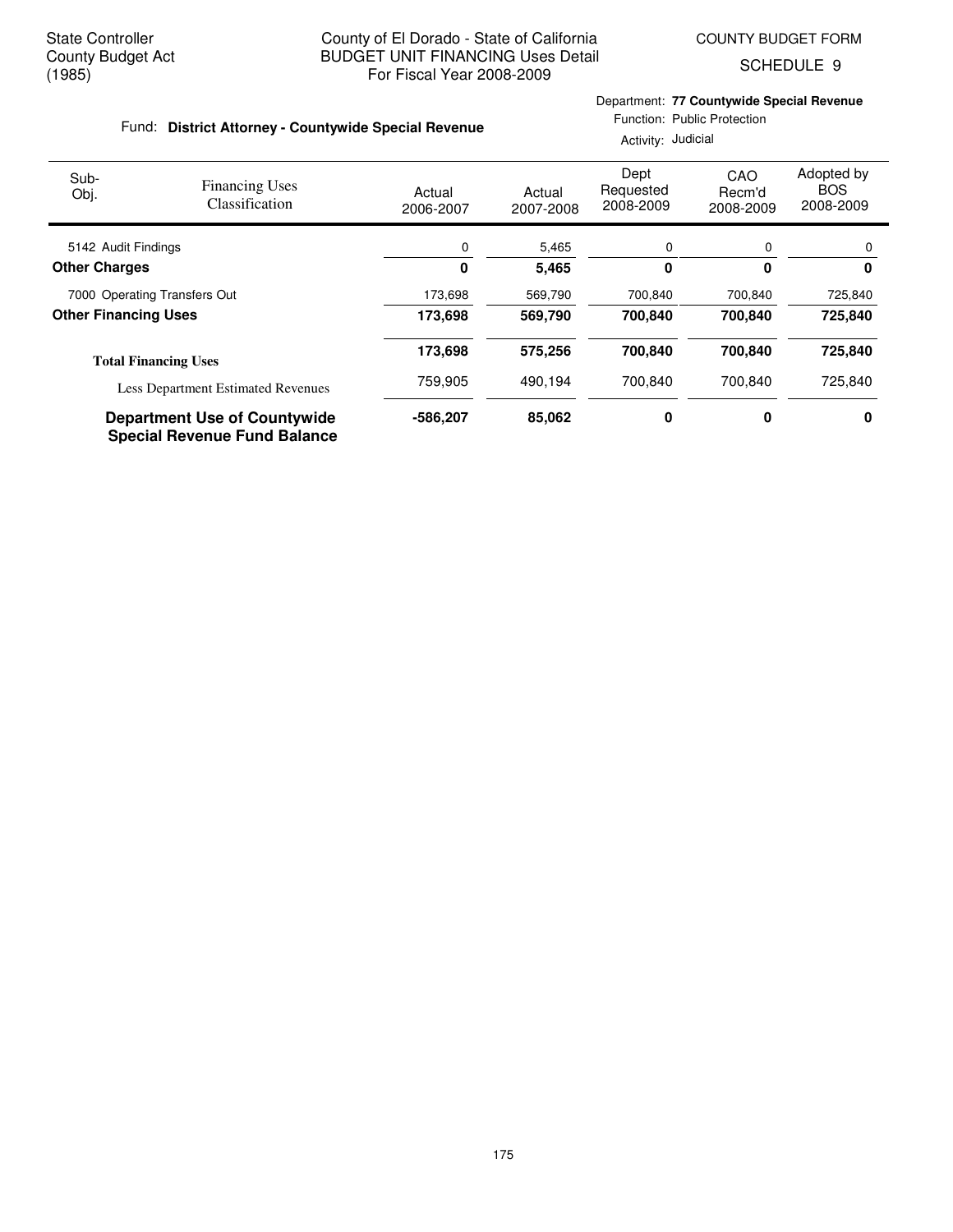Department: **77 Countywide Special Revenue**

SCHEDULE 9

| Fund: Sheriff - Countywide Special Revenue |                                           |                     |                     | Function: Public Protection<br>Activity: Police Protection/Detention |                            |                                       |  |
|--------------------------------------------|-------------------------------------------|---------------------|---------------------|----------------------------------------------------------------------|----------------------------|---------------------------------------|--|
| Sub-<br>Obj.                               | <b>Financing Uses</b><br>Classification   | Actual<br>2006-2007 | Actual<br>2007-2008 | Dept<br>Requested<br>2008-2009                                       | CAO<br>Recm'd<br>2008-2009 | Adopted by<br><b>BOS</b><br>2008-2009 |  |
| 7000 Operating Transfers Out               |                                           | 239,034             | 463,642             | 389,986                                                              | 389,986                    | 517,818                               |  |
| <b>Other Financing Uses</b>                |                                           | 239.034             | 463.642             | 389,986                                                              | 389,986                    | 517,818                               |  |
|                                            | <b>Total Financing Uses</b>               | 239.034             | 463.642             | 389,986                                                              | 389.986                    | 517,818                               |  |
|                                            | <b>Less Department Estimated Revenues</b> | 409.775             | 523,220             | 167,809                                                              | 167,809                    | 167,809                               |  |
| <b>Department Use of Countywide</b>        |                                           | -170.742            | -59.578             | 222,177                                                              | 222.177                    | 350,009                               |  |

**Special Revenue Fund Balance**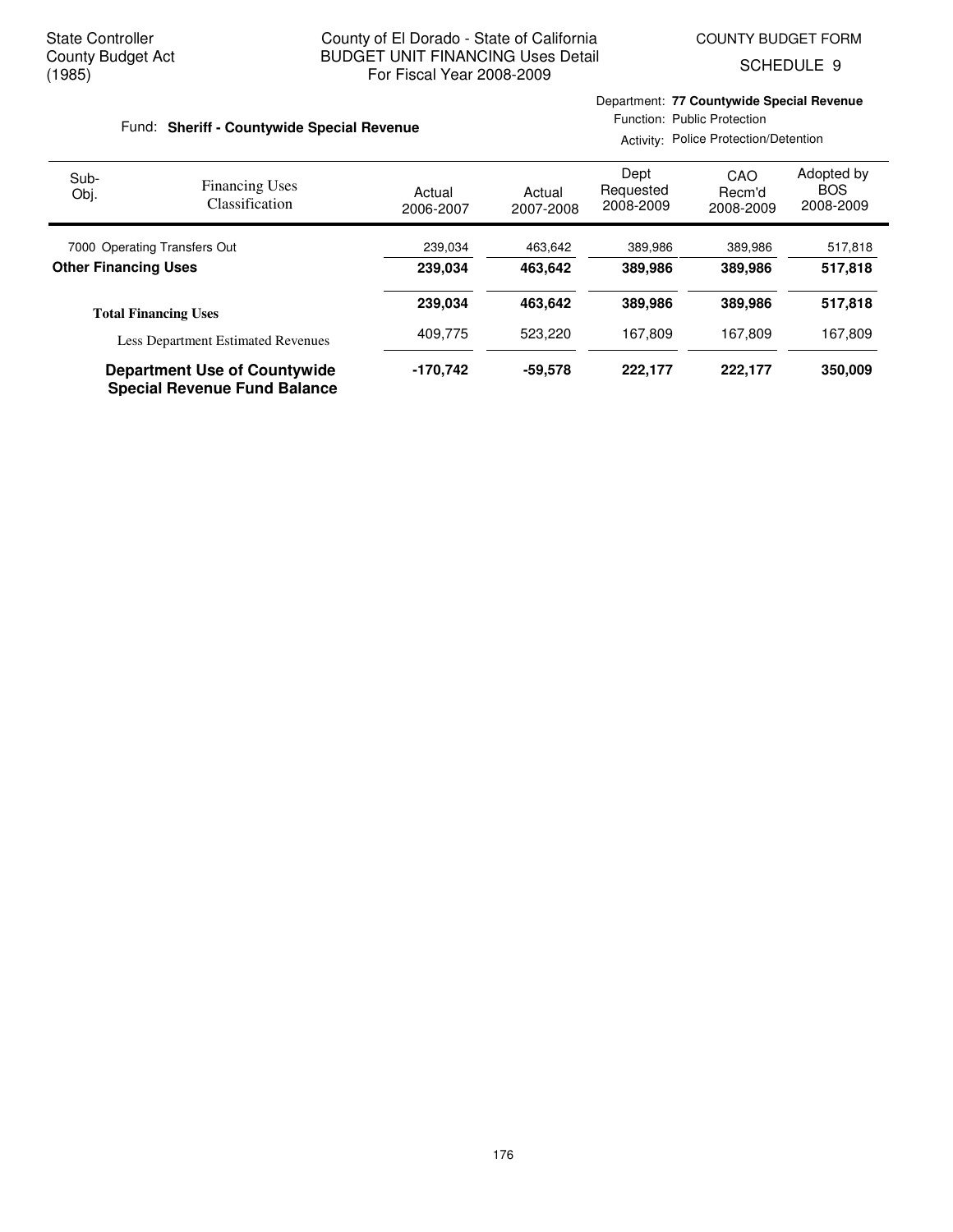Department: **77 Countywide Special Revenue**

SCHEDULE 9

| Fund: Probation - Countywide Special Revenue |                                           |                     |                     | Function: Public Protection<br>Activity: Detention and Correction |                            |                                       |  |
|----------------------------------------------|-------------------------------------------|---------------------|---------------------|-------------------------------------------------------------------|----------------------------|---------------------------------------|--|
| Sub-<br>Obj.                                 | <b>Financing Uses</b><br>Classification   | Actual<br>2006-2007 | Actual<br>2007-2008 | Dept<br>Requested<br>2008-2009                                    | CAO<br>Recm'd<br>2008-2009 | Adopted by<br><b>BOS</b><br>2008-2009 |  |
| 7000 Operating Transfers Out                 |                                           | 340,149             | 348,822             | 391,013                                                           | 391,013                    | 408,808                               |  |
| <b>Other Financing Uses</b>                  |                                           | 340.149             | 348,822             | 391,013                                                           | 391,013                    | 408,808                               |  |
|                                              | <b>Total Financing Uses</b>               | 340.149             | 348.822             | 391.013                                                           | 391,013                    | 408,808                               |  |
|                                              | <b>Less Department Estimated Revenues</b> | 382,515             | 348,560             | 164,126                                                           | 164,126                    | 223,808                               |  |
|                                              | <b>Department Use of Countywide</b>       | -42.366             | 262                 | 226,887                                                           | 226,887                    | 185,000                               |  |

**Special Revenue Fund Balance**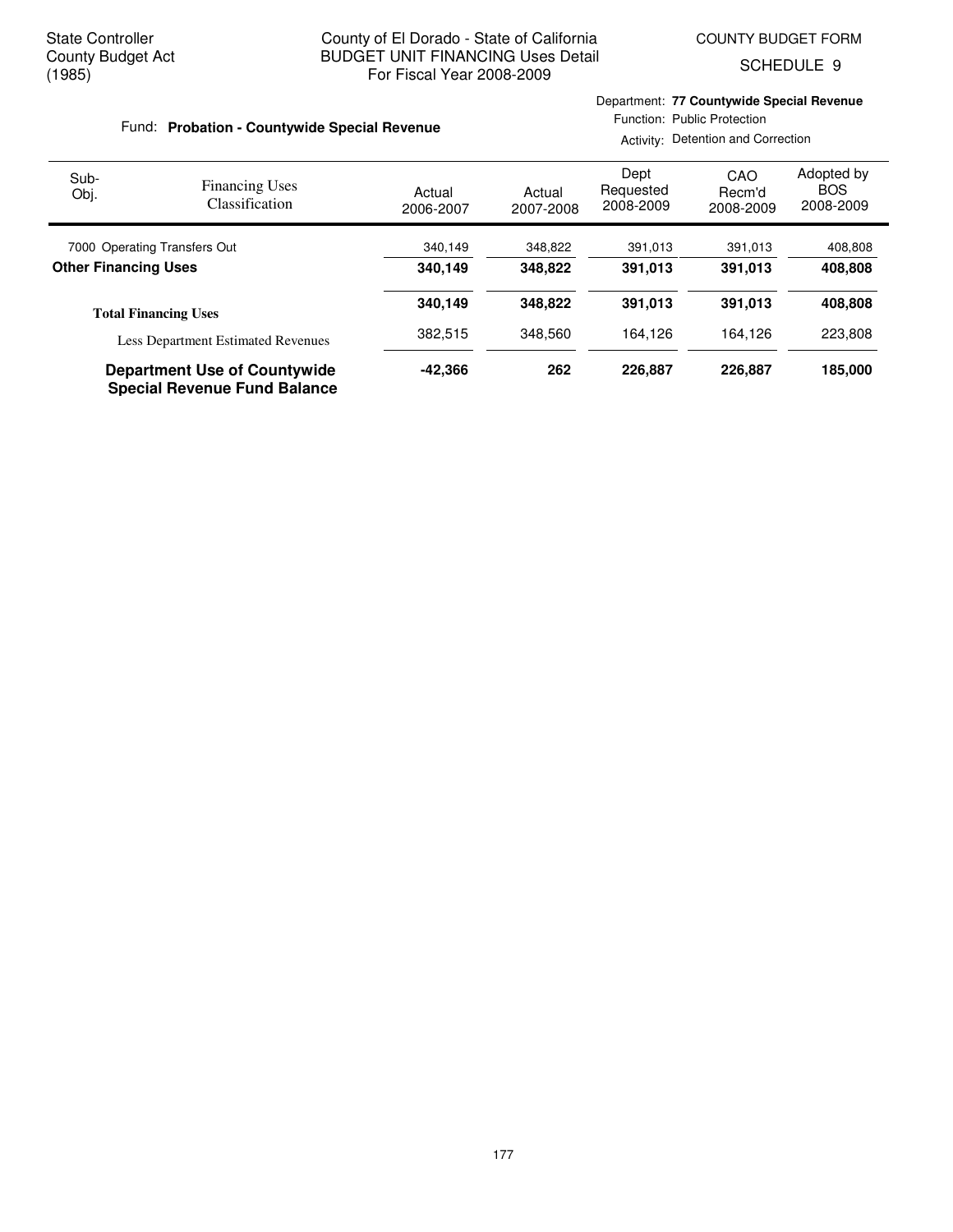SCHEDULE 9

#### Fund: Building - Countywide Special Revenue

Department: **77 Countywide Special Revenue** Function: Public Protection

Activity: Protection Inspection

| Sub-<br>Obj.                 | <b>Financing Uses</b><br>Classification                                    | Actual<br>2006-2007 | Actual<br>2007-2008 | Dept<br>Requested<br>2008-2009 | CAO<br>Recm'd<br>2008-2009 | Adopted by<br><b>BOS</b><br>2008-2009 |
|------------------------------|----------------------------------------------------------------------------|---------------------|---------------------|--------------------------------|----------------------------|---------------------------------------|
| 5300 Interfund Expenditures  |                                                                            | 11,668              | 0                   | 0                              | 0                          | 0                                     |
| <b>Other Charges</b>         |                                                                            | 11,668              | 0                   | 0                              | 0                          | 0                                     |
| 7000 Operating Transfers Out |                                                                            | 279,293             | 332,675             | 219,600                        | 259,600                    | 259,600                               |
| <b>Other Financing Uses</b>  |                                                                            | 279,293             | 332,675             | 219,600                        | 259,600                    | 259,600                               |
|                              | <b>Total Financing Uses</b>                                                | 290.961             | 332,675             | 219,600                        | 259,600                    | 259,600                               |
|                              | <b>Less Department Estimated Revenues</b>                                  | 415,496             | 318,448             | 219,600                        | 259,600                    | 259,600                               |
|                              | <b>Department Use of Countywide</b><br><b>Special Revenue Fund Balance</b> | $-124,535$          | 14,228              | 0                              | 0                          | 0                                     |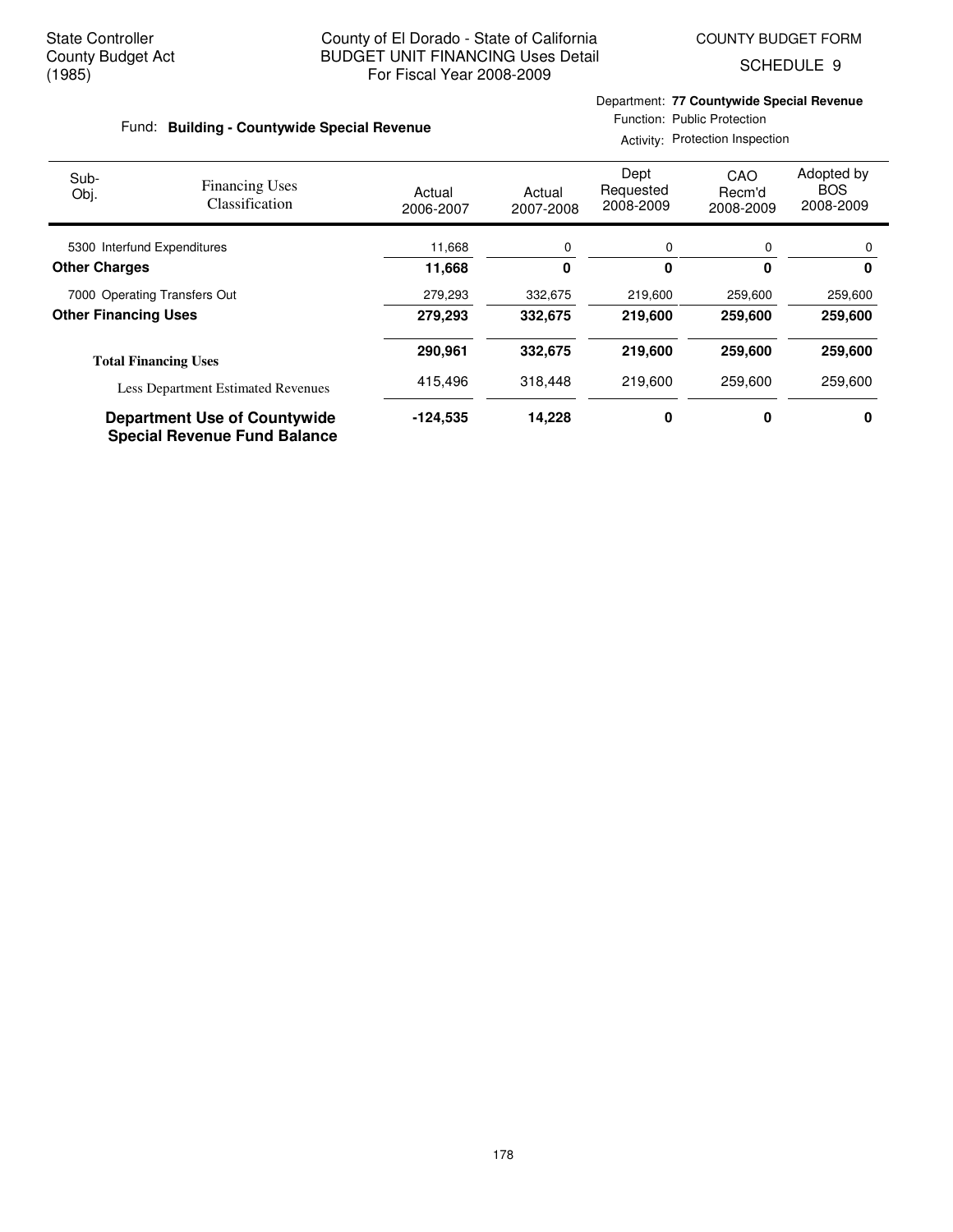Department: **77 Countywide Special Revenue**

SCHEDULE 9

| Fund: Recorder - Countywide Special Revenue |                                           |                     | Function: Public Protection<br>Activity: Other Protection |                                |                            |                                       |
|---------------------------------------------|-------------------------------------------|---------------------|-----------------------------------------------------------|--------------------------------|----------------------------|---------------------------------------|
| Sub-<br>Obj.                                | <b>Financing Uses</b><br>Classification   | Actual<br>2006-2007 | Actual<br>2007-2008                                       | Dept<br>Requested<br>2008-2009 | CAO<br>Recm'd<br>2008-2009 | Adopted by<br><b>BOS</b><br>2008-2009 |
| 7000 Operating Transfers Out                |                                           | 438,260             | 491,242                                                   | 776,500                        | 776,500                    | 776,500                               |
| <b>Other Financing Uses</b>                 |                                           | 438.260             | 491.242                                                   | 776,500                        | 776.500                    | 776,500                               |
|                                             | <b>Total Financing Uses</b>               | 438,260             | 491.242                                                   | 776.500                        | 776,500                    | 776,500                               |
|                                             | <b>Less Department Estimated Revenues</b> | 630.877             | 612.725                                                   | 436,500                        | 436.500                    | 436.500                               |
| <b>Department Use of Countywide</b>         |                                           | $-192.617$          | $-121,483$                                                | 340,000                        | 340,000                    | 340,000                               |

**Special Revenue Fund Balance**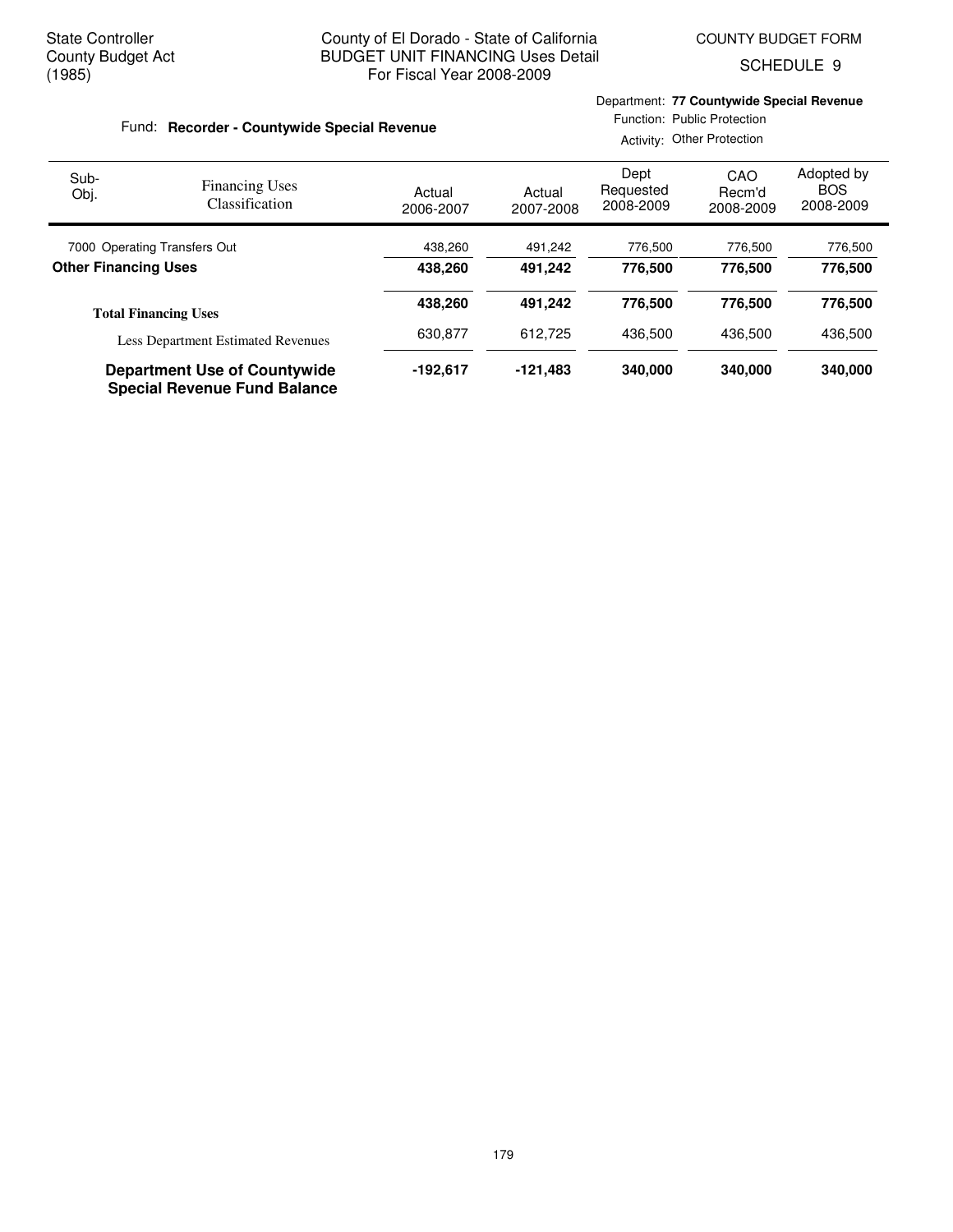SCHEDULE 9

#### Fund: Planning - Countywide Special Revenue

#### Department: **77 Countywide Special Revenue** Function: Public Protection

Activity: Other Protection

| Sub-<br>Obj.                      | <b>Financing Uses</b><br>Classification                                    | Actual<br>2006-2007 | Actual<br>2007-2008 | Dept<br>Requested<br>2008-2009 | CAO<br>Recm'd<br>2008-2009 | Adopted by<br><b>BOS</b><br>2008-2009 |
|-----------------------------------|----------------------------------------------------------------------------|---------------------|---------------------|--------------------------------|----------------------------|---------------------------------------|
| 4500 Special Departmental Expense |                                                                            | 210,924             | 167,269             | 0                              | 390,000                    | 399,841                               |
| <b>Services And Supplies</b>      |                                                                            | 210,924             | 167,269             | 0                              | 390,000                    | 399,841                               |
| 7000 Operating Transfers Out      |                                                                            | 874,376             | 834,322             | 1,348,880                      | 1,527,780                  | 1,527,780                             |
| <b>Other Financing Uses</b>       |                                                                            | 874.376             | 834,322             | 1,348,880                      | 1,527,780                  | 1,527,780                             |
|                                   | <b>Total Financing Uses</b>                                                | 1,085,301           | 1,001,590           | 1,348,880                      | 1,917,780                  | 1,927,621                             |
|                                   | <b>Less Department Estimated Revenues</b>                                  | 1,258,476           | 1,191,983           | 1,348,880                      | 1,917,780                  | 1,927,621                             |
|                                   | <b>Department Use of Countywide</b><br><b>Special Revenue Fund Balance</b> | $-173.175$          | $-190.393$          | 0                              | 0                          | 0                                     |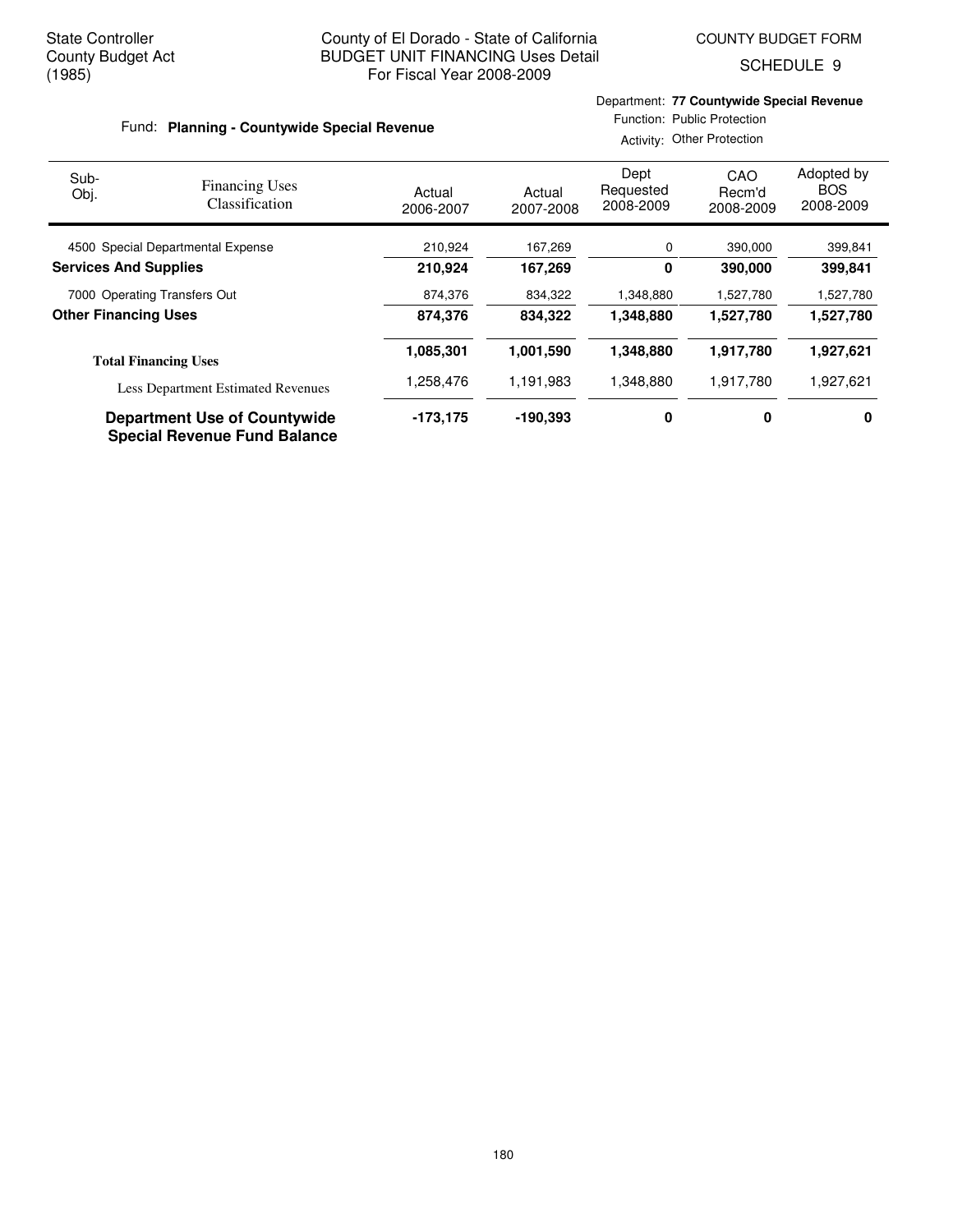SCHEDULE 9

# Fund: Dept of Transportation - Countywide Special Revenue

Department: **77 Countywide Special Revenue** Function: Public Ways and Facilities

Activity: Public Ways

| Sub-<br>Obj.                | <b>Financing Uses</b><br>Classification                                    | Actual<br>2006-2007 | Actual<br>2007-2008 | Dept<br>Requested<br>2008-2009 | <b>CAO</b><br>Recm'd<br>2008-2009 | Adopted by<br><b>BOS</b><br>2008-2009 |
|-----------------------------|----------------------------------------------------------------------------|---------------------|---------------------|--------------------------------|-----------------------------------|---------------------------------------|
|                             | 7000 Operating Transfers Out                                               | 26,370,996          | 40,981,952          | 64,404,266                     | 64,404,266                        | 55,544,138                            |
| <b>Other Financing Uses</b> |                                                                            | 26,370,996          | 40,981,952          | 64,404,266                     | 64,404,266                        | 55,544,138                            |
|                             | 7250 Intrafnd: Non General Fund Types                                      | 0                   | 0                   | 2,150,000                      | 2,150,000                         | 0                                     |
| <b>Intrafund Transfers</b>  |                                                                            | 0                   | 0                   | 2,150,000                      | 2,150,000                         | 0                                     |
|                             | 7380 Intrind Abatemnt: Not General Fund                                    | 0                   | 0                   | $-2,150,000$                   | $-2,150,000$                      | 0                                     |
| <b>Intrafund Abatement</b>  |                                                                            | 0                   | 0                   | $-2,150,000$                   | $-2,150,000$                      | 0                                     |
|                             | <b>Total Financing Uses</b>                                                | 26,370,996          | 40,981,952          | 64,404,266                     | 64,404,266                        | 55,544,138                            |
|                             | <b>Less Department Estimated Revenues</b>                                  | 46,149,844          | 18,959,571          | 34,334,568                     | 34,334,568                        | 11,883,094                            |
|                             | <b>Department Use of Countywide</b><br><b>Special Revenue Fund Balance</b> | -19,778,848         | 22,022,381          | 30,069,698                     | 30.069.698                        | 43,661,044                            |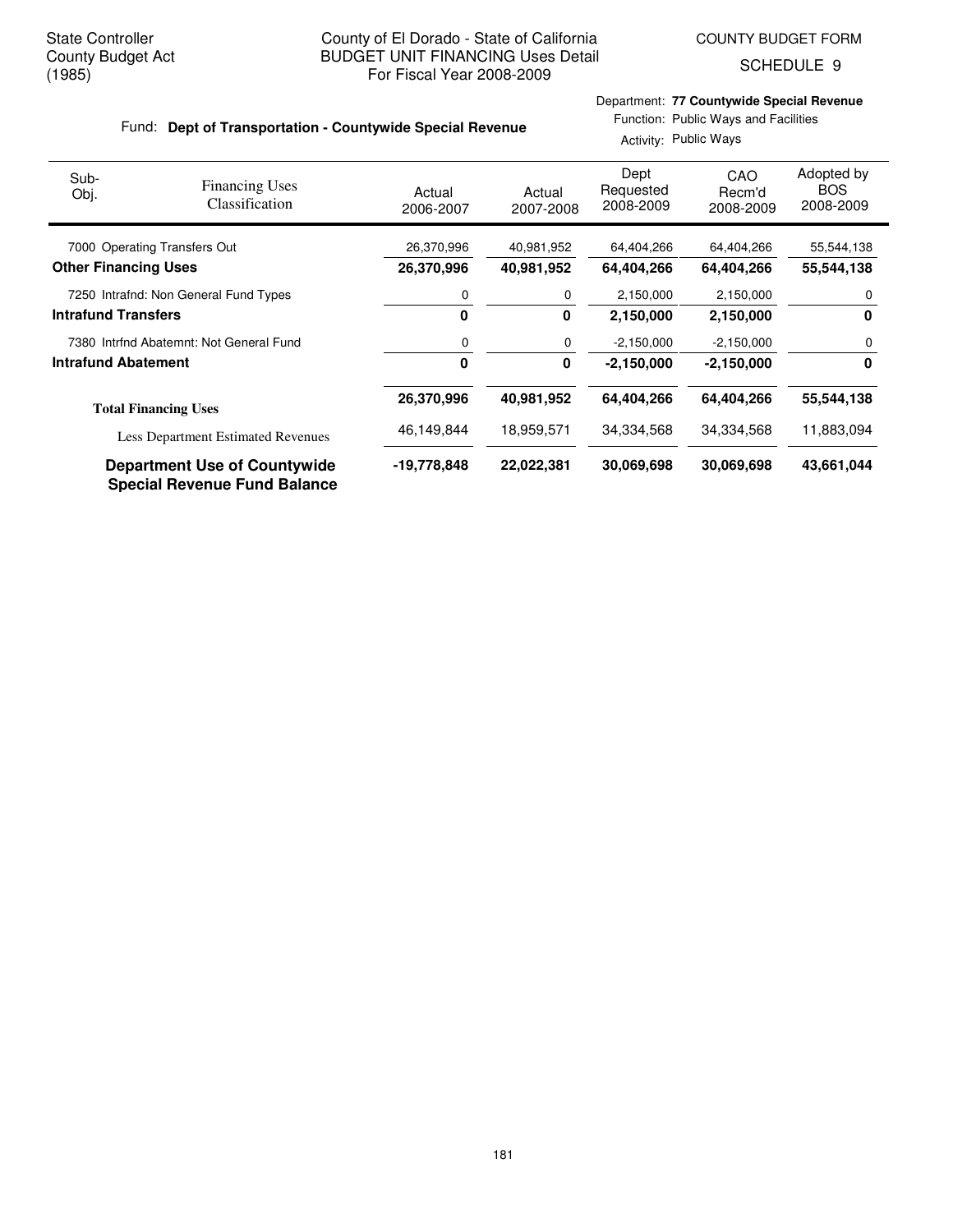SCHEDULE 9

Department: **77 Countywide Special Revenue**

#### **Public Health - Countywide Special Revenue** Fund:

| epartment: 77 Countywide Special Revenue |  |
|------------------------------------------|--|
| Function: Health and Sanitation          |  |

**2,182,002 1,840,786 305,048 322,920 305,048**

|                              | Fund: Public Health - Countywide Special Revenue |                     | Activity: Health    |                                |                            |                                       |  |
|------------------------------|--------------------------------------------------|---------------------|---------------------|--------------------------------|----------------------------|---------------------------------------|--|
| Sub-<br>Obj.                 | <b>Financing Uses</b><br>Classification          | Actual<br>2006-2007 | Actual<br>2007-2008 | Dept<br>Requested<br>2008-2009 | CAO<br>Recm'd<br>2008-2009 | Adopted by<br><b>BOS</b><br>2008-2009 |  |
|                              | 4300 Professional and Specialized Services       | 123,421             | 40,603              | 62,000                         | 62,000                     | 47,946                                |  |
|                              | 4324 Medical, Dental and Lab Services            | 0                   | 3,290               | 0                              | ი                          |                                       |  |
|                              | 4327 Emergency Medical Serv (EMS) - Hospital     | 100,763             | 0                   | 0                              |                            |                                       |  |
|                              | 4328 Emergency Medical Serv (EMS) - Physician    | 198,419             |                     |                                |                            |                                       |  |
|                              | 4500 Special Departmental Expense                | 0                   | 885                 | 5,950                          | 5,950                      | 13,412                                |  |
| 4501 Special Projects        |                                                  | 0                   | 0                   | 0                              | 0                          | 14,971                                |  |
| <b>Services And Supplies</b> |                                                  | 422,603             | 44,778              | 67,950                         | 67,950                     | 76,329                                |  |
|                              | 5300 Interfund Expenditures                      | 59,717              | 0                   | 0                              | 0                          |                                       |  |
| <b>Other Charges</b>         |                                                  | 59,717              | 0                   | $\bf{0}$                       | U                          | 0                                     |  |
|                              | 7000 Operating Transfers Out                     | 1,699,683           | 324,137             | 8,500                          | 8,500                      | 8,500                                 |  |
| <b>Other Financing Uses</b>  |                                                  | 1,699,683           | 324,137             | 8,500                          | 8,500                      | 8,500                                 |  |
|                              | 7100 Residual Equity Transfers Out               | 0                   | 1,471,871           | 228,598                        | 228,598                    | 238,091                               |  |
|                              | <b>Residual Equity Transfers</b>                 | 0                   | 1,471,871           | 228,598                        | 228,598                    | 238,091                               |  |

**Total Financing Uses** Less Department Estimated Revenues 2,111,676 47,516 16,000 16,000 16,000

### **Department Use of Countywide 70,327 1,793,270 289,048 306,920 289,048 Special Revenue Fund Balance**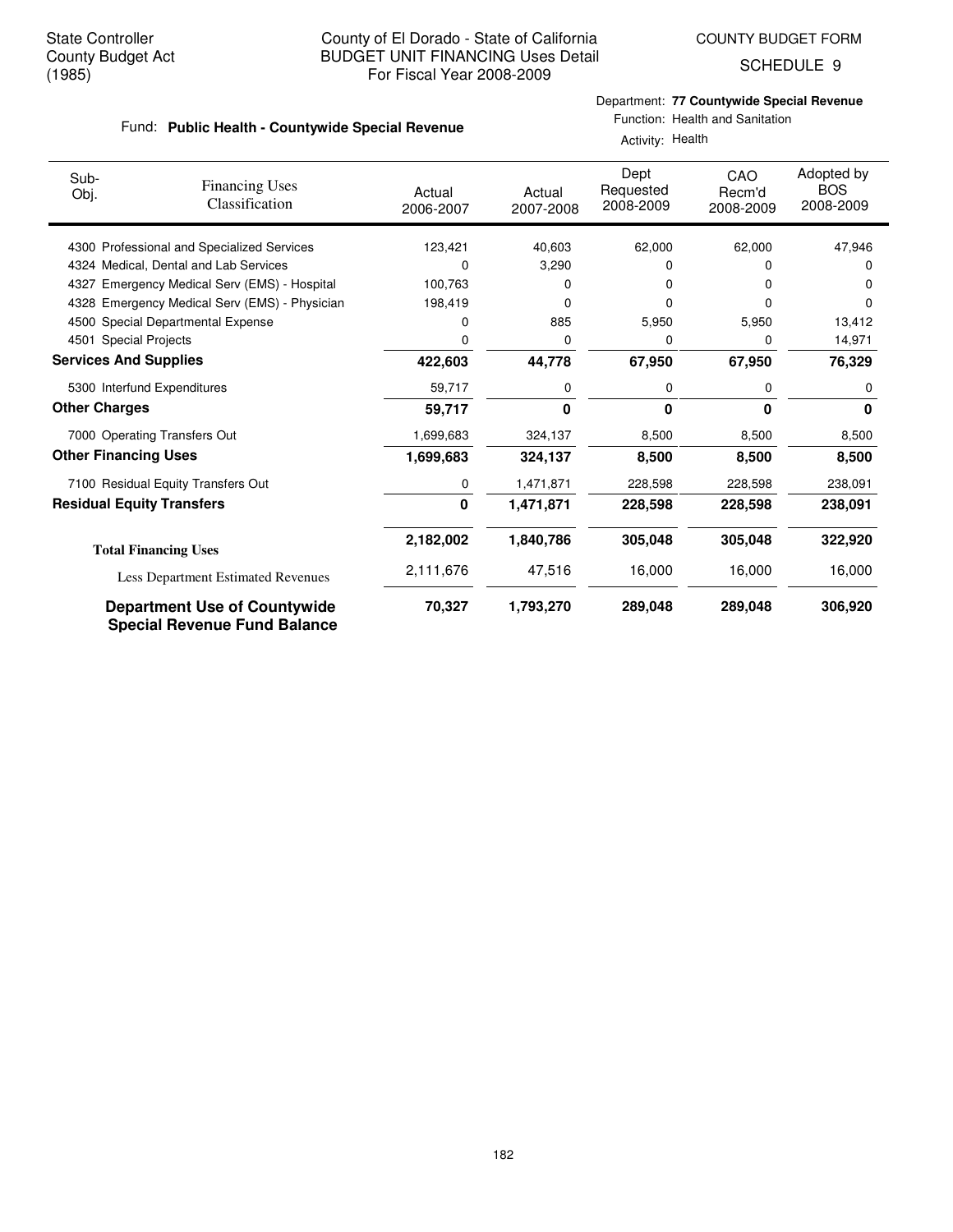Department: **77 Countywide Special Revenue**

Function: Health and Sanitation

SCHEDULE 9

#### **Environmental Mngmnt - Countywide Special Revenue** Fund:

|                              |                                                                            |                     |                     | Activity: Health               |                            |                                       |  |  |  |
|------------------------------|----------------------------------------------------------------------------|---------------------|---------------------|--------------------------------|----------------------------|---------------------------------------|--|--|--|
| Sub-<br>Obj.                 | <b>Financing Uses</b><br>Classification                                    | Actual<br>2006-2007 | Actual<br>2007-2008 | Dept<br>Requested<br>2008-2009 | CAO<br>Recm'd<br>2008-2009 | Adopted by<br><b>BOS</b><br>2008-2009 |  |  |  |
| 7000 Operating Transfers Out |                                                                            | 3,521               | 0                   | 0                              | 0                          | $\Omega$                              |  |  |  |
| <b>Other Financing Uses</b>  |                                                                            | 3.521               | 0                   | 0                              | O                          | 0                                     |  |  |  |
|                              | <b>Total Financing Uses</b>                                                | 3,521               | 0                   | 0                              |                            | 0                                     |  |  |  |
|                              | <b>Less Department Estimated Revenues</b>                                  | 3,958               | 372                 | 0                              | 0                          | 0                                     |  |  |  |
|                              | <b>Department Use of Countywide</b><br><b>Special Revenue Fund Balance</b> | $-437$              | $-372$              | 0                              |                            | 0                                     |  |  |  |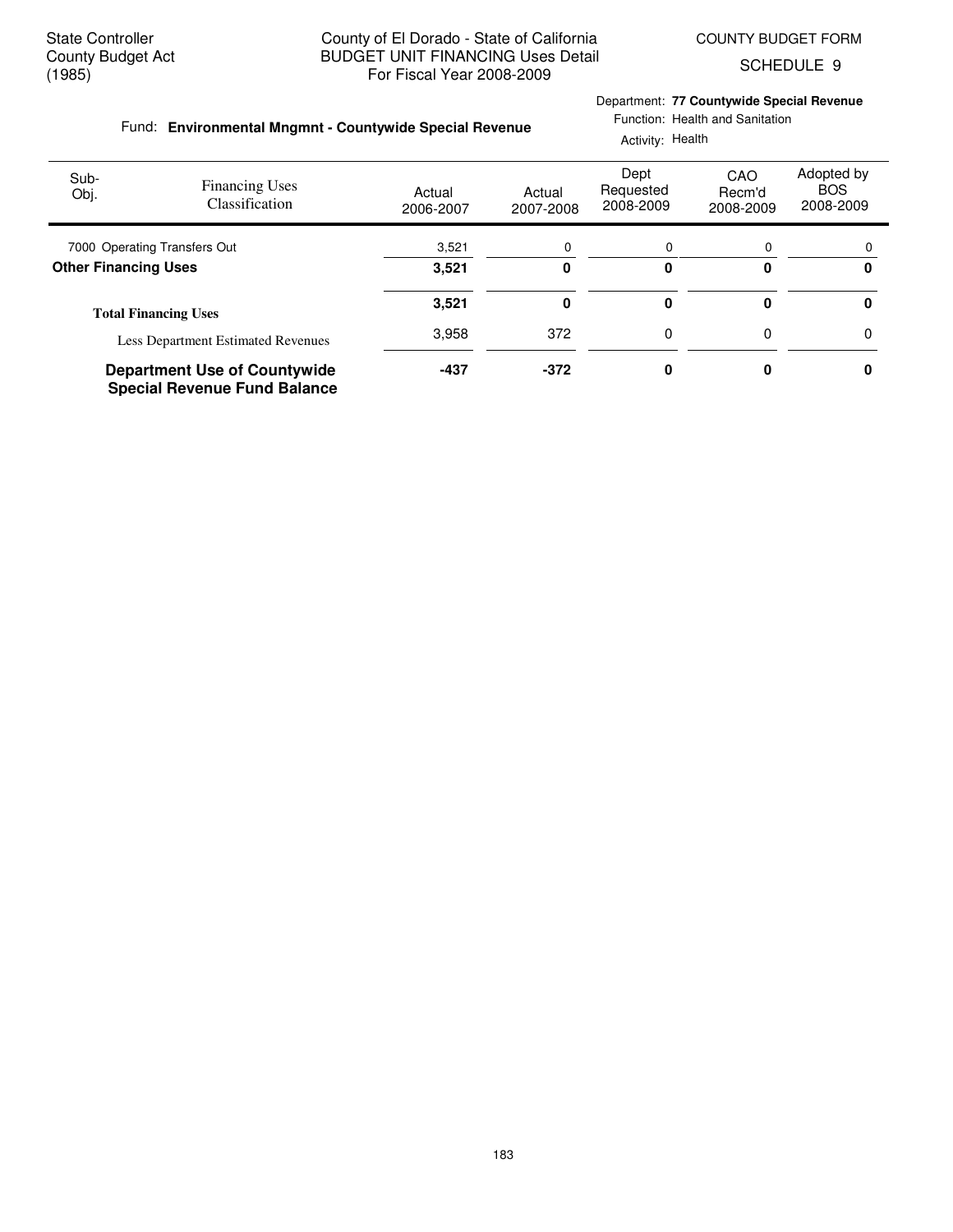SCHEDULE 9

# Fund: Veterans' Services - Countywide Special Revenue

# Department: **77 Countywide Special Revenue**

Function: Public Assistance Activity: Veterans Affairs

| Sub-<br>Obj.                 | <b>Financing Uses</b><br>Classification                                    | Actual<br>2006-2007 | Actual<br>2007-2008 | Dept<br>Requested<br>2008-2009 | CAO<br>Recm'd<br>2008-2009 | Adopted by<br><b>BOS</b><br>2008-2009 |
|------------------------------|----------------------------------------------------------------------------|---------------------|---------------------|--------------------------------|----------------------------|---------------------------------------|
| 7000 Operating Transfers Out |                                                                            | 1,024               | 4,429               | 4,850                          | 4,850                      | 43,650                                |
| <b>Other Financing Uses</b>  |                                                                            | 1.024               | 4.429               | 4.850                          | 4.850                      | 43,650                                |
|                              | <b>Total Financing Uses</b>                                                | 1,024               | 4,429               | 4,850                          | 4.850                      | 43,650                                |
|                              | <b>Less Department Estimated Revenues</b>                                  | 13.934              | 30.936              | 0                              | 0                          | 0                                     |
|                              | <b>Department Use of Countywide</b><br><b>Special Revenue Fund Balance</b> | $-12,910$           | $-26,507$           | 4,850                          | 4,850                      | 43,650                                |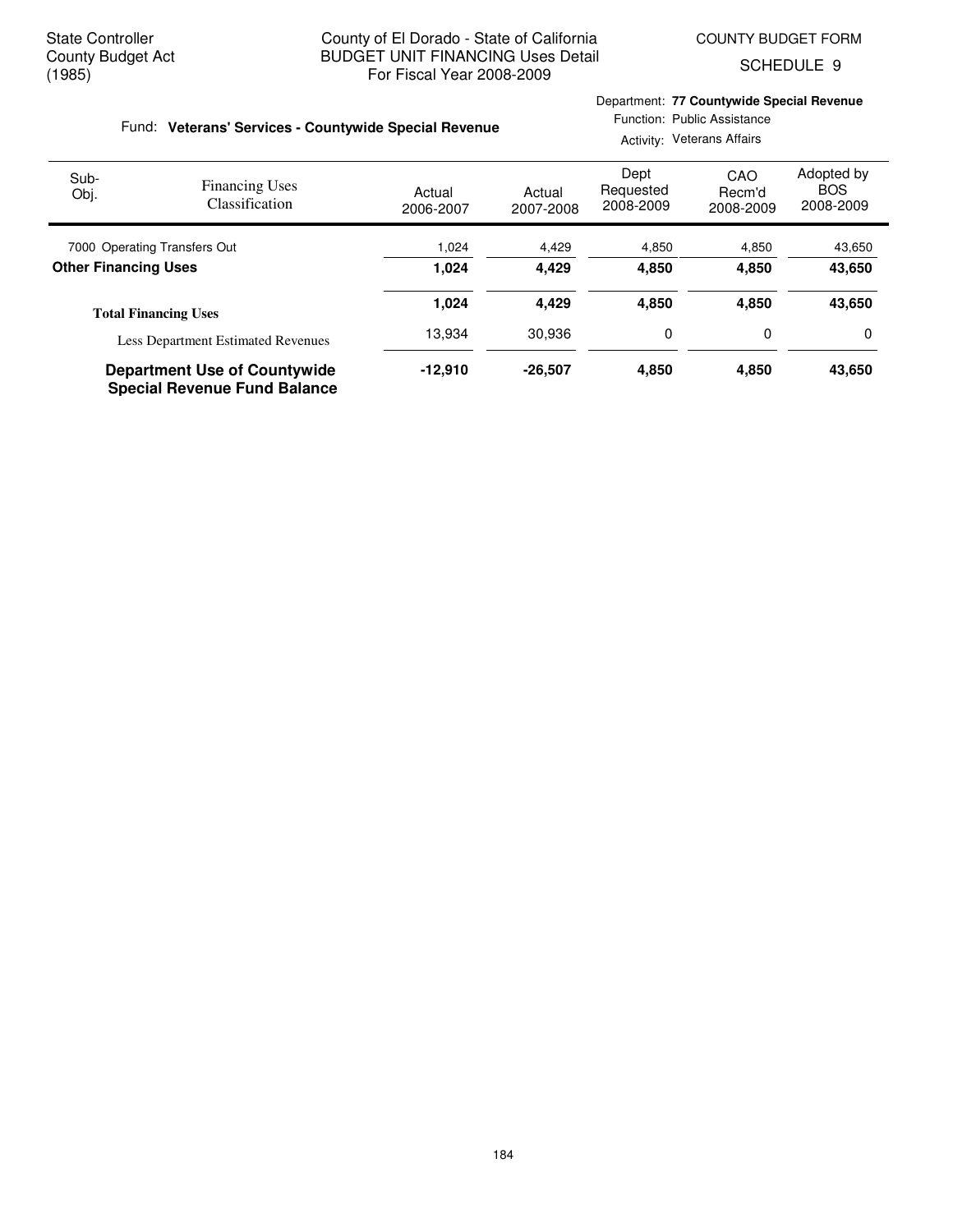COUNTY BUDGET FORM

SCHEDULE 9

Department: **77 Countywide Special Revenue**

#### **Human Services - Countywide Special Revenue** Fund:

Function: Public Assistance Activity: Administration

| Sub-<br>Obj.                 | <b>Financing Uses</b><br>Classification                                    | Actual<br>2006-2007 | Actual<br>2007-2008 | Dept<br>Requested<br>2008-2009 | CAO<br>Recm'd<br>2008-2009 | Adopted by<br><b>BOS</b><br>2008-2009 |
|------------------------------|----------------------------------------------------------------------------|---------------------|---------------------|--------------------------------|----------------------------|---------------------------------------|
|                              | 4041 Cnty Pass thru Telephone Chrges to Depts                              | 0                   | 1                   | 0                              | 0                          | 0                                     |
| 4260 Office Expense          |                                                                            | 28                  | 303                 | 1,000                          | 1,000                      | 1,000                                 |
| 4261 Postage                 |                                                                            | 0                   | 137                 | 1,000                          | 1,000                      | 1,000                                 |
|                              | 4266 Printing / Duplicating                                                | 387                 | 475                 | 6,500                          | 6,500                      | 6,500                                 |
|                              | 4300 Professional and Specialized Services                                 | 25,492              | 10,000              | 38,400                         | 38,400                     | 38,400                                |
|                              | 4400 Publication and Legal Notices                                         | 325                 | 0                   | 0                              | 0                          | 0                                     |
|                              | 4420 Rents and Leases - Equipment                                          | 46                  | 68                  | 75                             | 75                         | 75                                    |
|                              | 4440 Rents and Leases- Building/Improvements                               | 1,297               | 750                 | 1,125                          | 1,125                      | 1,125                                 |
| 4501 Special Projects        |                                                                            | 16,484              | 4,374               | 41,375                         | 41,375                     | 41,375                                |
|                              | 4502 Educational Materials                                                 | 1,014               | 676                 | 7.400                          | 7,400                      | 7,400                                 |
| 4503 Staff Development       |                                                                            | 275                 | 290                 | 3,000                          | 3,000                      | 3,000                                 |
|                              | 4600 Transportation and Travel                                             | 0                   | 459                 | 0                              | 0                          | 0                                     |
|                              | 4601 Volunteer - Transportation and Travel                                 | 29                  | 0                   | 500                            | 500                        | 500                                   |
|                              | 4602 Employee - Private Auto Mileage                                       | 40                  | 619                 | 0                              | 0                          | $\mathbf 0$                           |
|                              | 4604 Volunteer - Private Auto Mileage                                      | 78                  | 0                   | 1,000                          | 1,000                      | 1,000                                 |
| <b>Services And Supplies</b> |                                                                            | 45,495              | 18,151              | 101,375                        | 101,375                    | 101,375                               |
|                              | 5301 Intrfnd Exp: Telephone Equip & Support                                | 106                 | 159                 | 250                            | 250                        | 250                                   |
|                              | 5306 Intrfnd Exp: Central Duplicating                                      | 569                 | 0                   | 1,500                          | 1,500                      | 1,500                                 |
|                              | 5314 Intrfnd Exp: PC Support                                               | 0                   | 30                  | 0                              | 0                          | $\Omega$                              |
|                              | 5330 Intrfnd Exp: Allocated Salaries & Benefits                            | 0                   | 16,709              | 0                              | 0                          | 0                                     |
|                              | 5331 Intrfnd Exp: Allocated Services & Supplies                            | 124                 | 0                   | 0                              | 0                          | 0                                     |
| <b>Other Charges</b>         |                                                                            | 799                 | 16,898              | 1,750                          | 1,750                      | 1,750                                 |
|                              | <b>Total Financing Uses</b>                                                | 46,294              | 35,048              | 103,125                        | 103,125                    | 103,125                               |
|                              | Less Department Estimated Revenues                                         | 66,601              | 49,039              | 55,025                         | 55,025                     | 55,025                                |
|                              | <b>Department Use of Countywide</b><br><b>Special Revenue Fund Balance</b> | $-20,307$           | $-13,990$           | 48,100                         | 48,100                     | 48,100                                |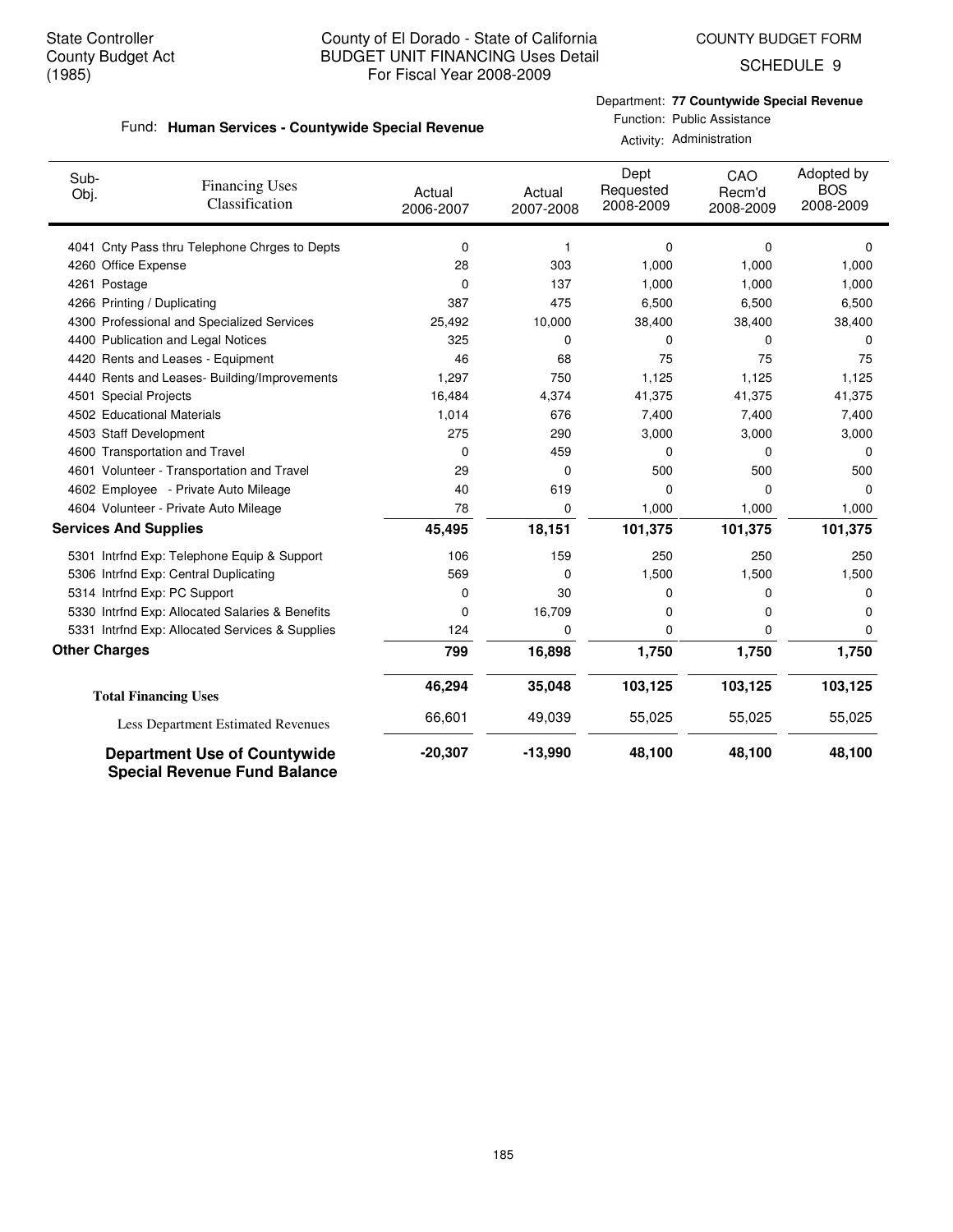Department: **77 Countywide Special Revenue**

SCHEDULE 9

| Fund: Library - Countywide Special Revenue |                                                                            |                     | Function: Education<br><b>Activity: Library Services</b> |                                |                            |                                       |  |
|--------------------------------------------|----------------------------------------------------------------------------|---------------------|----------------------------------------------------------|--------------------------------|----------------------------|---------------------------------------|--|
| Sub-<br>Obj.                               | <b>Financing Uses</b><br>Classification                                    | Actual<br>2006-2007 | Actual<br>2007-2008                                      | Dept<br>Requested<br>2008-2009 | CAO<br>Recm'd<br>2008-2009 | Adopted by<br><b>BOS</b><br>2008-2009 |  |
|                                            | 7000 Operating Transfers Out                                               |                     | 9,527                                                    | 12,000                         | 12,000                     | 12,000                                |  |
| <b>Other Financing Uses</b>                |                                                                            | 13.915              | 9,527                                                    | 12.000                         | 12.000                     | 12,000                                |  |
|                                            | <b>Total Financing Uses</b>                                                | 13,915              | 9,527                                                    | 12,000                         | 12,000                     | 12,000                                |  |
|                                            | <b>Less Department Estimated Revenues</b>                                  | 13,602              | 21,601                                                   | 12.000                         | 12.000                     | 12,000                                |  |
|                                            | <b>Department Use of Countywide</b><br><b>Special Revenue Fund Balance</b> | 313                 | $-12.074$                                                | 0                              | 0                          | 0                                     |  |

186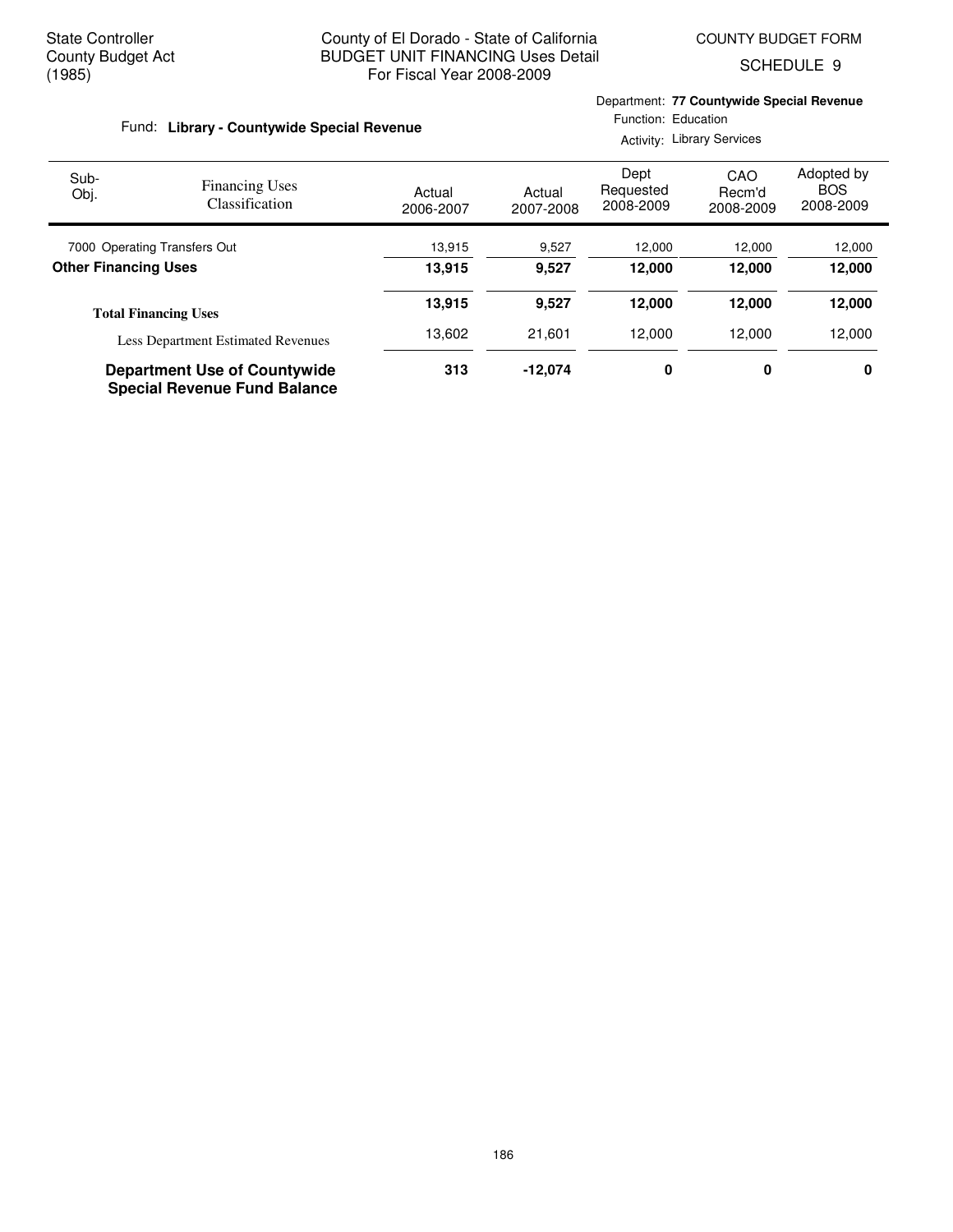**Fish and Game - Countywide Special Revenue** Fund:

SCHEDULE 9

# Department: **77 Countywide Special Revenue**

|  |  | Function: Public Protection |
|--|--|-----------------------------|
|  |  |                             |

|                              |                                                                            | Activity: Other Protection |                     |                                |                            |                                       |  |
|------------------------------|----------------------------------------------------------------------------|----------------------------|---------------------|--------------------------------|----------------------------|---------------------------------------|--|
| Sub-<br>Obj.                 | <b>Financing Uses</b><br><b>Classification</b>                             | Actual<br>2006-2007        | Actual<br>2007-2008 | Dept<br>Requested<br>2008-2009 | CAO<br>Recm'd<br>2008-2009 | Adopted by<br><b>BOS</b><br>2008-2009 |  |
| 4501 Special Projects        |                                                                            | 0                          | $-500$              | 0                              | 0                          | $\Omega$                              |  |
| <b>Services And Supplies</b> |                                                                            | 0                          | $-500$              | 0                              | ŋ                          | 0                                     |  |
|                              | <b>Total Financing Uses</b>                                                | 0                          | $-500$              | 0                              |                            | 0                                     |  |
|                              | <b>Less Department Estimated Revenues</b>                                  | 1,101                      | 47                  | 0                              | 0                          | 0                                     |  |
|                              | <b>Department Use of Countywide</b><br><b>Special Revenue Fund Balance</b> | $-1,101$                   | $-547$              | 0                              |                            | 0                                     |  |

187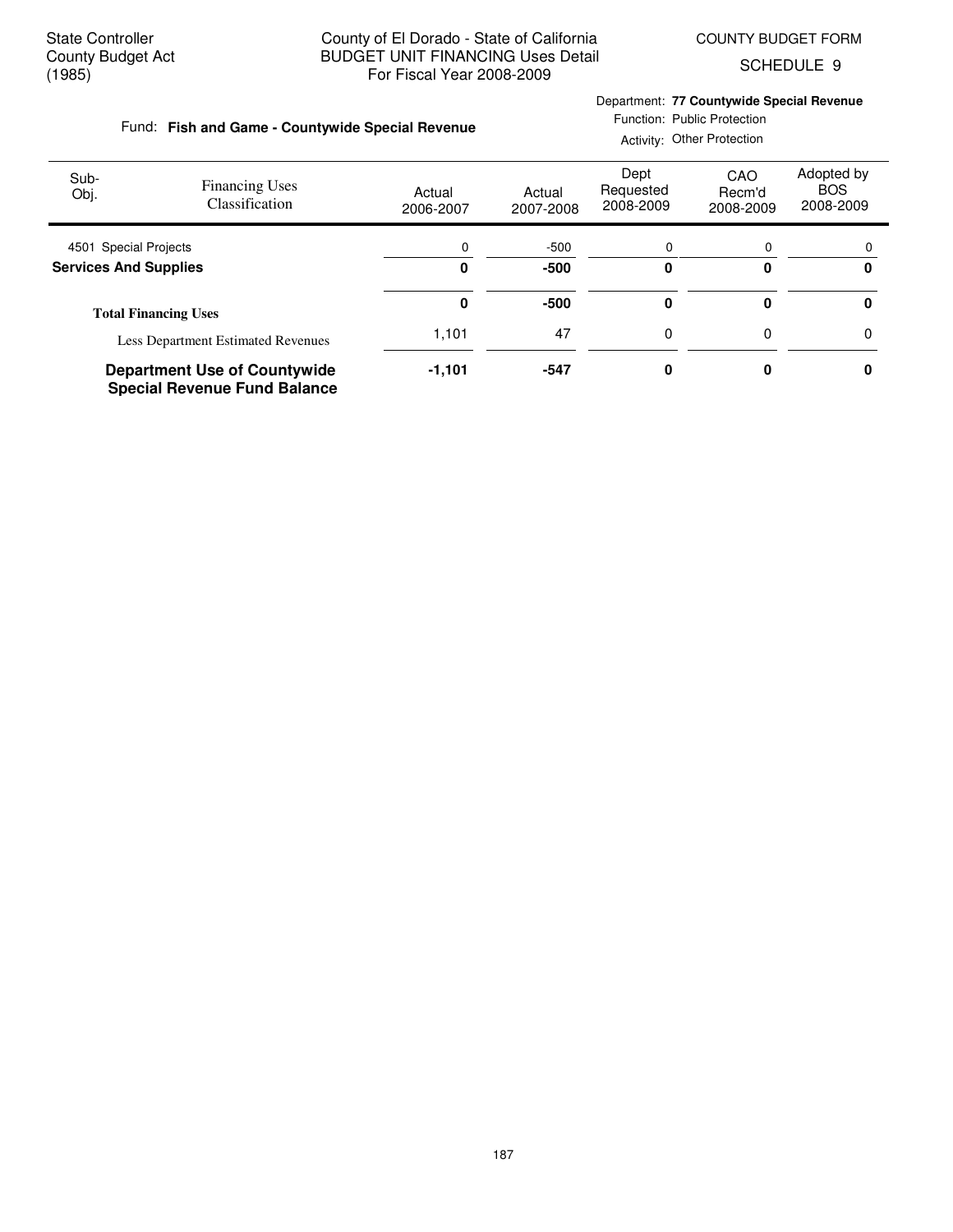# State Controller **County of El Dorado - State of California** COUNTY BUDGET FORM<br>County Budget Act **COUNTY BUDGET UNIT FINANCING** Uses Detail County Budget Act BUDGET UNIT FINANCING Uses Detail<br>(1985) For Fiscal Year 2008-2009 For Fiscal Year 2008-2009 SCHEDULE 9

# FUND: Health and Welfare - Countywide Special Revenue **Function: Aultiple** Function: Multiple

# Department: **77 Countywide Special Revenue** Activity: Multiple

| Sub-<br>Obj. | <b>Financing Uses</b><br>Classification                                    | Actual<br>2006-2007      | Actual<br>2007-2008      | Department<br>Requested<br>2008-2009 | CAO<br>Recm'd<br>2008-2009 | Adopted by<br><b>BOS</b><br>2008-2009 |
|--------------|----------------------------------------------------------------------------|--------------------------|--------------------------|--------------------------------------|----------------------------|---------------------------------------|
|              | 7000 Operating Transfer Out<br><b>Other Financing Uses</b>                 | 15,130,120<br>15,130,120 | 16,825,751<br>16,825,751 | 11,323,385<br>11,323,385             | 16,506,342<br>16,506,342   | 15,171,548<br>15,171,548              |
|              | 7258 Intrafnd: Realignment Funds<br><b>Intrafund Transfers</b>             | $\bf{0}$                 | 0                        | $\bf{0}$                             | 0                          | 0                                     |
|              | 7700 Contingency<br><b>Appropriation for Contingencies</b>                 | $\bf{0}$                 | 0                        | 180,435<br>180,435                   | 180,435<br>180,435         | 762,397<br>762,397                    |
|              | <b>Total Financing Uses</b>                                                | 15,130,120               | 16,825,751               | 11,503,820                           | 16,686,777                 | 15,933,945                            |
|              | <b>Less Department Estimated Revenues</b>                                  | 16,542,179               | 15,606,667               | 9,776,420                            | 14,654,310                 | 14,657,811                            |
|              | <b>Department Use of Countywide</b><br><b>Special Revenue Fund Balance</b> | $-1,412,059$             | 1,219,084                | 1,727,400                            | 2,032,467                  | 1,276,134                             |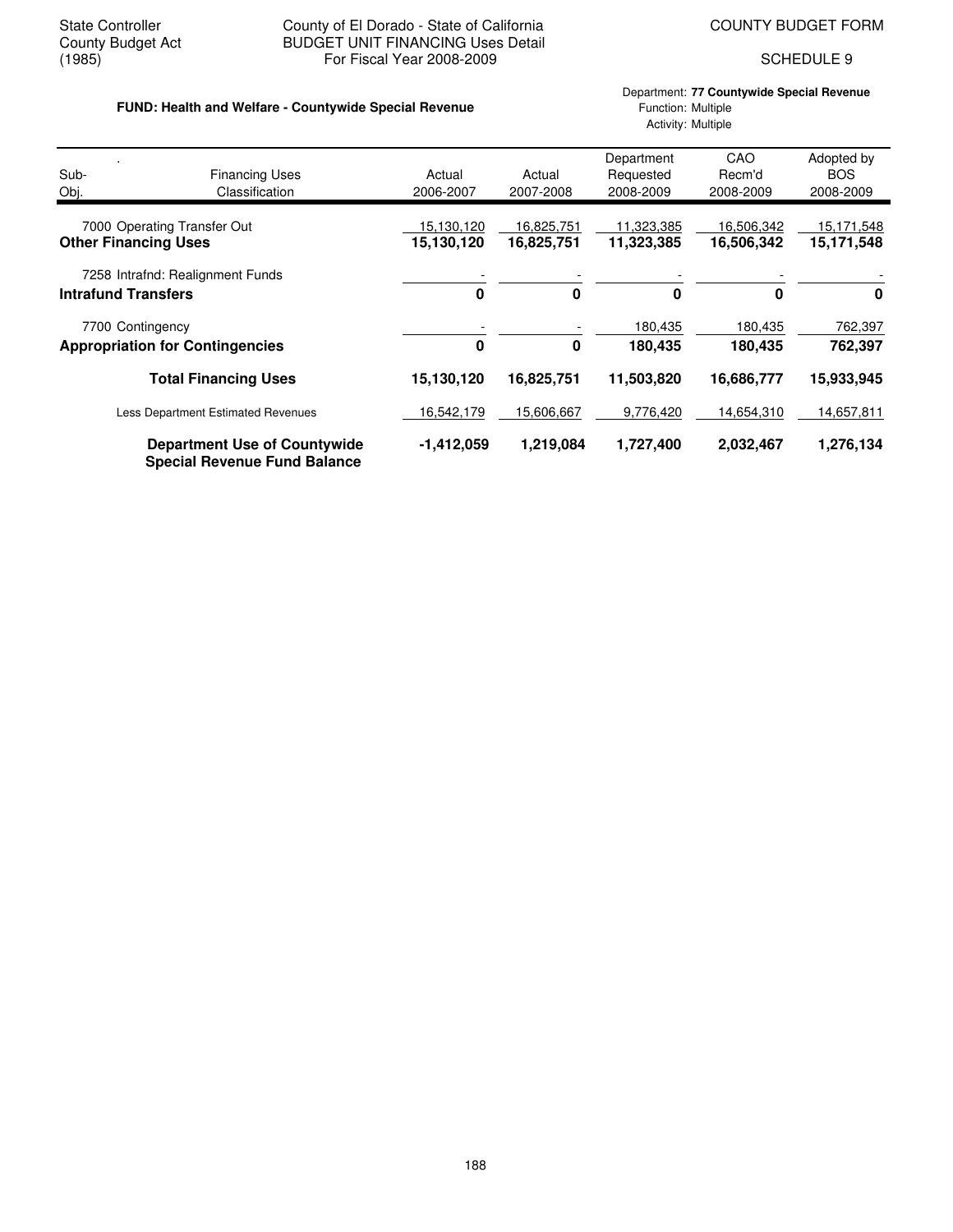Department: **77 Countywide Special Revenue**

SCHEDULE 9

| Fund: SLESF - Countywide Special Revenue |                                                                            |                     | Function: Public Protection<br>Activity: Police Protection/Detention |                                |                            |                                       |  |
|------------------------------------------|----------------------------------------------------------------------------|---------------------|----------------------------------------------------------------------|--------------------------------|----------------------------|---------------------------------------|--|
| Sub-<br>Obj.                             | <b>Financing Uses</b><br>Classification                                    | Actual<br>2006-2007 | Actual<br>2007-2008                                                  | Dept<br>Requested<br>2008-2009 | CAO<br>Recm'd<br>2008-2009 | Adopted by<br><b>BOS</b><br>2008-2009 |  |
| 7000 Operating Transfers Out             |                                                                            | 958,517             | 994,199                                                              | 577,817                        | 577,817                    | 934,283                               |  |
| <b>Other Financing Uses</b>              |                                                                            | 958,517             | 994,199                                                              | 577.817                        | 577,817                    | 934,283                               |  |
|                                          | <b>Total Financing Uses</b>                                                | 958,517             | 994,199                                                              | 577.817                        | 577,817                    | 934,283                               |  |
|                                          | <b>Less Department Estimated Revenues</b>                                  | 854.925             | 987.760                                                              | 577.817                        | 577,817                    | 934.283                               |  |
|                                          | <b>Department Use of Countywide</b><br><b>Special Revenue Fund Balance</b> | 103,592             | 6.439                                                                | 0                              | 0                          | 0                                     |  |